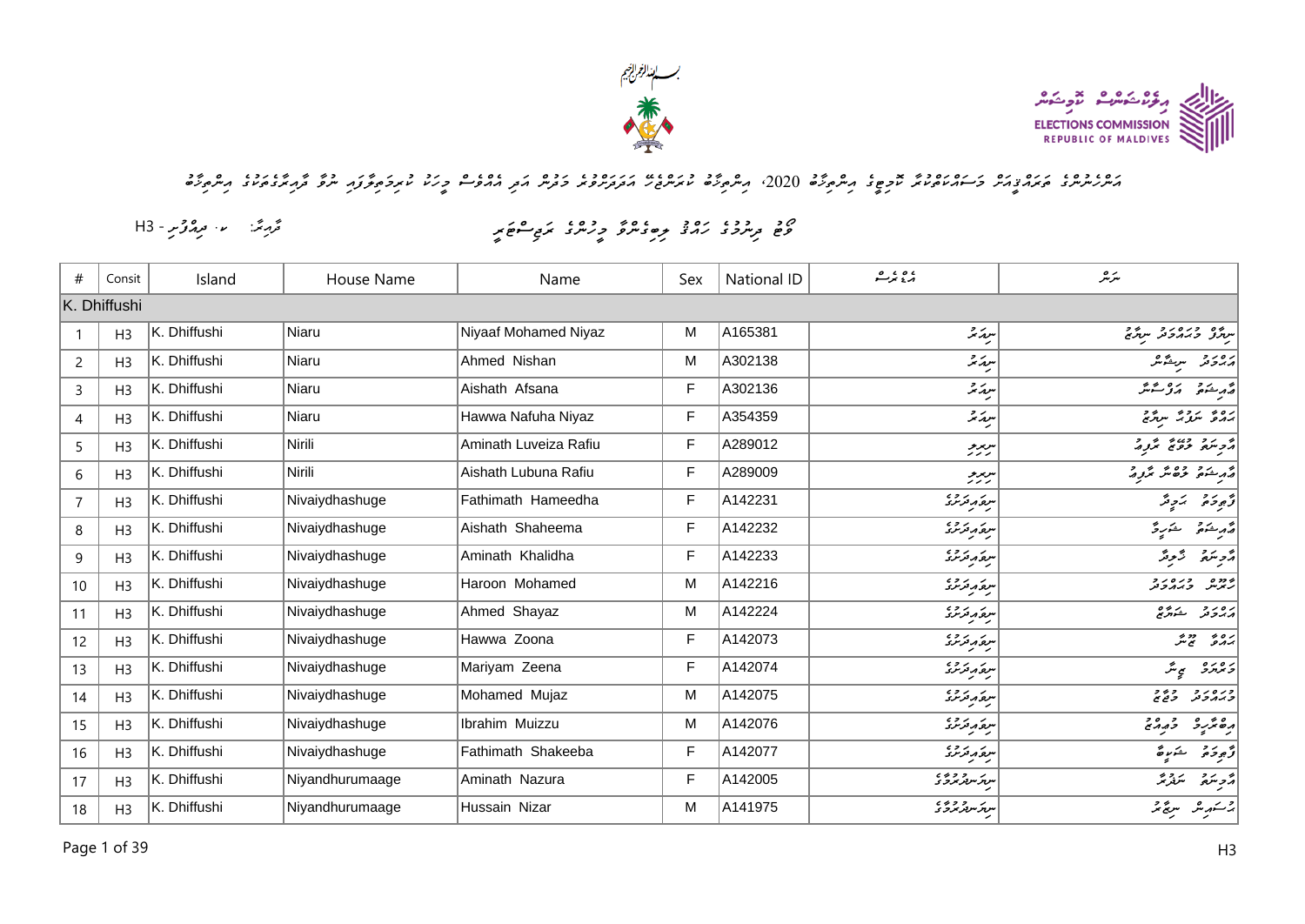



| 19 | H <sub>3</sub> | K. Dhiffushi | Niyandhurumaage | Aishath Asraavee     | F  | A372650 | سرکر سرچر جو دی     | وأمر يسكونج والكاسكرمي                      |
|----|----------------|--------------|-----------------|----------------------|----|---------|---------------------|---------------------------------------------|
| 20 | H <sub>3</sub> | K. Dhiffushi | Noomaage        | Mohamed Zoohan       | м  | A142065 | وو پر ي<br>سرچ ي    | כנסנכ ממכ<br>כ <i>ג</i> ונכני <u>א</u> ליינ |
| 21 | H <sub>3</sub> | K. Dhiffushi | Noomaage        | Nasira Ibrahim       | F  | A142056 | وو پر ي<br>سرچ ي    | ترجوند وكالذرد                              |
| 22 | H <sub>3</sub> | K. Dhiffushi | Noomaage        | Ahmed Faheem         | М  | A023230 | وو پر ي<br>سرچ ي    | ړ پروتر کې د                                |
| 23 | H <sub>3</sub> | K. Dhiffushi | Noomaage        | Ibrahim Hassaan      | м  | A302035 | دد د د ،<br>سرچ ی   | رە ئرىر ئەر ئىر                             |
| 24 | H <sub>3</sub> | K. Dhiffushi | Noomaage        | Hassan Shahil        | М  | A302036 | دوره بر<br>سرچ ی    | ىزىكەش ئىشرىۋ                               |
| 25 | H <sub>3</sub> | K. Dhiffushi | Nooraaneege     | Aishath Sakeena      | F  | A142308 | مر پڑ ہر ،          | ۇرمىشقى سىمبىر                              |
| 26 | H <sub>3</sub> | K. Dhiffushi | Nooraaneege     | Mohamed Haseem       | М  | A142291 | تر پڑ ہر کا         | ورەرو پەيدۇ                                 |
| 27 | H <sub>3</sub> | K. Dhiffushi | Nooraaneege     | Ahmed Nazeem         | м  | A285406 | دور<br>سربر سربر    | ړ د کرو سکنږ و                              |
| 28 | H <sub>3</sub> | K. Dhiffushi | Nooraaneege     | Mariyam Shafeena     | F. | A302189 | دو پرې<br>سرچرسرچ   | دەرە شەرىگە                                 |
| 29 | H <sub>3</sub> | K. Dhiffushi | Nooraaneege     | Ibrahim Ahmeem       | М  | A302191 | ترپژمېږي            | ە ھەترىر 2<br>رەھىرىر<br>تروح               |
| 30 | H <sub>3</sub> | K. Dhiffushi | Noorange        | Hassan Nimal         | м  | A258420 | دد بر ه ،<br>سرپرسر | ىزىكىش ئىرقەقر                              |
| 31 | H <sub>3</sub> | K. Dhiffushi | Noorange        | Mariyam Nazima       | F  | A289061 | دد بر ه ،<br>سرپرسر | ر ه ر ه<br><del>د</del> بربرد<br>متَرەْجە   |
| 32 | H <sub>3</sub> | K. Dhiffushi | Noorange        | Fathmath Waheedha    | F  | A289058 | دد بر ه ،<br>سرپرسر | وٌمودَهُ وَرِمَّرُ                          |
| 33 | H <sub>3</sub> | K. Dhiffushi | Noorange        | Najudha Waheed       | F  | A289095 | دد بر ه ،<br>سرپرسر | يترة محددتمر                                |
| 34 | H <sub>3</sub> | K. Dhiffushi | Noorange        | Ibrahim Dhavus Majid | М  | A289098 | دد بر ه ،<br>سرپرسر | ړەنگرېرى ترور ئىم ئى                        |
| 35 | H <sub>3</sub> | K. Dhiffushi | Noorange        | Naajila Wahyd        | F  | A142234 | دد بر ه ،<br>سرپرسر |                                             |
| 36 | H <sub>3</sub> | K. Dhiffushi | Noorange        | Hawwa Nashiya        | F  | A141991 | دد بر ه ،<br>سرپرسر | رەپە س <i>رىيە</i> ر                        |
| 37 | H <sub>3</sub> | K. Dhiffushi | Noorange        | Mohamed Waheed       | м  | A106886 | دد بر ه ،<br>سرپرسر | ورەرو كەيتر                                 |
| 38 | H <sub>3</sub> | K. Dhiffushi | Noorange        | Nafiz Waheed         | М  | A101013 | دد بر ه ،<br>سرپرسر | سٌمَعِ حَمَدٍ مِنْ                          |
| 39 | H <sub>3</sub> | K. Dhiffushi | Noorange        | Khadeejath Nadiya    | F  | A081473 | دد بر ه ،<br>سرپرسر | كەرىئە ئىگىرىگە                             |
| 40 | H <sub>3</sub> | K. Dhiffushi | Nooreege        | Mariyam Zulfa        | F  | A142260 | دد<br>مترسر پر      | رەرە دەپر                                   |
| 41 | H <sub>3</sub> | K. Dhiffushi | Nooreege        | Aishath Shafeea      | F  | A142276 | دد<br>مترسمي د      | ۇ مەنبەدە<br>مەم<br>شَدَوٍ مَرَّ            |
| 42 | H <sub>3</sub> | K. Dhiffushi | Nooreege        | Fathimath Zabeeha    | F  | A142271 | دد<br>مترسری        | وٌمودَهُ نَرَمٍ رُّ                         |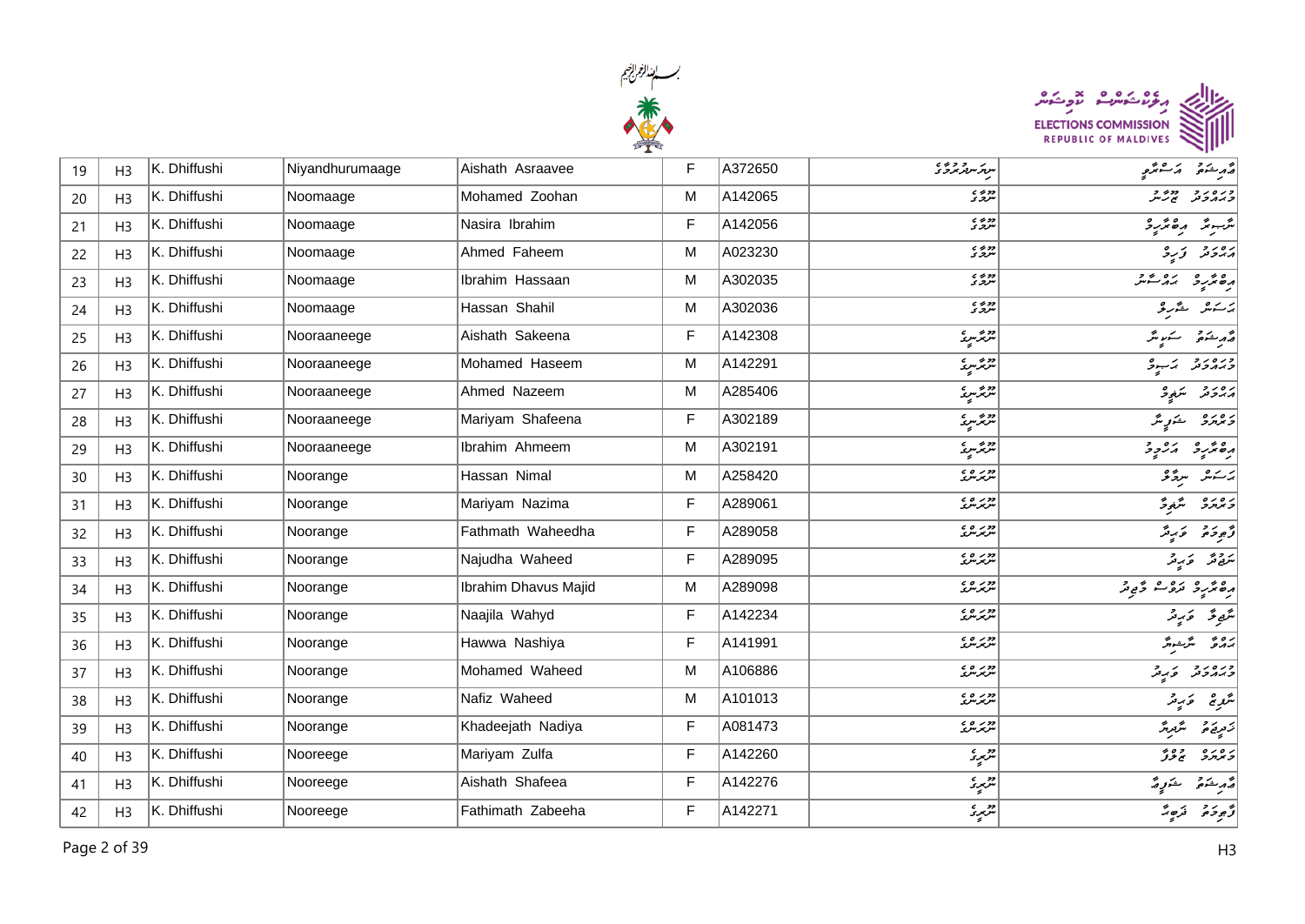



| 43 | H <sub>3</sub> | K. Dhiffushi | Nooreege    | Adam Shafeeu     | M           | A291084 | دو<br>مترسر پر                       | پر پر و<br>  پر پر پر مشتر پر پر            |
|----|----------------|--------------|-------------|------------------|-------------|---------|--------------------------------------|---------------------------------------------|
| 44 | H <sub>3</sub> | K. Dhiffushi | Nooreege    | Hawwa Hasaniya   | F           | A291087 | دو<br>مترسر پر                       | رەم ئەسكىر                                  |
| 45 | H <sub>3</sub> | K. Dhiffushi | Nooreege    | Mohamed Imthiyaz | М           | A291090 | دو<br>مترسمي <sup>ى</sup>            | כמחכת תכתחתם                                |
| 46 | H <sub>3</sub> | K. Dhiffushi | Nooru       | Ahmed Shamil     | М           | A142147 | دو و<br>سربر                         | رەرد شەرقى                                  |
| 47 | H <sub>3</sub> | K. Dhiffushi | Noovil      | Ali Sajdee       | М           | A142160 | يتروعه                               | ړکو کوچي                                    |
| 48 | H <sub>3</sub> | K. Dhiffushi | Noovil      | Mohamed Majeed   | М           | A142186 | يتروعه                               | دبره بر دبانی تر دبانی تر                   |
| 49 | H <sub>3</sub> | K. Dhiffushi | Noovil      | Ahmed Vajdhee    | М           | A142273 | يترهر فحر                            | پره پر پر ويه د                             |
| 50 | H <sub>3</sub> | K. Dhiffushi | Noovil      | Dhunyameen       | M           | A152758 | يتروعه                               | ر <i>و هرگر<sub>چ</sub> بگر</i>             |
| 51 | H <sub>3</sub> | K. Dhiffushi | Noovil      | Majdee Ibrahim   | M           | A047329 | يتزوعه                               | دوير برەنگرىرد                              |
| 52 | H <sub>3</sub> | K. Dhiffushi | Noovil      | Saaniya Abdulla  | F           | A264071 | يتروعه                               | تحسير تده قرالله                            |
| 53 | H <sub>3</sub> | K. Dhiffushi | Noovil      | Abdulla Ajdhee   | М           | A301952 | يتروعه                               | رەقەللە مەمىر                               |
| 54 | H <sub>3</sub> | K. Dhiffushi | Noovilaage  | Hussain Shahneez | М           | A142281 | دد په په<br>سر <sub>گ</sub> ورگور    | برسكريش كشررينج                             |
| 55 | H <sub>3</sub> | K. Dhiffushi | Noovilaage  | Ahmed Shamil     | М           | A142156 | دد په په<br>سر <sub>گر</sub> مخری    | رەرد شەرق                                   |
| 56 | H <sub>3</sub> | K. Dhiffushi | Noovilaage  | Fathimath Shimla | F           | A142154 | دو په په<br>متر <sub>حو</sub> پخه په | أرتموخا والمسوفاة                           |
| 57 | H <sub>3</sub> | K. Dhiffushi | Noovilaage  | Mariyam Shilniya | F           | A104581 | دو په په<br>سر <sub>گر</sub> مخری    | ر ہ ر ہ<br>تر بربر<br>ے و <sup>2</sup> سرمر |
| 58 | H <sub>3</sub> | K. Dhiffushi | Noovilaage  | Aminath Nasra    | F           | A119572 | دد په په<br>سره مرد                  | أأزوبتره بترباء يز                          |
| 59 | H <sub>3</sub> | K. Dhiffushi | Noovilaage  | Aishath Shizleen | $\mathsf F$ | A302233 | پژ <sub>ھر مح</sub> ری               | وكرمشكم الشوج محبش                          |
| 60 | H <sub>3</sub> | K. Dhiffushi | Noovilaage  | Mohamed Rameez   | М           | A302228 | دد په په<br>سره مرد                  | دره ر د در پر د                             |
| 61 | H <sub>3</sub> | K. Dhiffushi | Noovilaage  | Ali Shafraaz     | М           | A302230 | دد په په<br>سر <sub>گر</sub> مخری    | اړ <sub>مو</sub> شور پره<br>ا               |
| 62 | H <sub>3</sub> | K. Dhiffushi | Noovilaage  | Ali Maaniu       | M           | A407243 | دد په په<br>سره مرد                  | پَه په په په په                             |
| 63 | H <sub>3</sub> | K. Dhiffushi | Noovilaage  | Malaka Rameez    | F           | A407238 | دد په په<br>سر <sub>گر</sub> مخری    | د د ټه تر د پر                              |
| 64 | H <sub>3</sub> | K. Dhiffushi | Ocean Villa | Aishath Haneefa  | F           | A142109 | رم يئە مىنى ئى                       | مەرىشى ئاسپۇ                                |
| 65 | H <sub>3</sub> | K. Dhiffushi | Ocean Villa | Ahmed Shahid     | M           | A079324 | مجمة متنظر عبد <del>م</del> حم       | برەر دېم شەرىر                              |
| 66 | H <sub>3</sub> | K. Dhiffushi | Ocean Villa | Shihaadh Ahmed   | M           | A354946 | مجمة مثمور <sup>2</sup>              | شورجو مره برو بر                            |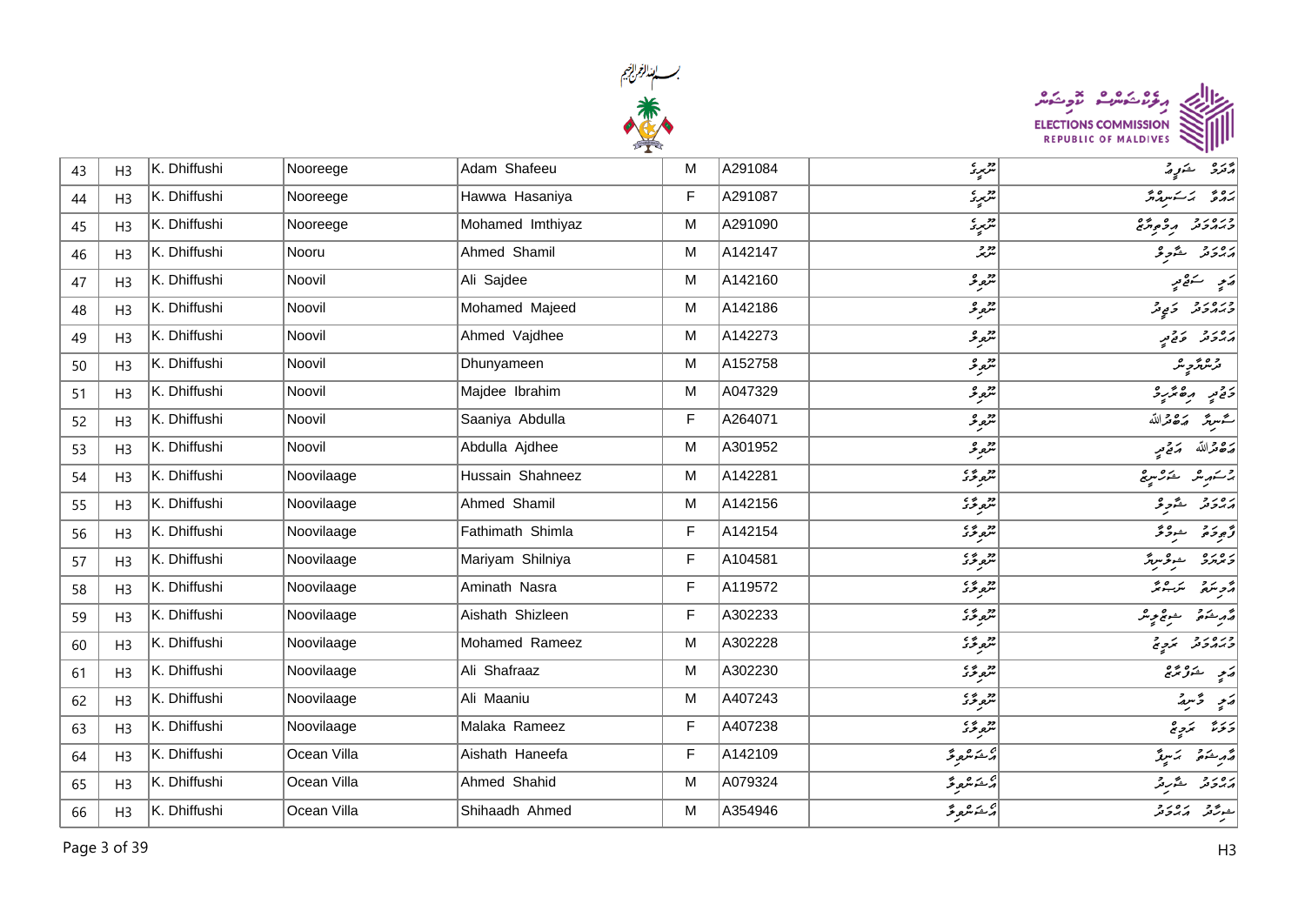



| 67 | H <sub>3</sub> | K. Dhiffushi | Ocean Villa   | Fathimath Shahufa    | F | A302497 | م<br>مشاهیم محمد محمد محمد ا                | وَجِوحَةَ جَارَوْ                                 |
|----|----------------|--------------|---------------|----------------------|---|---------|---------------------------------------------|---------------------------------------------------|
| 68 | H <sub>3</sub> | K. Dhiffushi | Onufeenige    | Shaheem Ahmed        | M | A077877 | بیستروپیسرند                                | شرره بره دو                                       |
| 69 | H <sub>3</sub> | K. Dhiffushi | Onufeenige    | Mariyam Sadhuna      | F | A142345 | بیستروپیسیدنگ                               | ر ه پر ه<br>د بربر د<br>گە تەرىگە                 |
| 70 | H <sub>3</sub> | K. Dhiffushi | Onufeenige    | Mohamed Shahid       | М | A289382 | بیستروپیسیدنگ                               | ورەرو شەرقە                                       |
| 71 | H <sub>3</sub> | K. Dhiffushi | Orchidmaage   | Aishath Saniyya      | F | A142269 | ه موء مي<br>د سره څو                        | أقرم شوقه كالمسترورة                              |
| 72 | H <sub>3</sub> | K. Dhiffushi | Orchidmaage   | Hassan Ijwan         | M | A146267 | ەر ە دى<br>مەر دى                           | ىرىكىش بەق قرىش                                   |
| 73 | H <sub>3</sub> | K. Dhiffushi | Orchidmaage   | Mohamed Zahid        | M | A097742 | ه وه و.<br>مربع څن                          | ورەرو ئەرق                                        |
| 74 | H <sub>3</sub> | K. Dhiffushi | Orchidmaage   | Simoo Abdul Wahid    | M | A302288 | ه<br>د سره څه                               | ر دو ده ده د د د<br>  سرد اړه تر وي در            |
| 75 | H <sub>3</sub> | K. Dhiffushi | Orchidmaage   | Ahmed Sajleen        | М | A302284 | ه موء دي<br>مربع څنو                        | رەرە سەھ چىگر                                     |
| 76 | H <sub>3</sub> | K. Dhiffushi | Orchidmaage   | Zuha Zahid           | F | A348797 | ه موء دي<br>مربع څنو                        | چرمحہ سمج س <sub>ر</sub> قر                       |
| 77 | H <sub>3</sub> | K. Dhiffushi | Paris Evening | Aminath Nasra        | F | A142032 | ۇ بر شەر ۋىبرىنىد                           | أدويتكم الترجو                                    |
| 78 | H <sub>3</sub> | K. Dhiffushi | Paris Evening | Fathimath Zahura     | F | A142021 | ئۇ <i>مەر شەر ھى</i> ر سرىنى <sub>گ</sub>   | وٌموحَمٌ بِرَحمٌ                                  |
| 79 | H <sub>3</sub> | K. Dhiffushi | Paris Evening | Azra Jaufar          | F | A044130 | ئۇ سەسىر ھەسرىكىمە<br>                      | رەپر رەرىر<br>مەنىرىر <i>قەنى</i> ر               |
| 80 | H <sub>3</sub> | K. Dhiffushi | Paris Evening | Abdullah Mufassir    | М | A048324 | ئۇ سەسىر مىس <sup>ى</sup> رىسىد             | رە داللە دىرە بەر                                 |
| 81 | H <sub>3</sub> | K. Dhiffushi | Paris Evening | Mohamed Munthasir    | M | A058673 | ئۇ بىر سىمبر ھ <sub>ى</sub> سەر سىر سىر<br> | ورەرو وەرب                                        |
| 82 | H <sub>3</sub> | K. Dhiffushi | Paris Evening | Ibrahim Mubassir     | M | A027958 | ۇ بر شەر ۋىبرىنىد                           | ىر ھەترىر <i>ۋ</i><br>حەم سىر<br><i>مەھەر</i> سىر |
| 83 | H <sub>3</sub> | K. Dhiffushi | Paris Evening | Ahmed Mazin          | М | A301950 | ۇ بر شەر ۋىبرىشد                            | رەر ئۇ ئە                                         |
| 84 | H <sub>3</sub> | K. Dhiffushi | Pent Land     | Abdulla Rasheed      | M | A053422 | ه و وړه و د<br>بر سرچ پوسو                  | أرة قرالله ترجع                                   |
| 85 | H <sub>3</sub> | K. Dhiffushi | Pent Land     | Fathimath Nazeeha    | F | A067903 | ې د وي د د<br>بر سرچ پر س                   | تزود خريم ترامي ملتقي                             |
| 86 | H <sub>3</sub> | K. Dhiffushi | Pent Land     | Aminath Nadheeha     | F | A067904 | ه و وړه و د<br>بر سرچ مرسو                  | ۇ جە سىر ج<br>سرمور                               |
| 87 | H <sub>3</sub> | K. Dhiffushi | Pent Land     | Mariyam Khathim      | F | A142030 | ه و وړه و د<br>بر سرچ مرسو                  | رەرە ئەرە                                         |
| 88 | H <sub>3</sub> | K. Dhiffushi | Pent Land     | Ibrahim Rishwan      | М | A142248 | ه و وړه و د<br>بر سرچ مرسو                  | رەڭرىۋە برىشۇش                                    |
| 89 | H <sub>3</sub> | K. Dhiffushi | Pent Land     | Wajeeha Abdul Raheem | F | A142249 | ه و وړه و د<br>بر سرچ پر س                  | وَمٍ يُنَ " مَا قَدْمَ يَرَ يَرْ وَ               |
| 90 | H <sub>3</sub> | K. Dhiffushi | Pent Land     | Mariyam Naseeha      | F | A142250 | ه و وړه و د<br>بر سرچ نو سره                | رەرە شبېر                                         |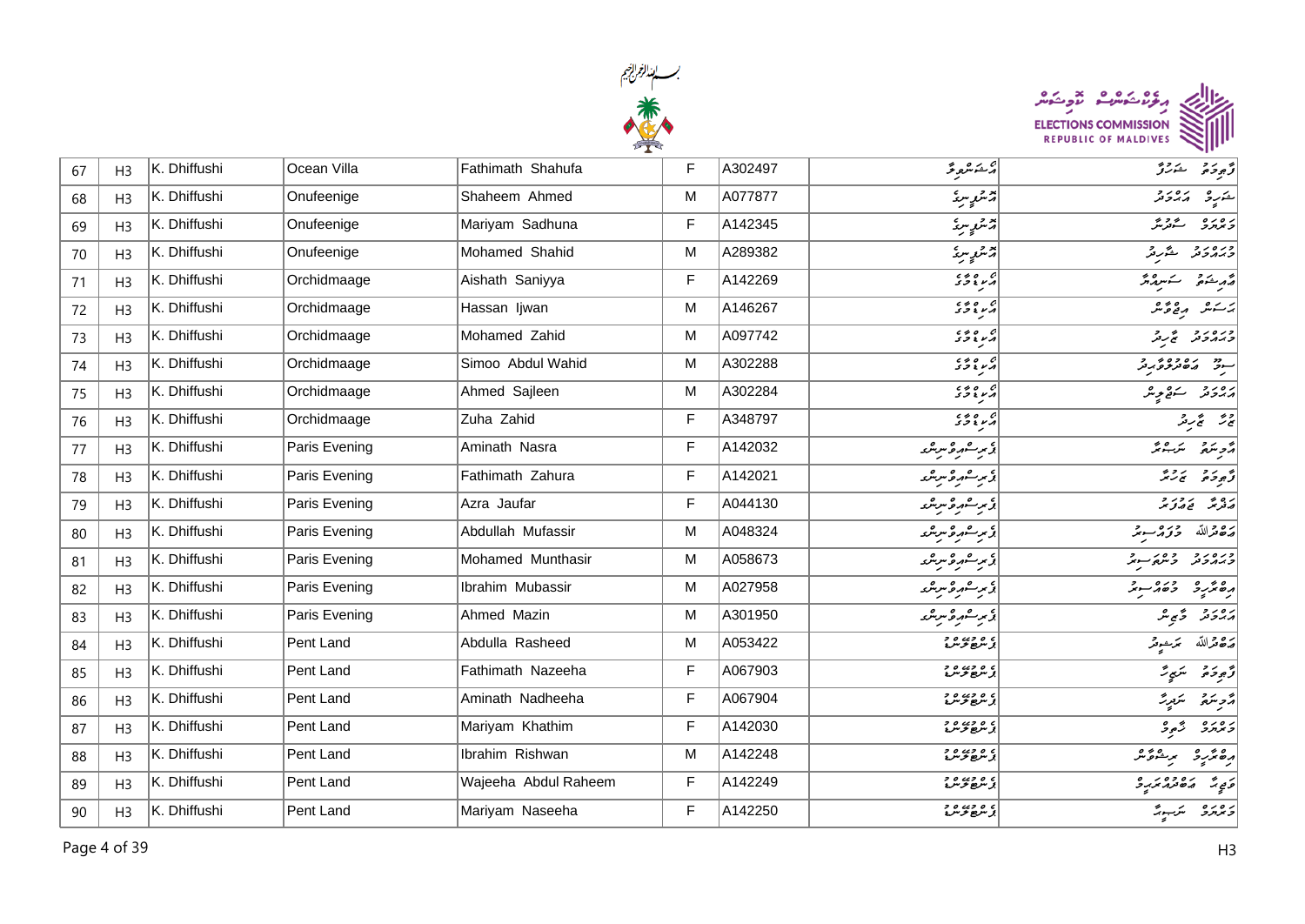



| 91  | H <sub>3</sub> | K. Dhiffushi | Pent Land       | Zain Zafar        | М  | A165059 | ه و وړه و د<br>بر سرچ مرسو    | ىم پىر ئەزىر                          |
|-----|----------------|--------------|-----------------|-------------------|----|---------|-------------------------------|---------------------------------------|
| 92  | H <sub>3</sub> | K. Dhiffushi | Pent Land       | Ahmed Rizuvan     | М  | A302531 | ه و وړه و د<br>بر سرچو شرع    | رەرد پروژه                            |
| 93  | H <sub>3</sub> | K. Dhiffushi | Pent Land       | Zidhan Zafar      | М  | A302532 | ی و وی و و<br>بر مربع پر مربع | ى <sub>ج</sub> ىترىتر ئ <i>ۆ</i> زىتر |
| 94  | H <sub>3</sub> | K. Dhiffushi | Pent Land       | Rilwan Rasheedh   | М  | A302533 | ه و وړه و د<br>بر سرچ مرسو    | مرت ده گر مرکب در                     |
| 95  | H <sub>3</sub> | K. Dhiffushi | Raasthaa        | Mariyam Fazeela   | F. | A142252 | پر ٥ پر                       | لزەرە كەنبەتى                         |
| 96  | H <sub>3</sub> | K. Dhiffushi | Raasthaa        | Hassan Shafeeg    | М  | A142322 | پۇ مەمۇ                       | پرستمبر مستقاریخ                      |
| 97  | H <sub>3</sub> | K. Dhiffushi | Raasthaa        | Hawwa Nahula      | F  | A142319 | پۇ رەپچ                       | رەپ ئەرق                              |
| 98  | H <sub>3</sub> | K. Dhiffushi | Raiybageechaage | Faiza Abdul Azeez | F. | A141982 | بره و پر په پ                 | ترمع مەمرومىي                         |
| 99  | H <sub>3</sub> | K. Dhiffushi | Raiybageechaage | Ahmed Fathih      | М  | A141961 | بره در په پر                  | رەر ئەرب                              |
| 100 | H <sub>3</sub> | K. Dhiffushi | Raiybageechaage | Mohamed Athif     | М  | A141962 | بَرُهُ صَيْ بِمُحْرَ          | دره در د په و                         |
| 101 | H <sub>3</sub> | K. Dhiffushi | Raiybageechaage | Aishath Fathiza   | F. | A160590 | بره ځو په نو د                | ۇ ھۇم<br>لقمر يئمقم                   |
| 102 | H <sub>3</sub> | K. Dhiffushi | Raiybageechaage | Abdulla Rasheed   | М  | A026476 | بره ده پر پر د                | پر ۱۵ قرالله<br>بمرشوقر               |
| 103 | H <sub>3</sub> | K. Dhiffushi | Raiyvilaage     | Yoosuf Nazeer     | М  | A142212 | برة وقرز                      | ژرختۇ سىنېپىتى                        |
| 104 | H <sub>3</sub> | K. Dhiffushi | Rannaruge       | Mariyam Shifana   | F. | A142168 | ر ہ ر د ،<br>بربربربری        | رەرە ھەق شەرىگە                       |
| 105 | H <sub>3</sub> | K. Dhiffushi | Rannaruge       | Aishath Nasreena  | F. | A142120 | ر ہ ر د ،<br>بربربربری        | ە ئەر ئىكەن ئىز ئىكىم پەنگ            |
| 106 | H <sub>3</sub> | K. Dhiffushi | Rannaruge       | Fathimath Sujana  | F  | A142115 | ر ہ ر د ،<br>بربربربری        | ژُهِ دَمَ صَفَّ سَرَ                  |
| 107 | H <sub>3</sub> | K. Dhiffushi | Rannaruge       | Ismail Nifaz      | М  | A142148 | ر ہ ر د ،<br>بربربربری        | برسىۋېر ئىس سورى                      |
| 108 | H <sub>3</sub> | K. Dhiffushi | Rannaruge       | Mohamed Shareef   | М  | A026325 | ر ہ ر د ،<br>بربربربری        | ورەرو شەيرو                           |
| 109 | H <sub>3</sub> | K. Dhiffushi | Rannaruge       | Hassan Ghassan    | М  | A302209 | ر ہ ر د ،<br>بربربربری        | ئەسكەش   ئەركە ئەسىر                  |
| 110 | H <sub>3</sub> | K. Dhiffushi | Rannaruge       | Ali Afnan         | М  | A302210 | ر ہ ر د ،<br>بربربربری        | رَمِيهِ _ رَرْشَتْرَ                  |
| 111 | H <sub>3</sub> | K. Dhiffushi | Rannaruge       | Hussain Jinan     | м  | A302211 | ر ہ ر د ،<br>بربربربری        | 2سكىرىنقر بى ئىگەنىگە                 |
| 112 | H <sub>3</sub> | K. Dhiffushi | Rannaruge       | Amaany Shareef    | F. | A334105 | ر ہ ر د ،<br>بربربربری        | أرَدُّسٍ شَهْرِرْ                     |
| 113 | H <sub>3</sub> | K. Dhiffushi | Ranvilu         | Aminath Shaheema  | F. | A078454 | ىرىرىدۇ                       | مَّرْسِرَهُ شَرِيَّةٌ                 |
| 114 | H <sub>3</sub> | K. Dhiffushi | Ranvilu         | Fathuhulla Jameel | M  | A078455 | برعرمر                        | ترة چرالله تح تريحه                   |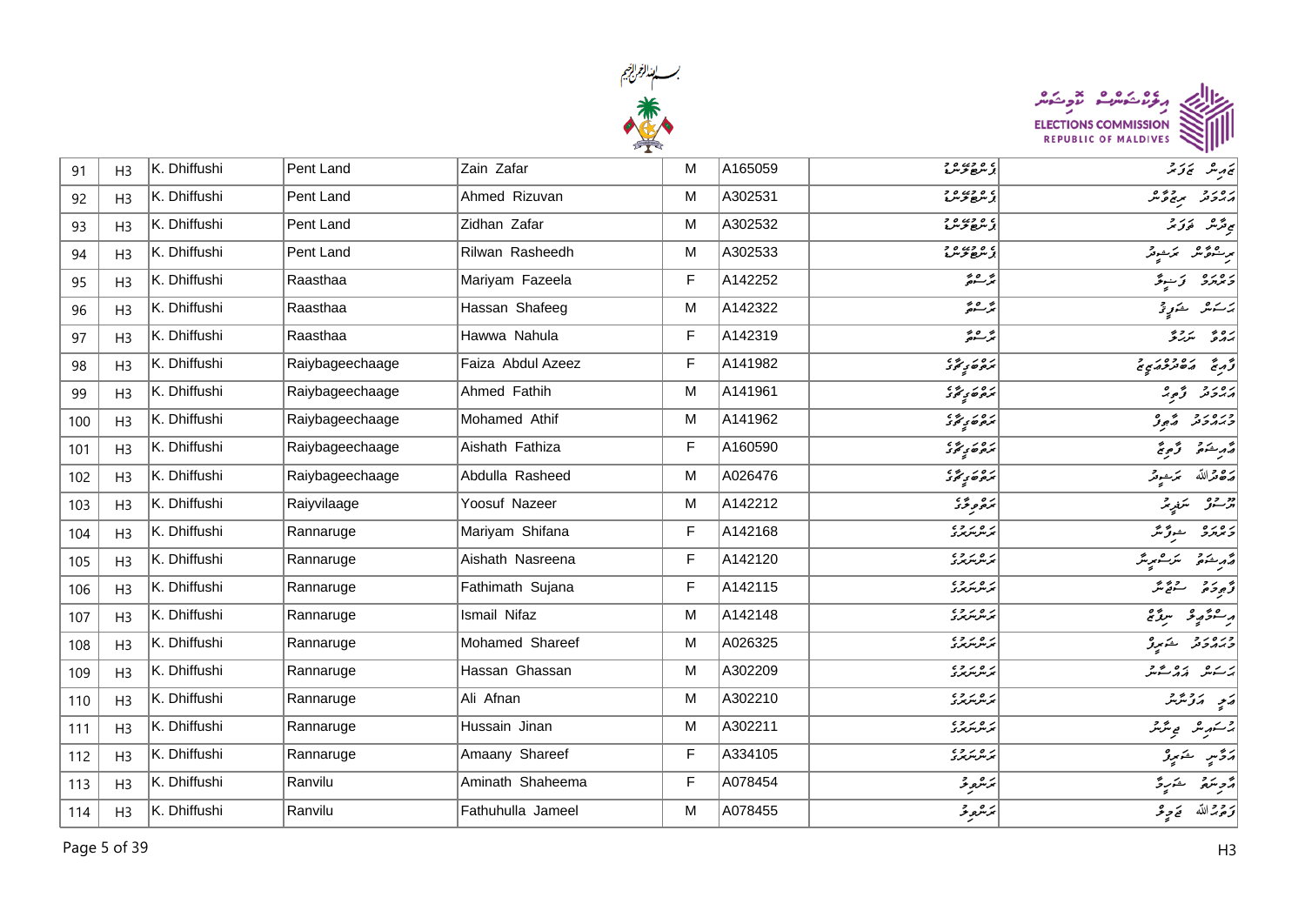



| 115 | H <sub>3</sub> | K. Dhiffushi | Ranvilu         | Mariyam Yasfa    | F | A142124 | برمروقر                             | ترەرە بەرەپچ                          |
|-----|----------------|--------------|-----------------|------------------|---|---------|-------------------------------------|---------------------------------------|
| 116 | H <sub>3</sub> | K. Dhiffushi | Ranvilu         | Aishath Risfa    | F | A142127 | ىرىرىدۇ                             | قەرىشىقى بىرىشۇ                       |
| 117 | H <sub>3</sub> | K. Dhiffushi | Ranvilu         | Hawwa Nasfa      | F | A302041 | ىرىموقر                             | پروژ سرے ژ                            |
| 118 | H <sub>3</sub> | K. Dhiffushi | Raulath         | Fathmath Naseera | F | A119569 | ر و بر و<br>برو شوه                 | ژَهِ دَهْ تَرَ سَرَ پَرَ              |
| 119 | H <sub>3</sub> | K. Dhiffushi | Red Rose        | Aminath Zaheera  | F | A119571 | ، ە مەھ<br>ئىرونىمەت                | دَّحْرِ سَمَعَ بِحَرْبِيْتِهِ         |
| 120 | H <sub>3</sub> | K. Dhiffushi | Red Rose        | Fuad Salih       | М | A040581 | ، ە مەھ<br>ئىرونىمەت                | وژو څرو                               |
| 121 | H <sub>3</sub> | K. Dhiffushi | <b>Red Rose</b> | Azuha Fuad       | F | A301920 | <sup>ی ہ م</sup> ی ہے               | پرچ پی توریخ                          |
| 122 | H <sub>3</sub> | K. Dhiffushi | <b>Red Star</b> | Mohamed Ramiz    | Μ | A142179 | ی ه <u>۵ شوند</u>                   | ورەر د پر د                           |
| 123 | H <sub>3</sub> | K. Dhiffushi | <b>Red Star</b> | Nasiha Fikree    | F | A142039 | ي ه ه شوند                          | شهبوش ويقمي                           |
| 124 | H <sub>3</sub> | K. Dhiffushi | <b>Red Star</b> | Ahmed Nasiz      | М | A289188 | ي ه ه شوند                          | ىدگە سەم<br>  پر و ر و                |
| 125 | H <sub>3</sub> | K. Dhiffushi | <b>Red Star</b> | Fathmath Nuzuha  | F | A289186 | <sup>ی ہ</sup> بے تھے بر            | سرچ ش<br>ا ژهوځو                      |
| 126 | H <sub>3</sub> | K. Dhiffushi | Reehussaba      | Aminath Waseema  | F | A289561 | بربر و مریخ                         | دَّحْرِ سَرَةَ = حَاسِرَةَ            |
| 127 | H <sub>3</sub> | K. Dhiffushi | Reehussaba      | Mariyam Shimaja  | F | A142134 | ىر 22 مەنچ                          | و مرمرو شودٌ قُ                       |
| 128 | H <sub>3</sub> | K. Dhiffushi | Reehussaba      | Ismail Farooq    | М | A142334 | بربر و مریخ                         | پرسرې په وسی                          |
| 129 | H <sub>3</sub> | K. Dhiffushi | Reehussaba      | Hamdoon Ismail   | М | A142324 | ا پر ژه به ځه<br>په تر د ښو         | پرورو در موگرو                        |
| 130 | H <sub>3</sub> | K. Dhiffushi | Reehussaba      | Ahmed Azuhan     | М | A302225 | بربر و ه بر پر                      | أرەر دىرومى                           |
| 131 | H <sub>3</sub> | K. Dhiffushi | Reehussaba      | Aishath Sana     | F | A302227 | ا پر ژه به ځه ځه<br>په سرچينې       | شهرڪنص ڪنگر                           |
| 132 | H <sub>3</sub> | K. Dhiffushi | Reehussaba      | Fathimath Suhufa | F | A334043 | ىر يەم بە ئە                        | ژُهِ دَمَ جَمْعَرُ وَ                 |
| 133 | H <sub>3</sub> | K. Dhiffushi | Reendhooge      | Ahmed Faisal     | М | A142061 | بر سرود ۽<br>برسرفري                | پروتر تەرىبتۇ                         |
| 134 | H <sub>3</sub> | K. Dhiffushi | Reendhooge      | Mariyam Laila    | F | A142059 | ا <sub>مو</sub> سرود د<br>په سربر د | د ۱۶ و تو پر تخ                       |
| 135 | H <sub>3</sub> | K. Dhiffushi | Reendhooge      | Abdul Mannan     | М | A131973 | ا پر سرچو ۽<br>سرچري                | ر ه و و د ر ه ش تر<br>پرې فرمز تر سرس |
| 136 | H <sub>3</sub> | K. Dhiffushi | Reendhooge      | Aishath Shazla   | F | A152343 | ا سرسرود ،<br>سرسربری               | مەر ئىككى ئىككى ئى                    |
| 137 | H <sub>3</sub> | K. Dhiffushi | Reendhooge      | Shamla Ahmed     | F | A070716 | ا پر سرد دی.<br>بر سرفری            | شەھ ئەر ئەر ئەر                       |
| 138 | H <sub>3</sub> | K. Dhiffushi | Reendhooge      | Mohamed Ushad    | М | A289740 | ا موسرود ،<br>په سربر د             | ورەر د دېگ                            |
|     |                |              |                 |                  |   |         |                                     |                                       |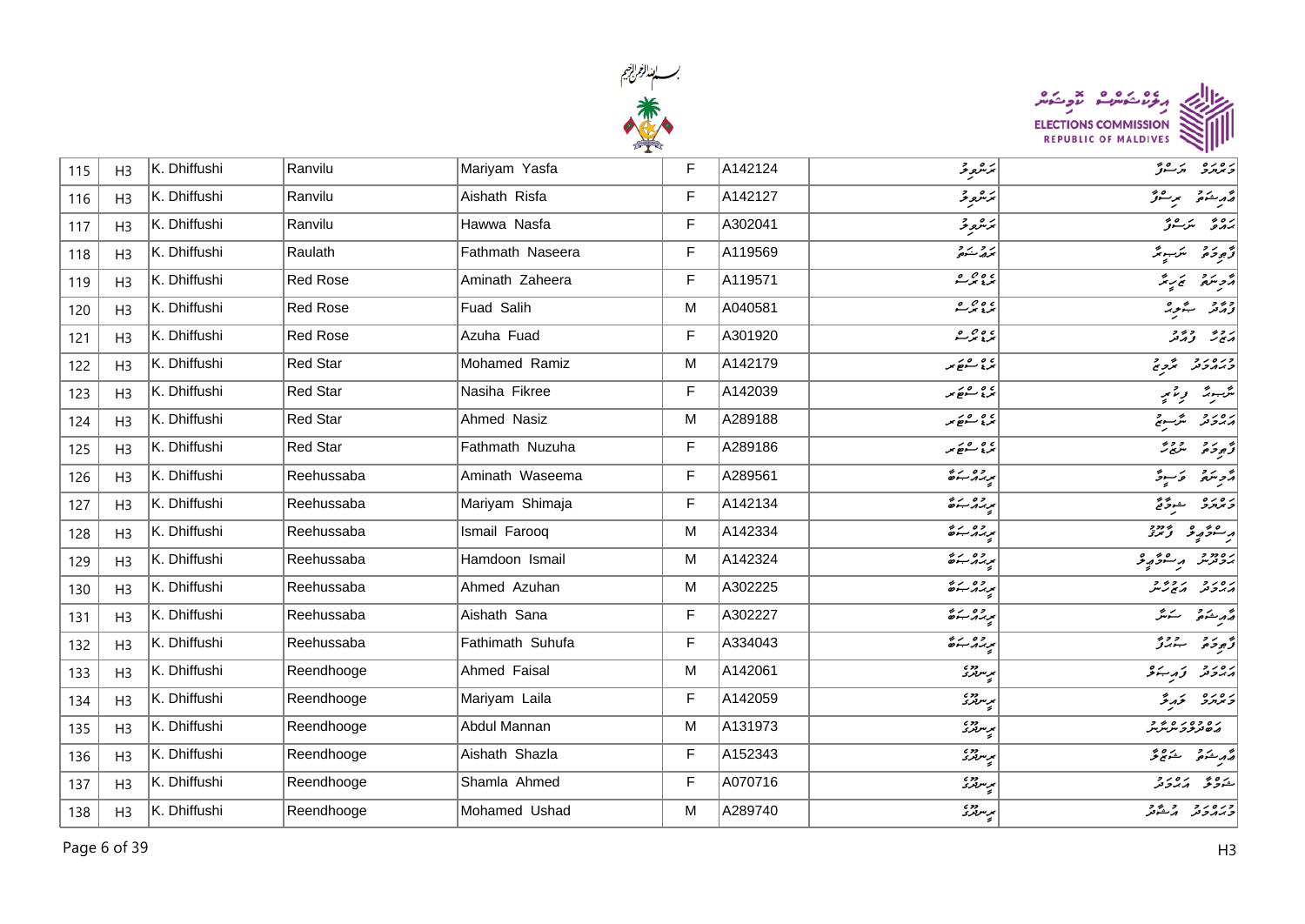



| 139 | H <sub>3</sub> | K. Dhiffushi | Reethiveli      | Ahmed Nihad               | M  | A041185 | ىرموغە<br>ئ <sup>ەر</sup> ر                 | أرور و سرچمر                                   |
|-----|----------------|--------------|-----------------|---------------------------|----|---------|---------------------------------------------|------------------------------------------------|
| 140 | H <sub>3</sub> | K. Dhiffushi | Reethiveli      | Mohamed Thaufeeg          | м  | A141972 | ىرە <sub>ۋ</sub> ۇر                         | כנסני ניקי                                     |
| 141 | H <sub>3</sub> | K. Dhiffushi | Reethiveli      | Mariyam Husna             | F  | A142264 | ىرە <sub>ۋ</sub> ۇر                         | د ۱۳۶۵ می می شرکتر                             |
| 142 | H <sub>3</sub> | K. Dhiffushi | Reethiveli      | Aminath Ameena            | F. | A142129 | ىرە ۋېر<br>ئ <sup>ەر</sup>                  | أترجر تنغي أترجينه                             |
| 143 | H <sub>3</sub> | K. Dhiffushi | Reethiveli      | Fathimath Dhimna Thaufeeg | F. | A408688 | ىرە <sub>ۋ</sub> ۇمۇ<br>ئ <sup>ەرگە</sup> ر | رٌوڄوَ مرد مَدُ وَمَرُ رِجْ                    |
| 144 | H <sub>3</sub> | K. Dhiffushi | Rihiveli        | Mohamed Niyaz             | M  | A041214 | ىررى<br>ئرىر ئىر                            | בגםגב תוצב                                     |
| 145 | H <sub>3</sub> | K. Dhiffushi | Rihiveli        | Aminath Fahuma            | F. | A289616 | ىرىر ئى مە                                  | أأرمز ورومح                                    |
| 146 | H <sub>3</sub> | K. Dhiffushi | Rihiveli        | Fathimath Nadheemaa       | F. | A289613 | ىررى<br>ئرىرقىم                             | تزهوخاته الكبريج                               |
| 147 | H <sub>3</sub> | K. Dhiffushi | Rivil           | Ibrahim Ramzee            | M  | A142258 | ىرەپچە                                      | رە ئەر ئىگەي                                   |
| 148 | H <sub>3</sub> | K. Dhiffushi | Rivil           | Fathimath Firasha         | F  | A302231 | ىرەپۇ                                       | أرتموخش وبرشة                                  |
| 149 | H <sub>3</sub> | K. Dhiffushi | Roashanee Villa | Aminath Shakeela          | F. | A142307 | م<br>ئاسىسىسىسى ئىس <sup>ىر</sup>           | ۇ ئەسكە ئەر                                    |
| 150 | H <sub>3</sub> | K. Dhiffushi | Roashanee Villa | Mariyam Sajidha           | F. | A142296 | ئۇيغۇرىيو ئە                                | سَدَّمٍ مَرَّ<br>ر ه ر ه<br><del>و</del> بربرو |
| 151 | H <sub>3</sub> | K. Dhiffushi | Roashanee Villa | Hassan Simal              | М  | A142219 | ئۇيسىسىرىدۇ                                 | بزستەنتى<br>سىۋىۋ                              |
| 152 | H <sub>3</sub> | K. Dhiffushi | Roashanee Villa | Fathimath Jameela         | F  | A047925 | ئۇينە <sub>سوپوقىر</sub>                    | تزجرخر فالحاج فخر                              |
| 153 | H <sub>3</sub> | K. Dhiffushi | Roashanee Villa | Ali Rasheed               | M  | A284510 | ئۇينەس <sub>ى</sub> بورگە                   | أركمني التركيبيون                              |
| 154 | H <sub>3</sub> | K. Dhiffushi | Rose Vil        | Aishath Zahiyya           | F  | A141607 | جرشوعه                                      |                                                |
| 155 | H <sub>3</sub> | K. Dhiffushi | Saathee         | Ahmed Shimal              | M  | A142203 | ستهمج                                       | رەرد جوڭو                                      |
| 156 | H <sub>3</sub> | K. Dhiffushi | Saathee         | Mohamed Zakariyya         | м  | A142201 | رمعمي                                       | כמפרכ שעית מא                                  |
| 157 | H <sub>3</sub> | K. Dhiffushi | Saathee         | Sameeha Saeed             | F  | A142089 | ستهج                                        | سكويد اسكويتر                                  |
| 158 | H <sub>3</sub> | K. Dhiffushi | Saathee         | Fathimath Shamila         | F  | A142090 | رحمي                                        | رَّمُوحَمَّ شَّرْدَ                            |
| 159 | H <sub>3</sub> | K. Dhiffushi | Saathee         | Aishath Shamsiyya         | F  | A142091 | ستممج                                       | أقهر مشوقها الشوقر المراقر                     |
| 160 | H <sub>3</sub> | K. Dhiffushi | Saathee         | Hassan Shamleen           | M  | A158844 | ستهمج                                       | ير عبر مسكون في شركت المسلم                    |
| 161 | H <sub>3</sub> | K. Dhiffushi | Saathee         | Mariyam Saela             | F  | A301960 | رحمي                                        | رەرە سەرەپ                                     |
| 162 | H <sub>3</sub> | K. Dhiffushi | Sabnameege      | Fathimath Kareema         | F. | A142311 | سەھ ئىزىر ئ                                 | ۇ <sub>ج</sub> وچۇ ئايرۇ                       |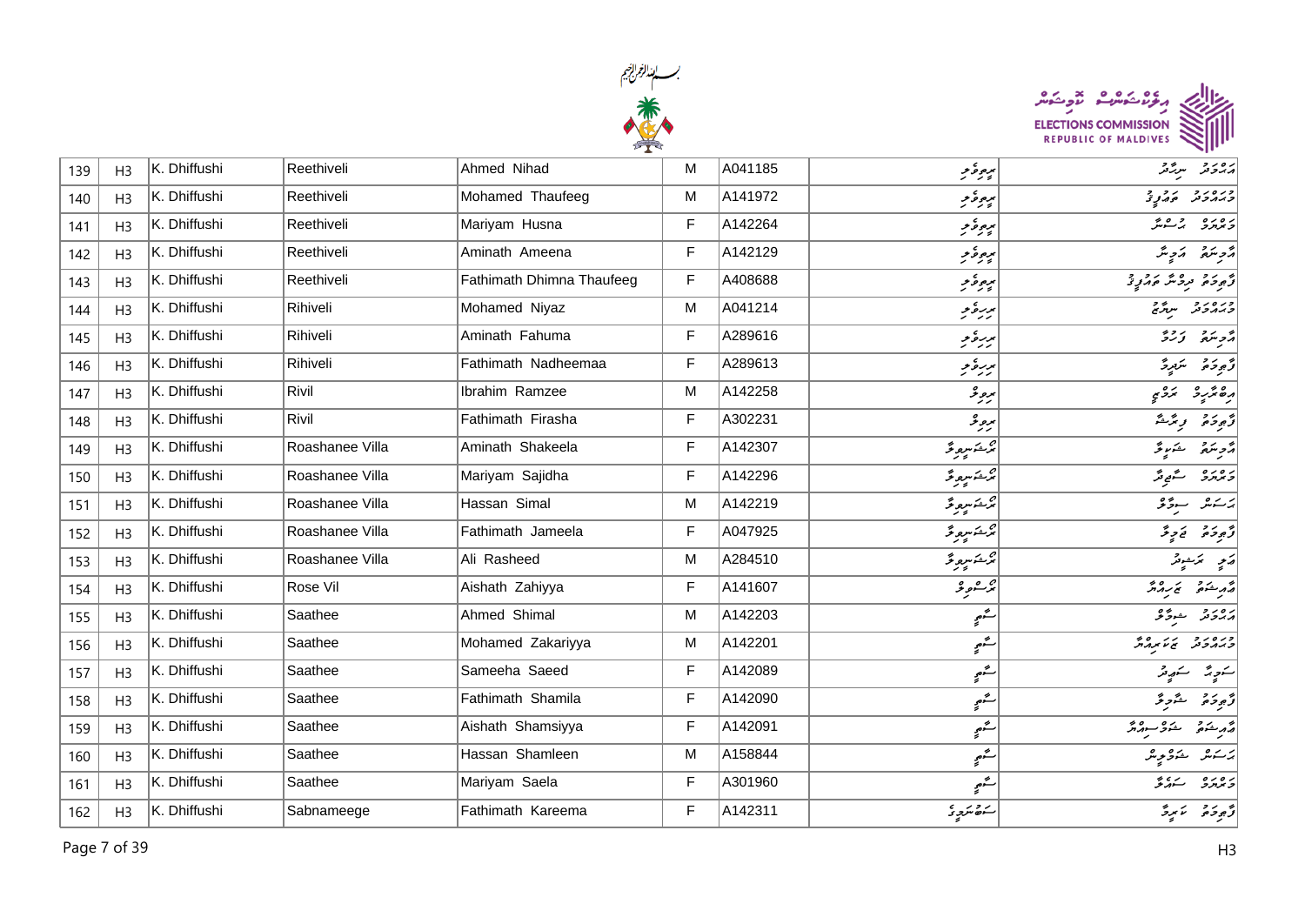



| 163 | H <sub>3</sub> | K. Dhiffushi | Sabnameege     | Aminath Waseela    | F. | A142253 | سەھ ئىزىر ئ                   | أزويتم أأقاسيق                        |
|-----|----------------|--------------|----------------|--------------------|----|---------|-------------------------------|---------------------------------------|
| 164 | H <sub>3</sub> | K. Dhiffushi | Saeedha Manzil | Fathimath Saeeda   | F  | A142094 | سَر په تر تر تر پر تر         | ۇيودۇ سەرپۇ                           |
| 165 | H <sub>3</sub> | K. Dhiffushi | Saeedha Manzil | Ahmed Wajeeh       | м  | A142213 | سَهِيمٌ وَسْمِعُ              | ړ پر د تو تو په                       |
| 166 | H <sub>3</sub> | K. Dhiffushi | Saeedha Manzil | Mohamed Waazif     | м  | A161174 | سَهِيمٌ وَسُمِيحٌ             | ورەر د ئېرە                           |
| 167 | H <sub>3</sub> | K. Dhiffushi | Sakkeyoge      | Ahmed Ihsaan       | M  | A302351 | ر ۵ بر ۲ بر ۲<br>ستهر موجود و | رەرد روشىر                            |
| 168 | H <sub>3</sub> | K. Dhiffushi | Sea View       | Fathimath Ahmed    | F  | A261047 | سوەر                          | وجوحتم متحفظ                          |
| 169 | H <sub>3</sub> | K. Dhiffushi | Seenusanpaage  | Mariyam Azleefa    | F. | A142080 | سەپىر ئەسىرىمى<br>س           | رەرە دە دې                            |
| 170 | H <sub>3</sub> | K. Dhiffushi | Seenusanpaage  | Aminath Muneera    | F  | A122534 | ا<br>سوسر سور مور دی<br>پ     | أأدوبتهم والمعربة                     |
| 171 | H <sub>3</sub> | K. Dhiffushi | Seretan        | Aishath Bishara    | F  | A142083 | <u>، ، ، ،</u> مر             | أقرمنكم ومثقر                         |
| 172 | H <sub>3</sub> | K. Dhiffushi | Seretan        | Ahmed Inad         | м  | A142084 | ع پر چ <sub>ھ</sub>           | پروبرو پرسگر                          |
| 173 | H <sub>3</sub> | K. Dhiffushi | Seretan        | Baseera Idrees     | F  | A142085 | <u>ے پر ع</u>                 | ەسبەئز پروزىرىشە                      |
| 174 | H <sub>3</sub> | K. Dhiffushi | Seretan        | Mohamed Umar       | м  | A064900 | ے پر <sub>جو</sub>            | ورەرو ورو                             |
| 175 | H <sub>3</sub> | K. Dhiffushi | Seretan        | Ahmed Umar         | M  | A065747 | <u>ے پر ع</u>                 | ג פג כגב<br>הגבע הכיל                 |
| 176 | H <sub>3</sub> | K. Dhiffushi | Seretan        | Naila Mohamed Umar | F  | A302605 | <u>، ، ، ،</u> مر             | شرق ورەرو ورو                         |
| 177 | H <sub>3</sub> | K. Dhiffushi | Seveenaa       | Ahmed Shiham       | M  | A077468 | ئەرپەتر                       | پرورو جوگرو                           |
| 178 | H <sub>3</sub> | K. Dhiffushi | Seveenaa       | Mariyam Nihama     | F  | A077177 | سە <sub>ھە</sub> پىگە         | سررگر<br>ر ہ بر ہ                     |
| 179 | H <sub>3</sub> | K. Dhiffushi | Seveenaa       | Fathimath Niuma    | F  | A080330 | شوپتر                         | قويدة البرائية                        |
| 180 | H <sub>3</sub> | K. Dhiffushi | Seveenaa       | Nazleema Rushdee   | F  | A050394 | سە <sub>ھە</sub> پىگە         | لترجي فلتحفيظ المراكب والمحمد والمحمد |
| 181 | H <sub>3</sub> | K. Dhiffushi | Seveenaa       | Rushdee Mohamed    | м  | A050866 | ئە <sub>ھە</sub> بىگە         | پرشمې د بره بر د                      |
| 182 | H <sub>3</sub> | K. Dhiffushi | Seveenaa       | Mohamed Areef      | M  | A050841 | ئە <sub>ھە</sub> بىگە         | دبره دبر دبرو                         |
| 183 | H <sub>3</sub> | K. Dhiffushi | Seveenaa       | Shaheema Rushdy    | F  | A058406 | ئە <sub>ھە</sub> بىگە         | لمكركز المرتكاتي                      |
| 184 | H <sub>3</sub> | K. Dhiffushi | Seveenaa       | Nazma Rushdy       | F  | A034000 | ئە <sub>ھە</sub> بىگە         | ىرو ئەستىمىي                          |
| 185 | H <sub>3</sub> | K. Dhiffushi | Seveenaa       | Ahmed Nizam        | M  | A034003 | ئە <sub>ھە</sub> بىگە         | رەر ئەرگە                             |
| 186 | H <sub>3</sub> | K. Dhiffushi | Seveenaa       | Rahma Rushdee      | F  | A142053 | ئەرپەتر                       | ىرەپچە ئەسىمىي                        |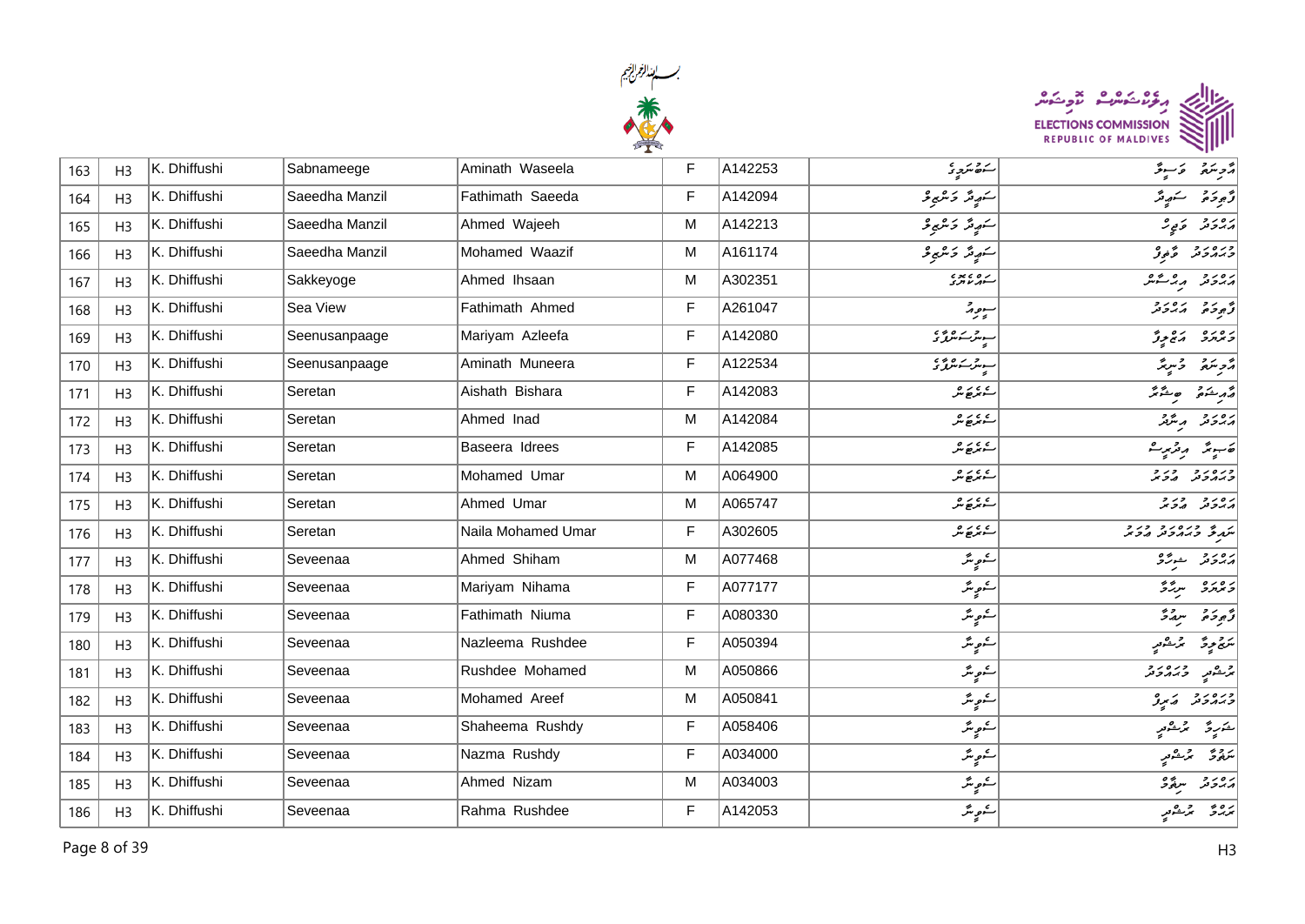



| 187 | H <sub>3</sub> | K. Dhiffushi | Seveenaa    | Shameema Ibrahim          | F           | A142054 | سەھ پىگر                         | شواقح وقاترو                          |
|-----|----------------|--------------|-------------|---------------------------|-------------|---------|----------------------------------|---------------------------------------|
| 188 | H <sub>3</sub> | K. Dhiffushi | Seveenaa    | Hawwa Zaeema              | F           | A103858 | سكوم يتر                         | روء تمدِدَّ                           |
| 189 | H <sub>3</sub> | K. Dhiffushi | Seveenaa    | Mariyam Seema             | $\mathsf F$ | A095088 | سكوم متَر                        | ر ه ر ه<br><del>و</del> بر د و<br>سوژ |
| 190 | H <sub>3</sub> | K. Dhiffushi | Seveenaa    | Mohamed Visaam            | M           | A302555 | سە <sub>ھە</sub> پىگە            | ورەرو بەر                             |
| 191 | H <sub>3</sub> | K. Dhiffushi | Seveenaa    | Fathimath Arushee         | F           | A302558 | ئە <sub>ھە</sub> بىگە            | أرموخا ويمرسو                         |
| 192 | H <sub>3</sub> | K. Dhiffushi | Seveenaa    | Aishath Nishama           | F           | A302559 | سە <sub>ھە</sub> پىگە            | مەر خىمى سرىخىگە                      |
| 193 | H <sub>3</sub> | K. Dhiffushi | Shaaroakuge | Ali Mumthaz               | M           | A001465 | ره 0 و ء<br>شومر پو ي            | أتشعي ووجوح                           |
| 194 | H <sub>3</sub> | K. Dhiffushi | Shaaroakuge | Aishath Maeesha           | F           | A302159 | ره 0 و ء<br>شومر پو ي            | كمرخو وربة                            |
| 195 | H <sub>3</sub> | K. Dhiffushi | Shaaroakuge | <b>Adam Mahid Mumthaz</b> | M           | A339629 | ره 0 و ء<br>شومر پو ي            | ورو و رقر وه وو                       |
| 196 | H <sub>3</sub> | K. Dhiffushi | Shaaroakuge | Ahmed Maleeh              | M           | A344870 | ره ۵ و <sup>ي</sup><br>شومر پو ي | ړ ور د وي                             |
| 197 | H <sub>3</sub> | K. Dhiffushi | Shaba Binaa | Aminath Shadiya           | F           | A142024 | خَذَةً صِتَر                     | أأدوبتكم المشمراة                     |
| 198 | H <sub>3</sub> | K. Dhiffushi | Shaba Binaa | Ahmed Shaafee             | M           | A158803 | خَنَّةً صِتَّر                   | ړ د کر د ځوړ                          |
| 199 | H <sub>3</sub> | K. Dhiffushi | Shaba Binaa | Mariyam Shaba             | F           | A407581 | خَوَّةً صِتَّر                   | ر ہ ر ہ<br>تر بربر ژ<br>سنذة          |
| 200 | H <sub>3</sub> | K. Dhiffushi | Shamrock    | Ismail Usman              | M           | A154495 | ره و بوه<br>شو <del>ر</del> مرن  | أبر مؤثر والمفاقية                    |
| 201 | H <sub>3</sub> | K. Dhiffushi | Shamrock    | Fathimath Suwaidha        | F           | A141727 | ے ہ بیرہ<br>شور ہور              | توجوحتم سنقرمة                        |
| 202 | H <sub>3</sub> | K. Dhiffushi | Sikkage     | Mariyam Fazeena           | F           | A142304 | سوړندي                           | د ۱۵ د باز کالملی میگر                |
| 203 | H <sub>3</sub> | K. Dhiffushi | Sikkage     | Ahmed Sinaz               | M           | A142305 | سوديره                           | ړور سرسرچ                             |
| 204 | H <sub>3</sub> | K. Dhiffushi | Sikkage     | Mohamed Inad              | M           | A150085 | سود بر ،                         | ورەر ئەسكە                            |
| 205 | H <sub>3</sub> | K. Dhiffushi | Sikkage     | Umar Zakariyya            | M           | A025999 | سود بر ،                         | ביב גלאת מה                           |
| 206 | H <sub>3</sub> | K. Dhiffushi | Sikkage     | Hawwa Fasana              | F           | A054217 | سود بر ۽                         | برەپر تەشكە                           |
| 207 | H <sub>3</sub> | K. Dhiffushi | Sikkage     | Aminath Zidhuna           | F.          | A302247 | سەدىرى                           | دَّحْرِ سَمَعٌ مَنْ مِنْدَ مِنْ       |
| 208 | H <sub>3</sub> | K. Dhiffushi | Silinco     | Adhnan Ibrahim            | M           | A043406 | سومريزي<br>سرمرسر                | أرقيتريتر أركا تربرقه                 |
| 209 | H <sub>3</sub> | K. Dhiffushi | Silinco     | Ali Razee                 | M           | A026147 | اسوچر<br>پ                       | ړکو ترې                               |
| 210 | H <sub>3</sub> | K. Dhiffushi | Silinco     | Ahmed Shuhadh             | M           | A032603 | اسوچر<br>پر                      | رەر دىرى                              |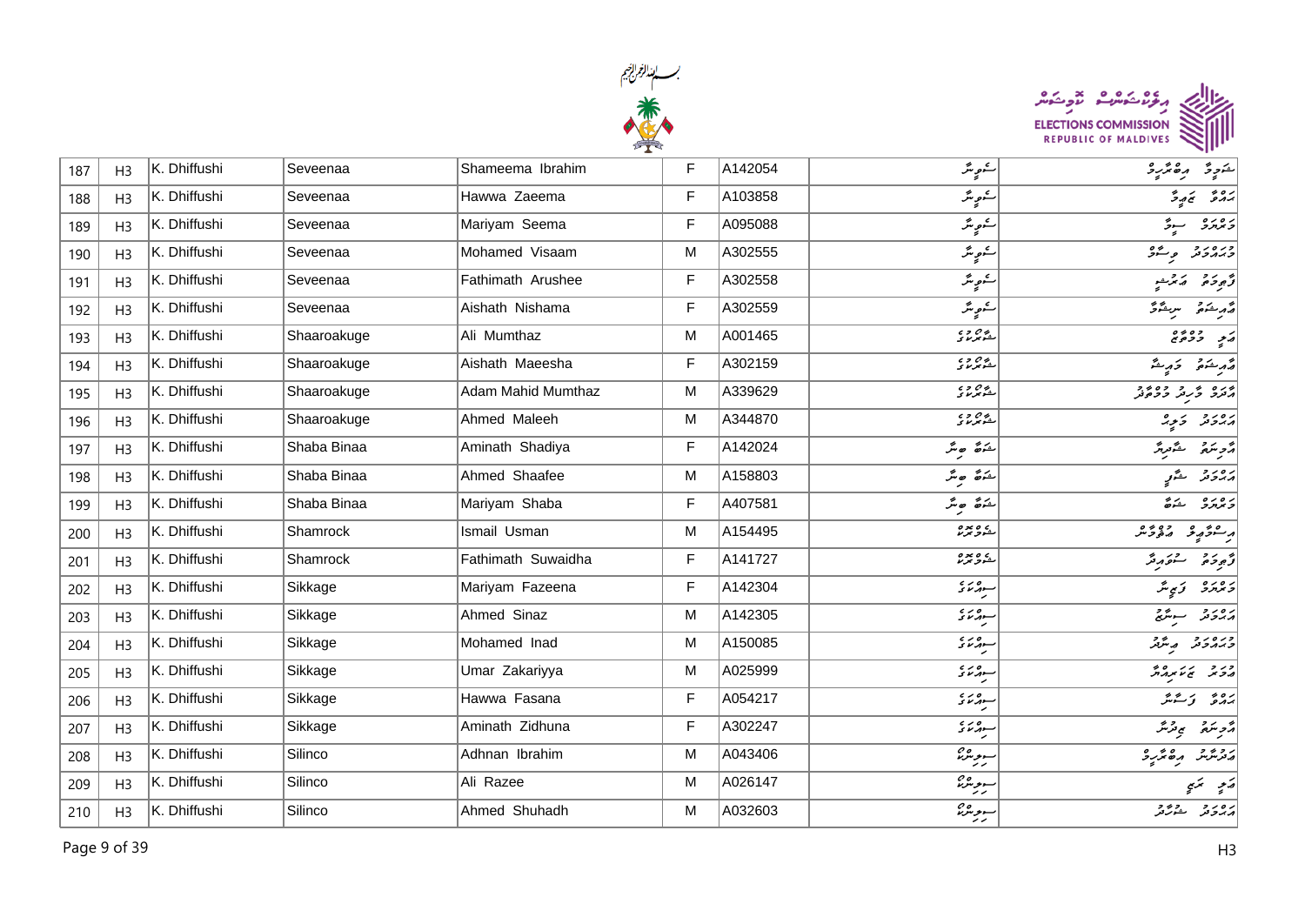



| 211 | H <sub>3</sub> | K. Dhiffushi | Silinco              | Fathimath Shaama    | F | A142172 | اسومیریز<br>کریر              | ستذرع<br>  د څېو د ځو                          |
|-----|----------------|--------------|----------------------|---------------------|---|---------|-------------------------------|------------------------------------------------|
| 212 | H <sub>3</sub> | K. Dhiffushi | Silinco              | Mariyam Zahira      | F | A142036 | اسىۋىترىتى<br>سىر             | ر ه بر ه<br><del>د</del> بر بر ژ<br>ىتى سەتتىر |
| 213 | H <sub>3</sub> | K. Dhiffushi | Silinco              | Aminath Huda        | F | A141980 | اسوچر<br>پ                    | لمجمعه يتمقم<br>رژگر                           |
| 214 | H <sub>3</sub> | K. Dhiffushi | Silinco              | Aishath Sudha       | F | A096639 | اسوچر<br>ري                   | ۇرمىئو سىز                                     |
| 215 | H <sub>3</sub> | K. Dhiffushi | Silinco              | Aishath Raya Nashid | F | A288931 | سومرثر<br>سرس                 | أقدم شوقر المرتكز المرتضون                     |
| 216 | H <sub>3</sub> | K. Dhiffushi | Silinco              | Maryam Raaniya      | F | A288927 | اسىۋىترىتى<br>ك               | دەرە ئرس                                       |
| 217 | H <sub>3</sub> | K. Dhiffushi | Silinco              | Hawwa Nadha         | F | A288924 | اسومیری<br>پ                  | رەپ بەر                                        |
| 218 | H <sub>3</sub> | K. Dhiffushi | Soasanmaage          | Moosa Ali           | М | A163102 | <u>م ئەشرىخ ئ</u>             | لرحمشه الأمير                                  |
| 219 | H <sub>3</sub> | K. Dhiffushi | Sosun Villa          | Hussain Rasheed     | М | A141104 | ج ئەنگەرى <i>گە</i>           | چرىكىرىش ئىگە ئەيدىگە                          |
| 220 | H <sub>3</sub> | K. Dhiffushi | Sosun Villa          | Mariyam Aneeza      | F | A142141 | 2 سەمب <sub>ىرى</sub> ئە      | د مرمرو    مرسرچ                               |
| 221 | H <sub>3</sub> | K. Dhiffushi | Sosun Villa          | Aminath Niyaza      | F | A142142 | <u>مەسە ئىرىمو ئۇ</u>         | رمحر سرچ<br>سروشيح                             |
| 222 | H <sub>3</sub> | K. Dhiffushi | Sosun Villa          | Mohamed Reekhan     | М | A142143 | 2 سەنت <sub>ى</sub> پى ئى     | و ر ه ر د<br>تر بر بر تر<br>ىمەيەتتىر          |
| 223 | H <sub>3</sub> | K. Dhiffushi | Sosun Villa          | Ibrahim Shareef     | М | A142149 | <u>شر سەھرىمى</u>             | دەنئەر ئە<br>ىشكە ئىرىۋ                        |
| 224 | H <sub>3</sub> | K. Dhiffushi | Sosun Villa          | Fathimath Inaza     | F | A142261 | <u>مەسە ئەھرى</u> م           | دَّجِرَةَ جَمَّيَّةَ ۖ                         |
| 225 | H <sub>3</sub> | K. Dhiffushi | Sosun Villa          | Ahmed Shareef       | М | A142263 | 2 سەنئ <sub>ىرى</sub> مۇ      | پرور د سکھرو                                   |
| 226 | H <sub>3</sub> | K. Dhiffushi | Sosun Villa          | Azeeza Abdul Rahman | F | A080064 | <u>ش ئەشرە</u> ئ <sup>ۆ</sup> | د پره ده ده ده وه د                            |
| 227 | H <sub>3</sub> | K. Dhiffushi | Sosun Villa          | Ahmed Fawaz         | M | A302512 | 2 سەنلى <sub>م</sub> ۇ        | رەر دۇر                                        |
| 228 | H <sub>3</sub> | K. Dhiffushi | Sosun Villa          | Eenas Ibrahim       | F | A302513 | ح ئەسەھ <sub>ى</sub> ئە       | ریٹرے رہ مُتَربہ5                              |
| 229 | H <sub>3</sub> | K. Dhiffushi | Sosun Villa          | Mohammed Mafaz      | M | A302514 | 2 سەمب <sub>ىرى</sub> ئە      | 221 21012<br>232 233                           |
| 230 | H <sub>3</sub> | K. Dhiffushi | Sosun Villa          | Naif Shareef        | M | A334044 | <u>شر سەھرىم</u> ۇ            | شَهرِرْ شَهَرٍرْ                               |
| 231 | H <sub>3</sub> | K. Dhiffushi | <b>Stadium House</b> | Ahmed Wafir         | М | A039824 |                               | پر و ر و<br>ۇرىز                               |
| 232 | H <sub>3</sub> | K. Dhiffushi | <b>Stadium House</b> | Ibrahim Sunil       | М | A288942 | متفع وكردمث                   | دەنۇر ۋ<br>سەبىرىۋ                             |
| 233 | H <sub>3</sub> | K. Dhiffushi | <b>Stadium House</b> | Moosa Mifzaal       | М | A288953 |                               | ژئے پارچ و                                     |
| 234 | H <sub>3</sub> | K. Dhiffushi | <b>Stadium House</b> | Mohamed Aiham       | Μ | A334106 | متفع وكردمث                   | כגמכנג הגבל                                    |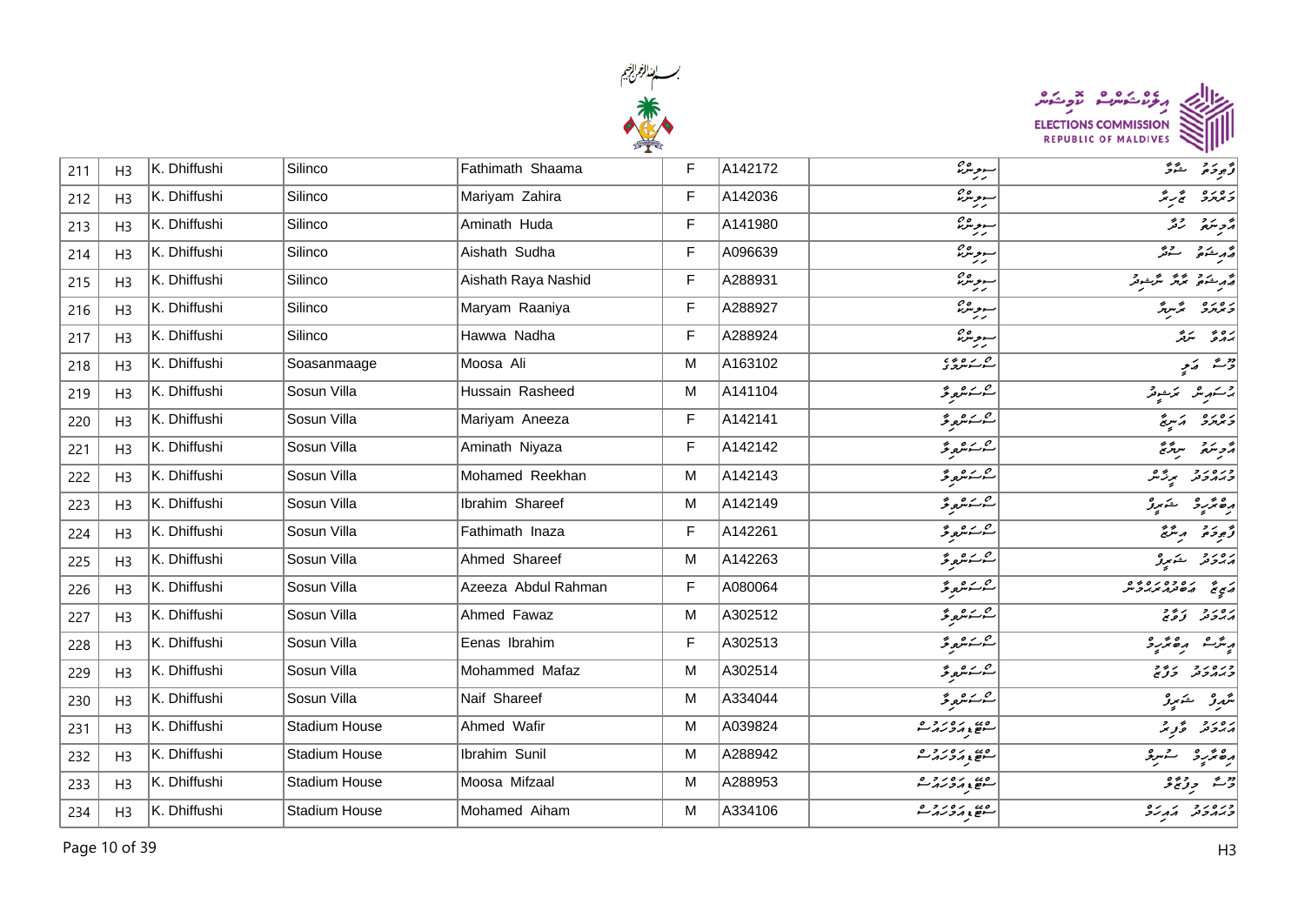



| 235 | H <sub>3</sub> | K. Dhiffushi | <b>Stadium House</b> | Ameesha Wafir      | F | A357946 | متفع وكرومة                          | رَحِيثٌ قُرْبِرٌ                            |
|-----|----------------|--------------|----------------------|--------------------|---|---------|--------------------------------------|---------------------------------------------|
| 236 | H <sub>3</sub> | K. Dhiffushi | Sun Light            | Aminath Shaema     | F | A289570 | سەنئىر قى                            | و څخه سره<br>ستەدى                          |
| 237 | H <sub>3</sub> | K. Dhiffushi | Sun Light            | Ibrahim Nazim      | M | A085825 | سەنئە ئەرقى                          | برځېمتر په د<br>سگھوٹر                      |
| 238 | H <sub>3</sub> | K. Dhiffushi | Sun Light            | Fathmath Shahuna   | F | A301940 | سەمىزىرغ                             | ر شەرقىدىگە<br>وَّجوحَ حَ                   |
| 239 | H <sub>3</sub> | K. Dhiffushi | <b>Sweet Meed</b>    | Hassan Shafeeu     | Μ | A089670 | ٩، وو                                | پرستمبر مشرور                               |
| 240 | H <sub>3</sub> | K. Dhiffushi | <b>Sweet Meed</b>    | Fathmath Shuhana   | F | A141215 | مە <sub>مو</sub> قوچ؟                | ژ <sub>ېو</sub> دَە ئىشرىتر                 |
| 241 | H <sub>3</sub> | K. Dhiffushi | <b>Sweet Meed</b>    | Hussain Shafeeu    | М | A141870 | م <sub>موقع</sub> په                 | 2 سەر شەر ھ                                 |
| 242 | H <sub>3</sub> | K. Dhiffushi | <b>Sweet Meed</b>    | Mariyam Shafeega   | F | A075129 | مشمو <u>ه</u> و ۽                    | د ډېرو د شوړ تنځ                            |
| 243 | H <sub>3</sub> | K. Dhiffushi | <b>Sweet Meed</b>    | Ahmed Zahir        | М | A289621 | مە <sub>مو</sub> قوچ؟                | پرور و مح بر تر                             |
| 244 | H <sub>3</sub> | K. Dhiffushi | <b>Sweet Meed</b>    | Rugiyya Yoosuf     | F | A289623 | مە <sub>مو</sub> قوچ؟                | دو ده<br>در سو<br>  برتوره مر               |
| 245 | H <sub>3</sub> | K. Dhiffushi | <b>Sweet Meed</b>    | Mubarak Naseem     | M | A289630 | ه <sub>م</sub> وقوع و ؟<br>مستوفق مو | و ځانه ه<br><del>د</del> ځانه تر<br>ىئەسىرد |
| 246 | H <sub>3</sub> | K. Dhiffushi | <b>Sweet Meed</b>    | Aishath Shabeena   | F | A289626 | مە <sub>مو</sub> قوچ؟                | مەرخەم خەھ ش                                |
| 247 | H <sub>3</sub> | K. Dhiffushi | <b>Sweet Meed</b>    | Aishath Rafa       | F | A363358 | ر موقع پا                            | مەر شەقر ئىمىر                              |
| 248 | H <sub>3</sub> | K. Dhiffushi | Thanburumaage        | Ibrahim Hussain    | М | A025177 | ر<br>می سرچ مرد د                    | أرەغرىر ئەسەر                               |
| 249 | H <sub>3</sub> | K. Dhiffushi | Thanburumaage        | Mohamed Waheed     | М | A141995 | ر<br>می سرچ بر <del>د</del> و        | ورور و در و                                 |
| 250 | H <sub>3</sub> | K. Dhiffushi | Two Plus             | Ahmed Rizmeen      | М | A142093 | دد دير ه<br>چ بوځو ک                 | پرورو پرچ چینگ                              |
| 251 | H <sub>3</sub> | K. Dhiffushi | Unicorn              | Mohamed Rashid     | М | A012501 | د سرچ مگر<br>مرسرچ مگر               | وره رو هم شوتر<br>(وبروژو گرشوتر            |
| 252 | H <sub>3</sub> | K. Dhiffushi | Unicorn              | Aishath Mausooma   | F | A289683 | وژسر مگر مگر                         | انجم مشتوم العراق المعدد المحمد المستور     |
| 253 | H <sub>3</sub> | K. Dhiffushi | Unicorn              | Ahmed Mahid        | М | A289006 | د سرچ مگر<br>مرسرچ مگر               | پروتر څرتر                                  |
| 254 | H <sub>3</sub> | K. Dhiffushi | Unicorn              | Ali Aiman          | М | A289011 | وژسر مگا مگر                         | مَعٍ   مَدِحَـَّر                           |
| 255 | H <sub>3</sub> | K. Dhiffushi | Unicorn              | Ibrahim Maish      | Μ | A289014 | و<br>مرسر ممر                        | رەنۇرو ۋېرگ                                 |
| 256 | H <sub>3</sub> | K. Dhiffushi | Vaadhee              | Ahmed Rashid       | М | A077475 | حٌورٍ                                | پروتر گرشوتر                                |
| 257 | H <sub>3</sub> | K. Dhiffushi | Vaadhee              | Maryam Shahenaaz   | F | A142131 | حٌورٍ                                | ے پر بھ بھر ج<br>ر ہ ر ہ<br>5 بربر تر       |
| 258 | H <sub>3</sub> | K. Dhiffushi | Vaadhee              | Fathimath Shuhaila | F | A142132 | حگمي                                 | ژَهِ دَمَ صَدَر دَمَر                       |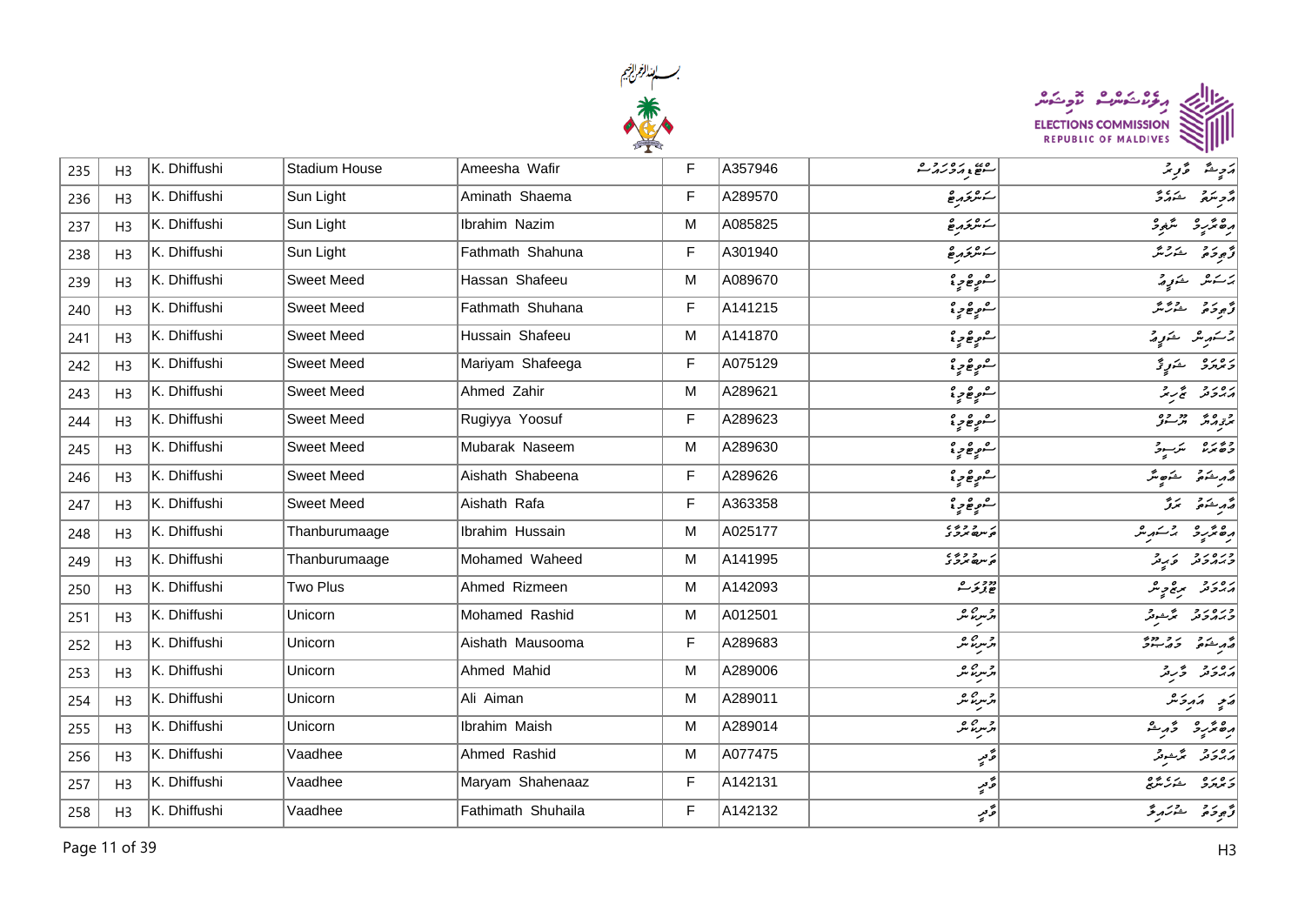



| 259 | H <sub>3</sub> | K. Dhiffushi | Vaadhee     | Mohamed Saif          | M  | A302179 | و<br>ح                                     | در دور در سکه د                  |
|-----|----------------|--------------|-------------|-----------------------|----|---------|--------------------------------------------|----------------------------------|
| 260 | H <sub>3</sub> | K. Dhiffushi | Vaadhee     | Aishath Shifura       | F  | A331868 | ء<br>ح                                     | د.<br>د د شود شور شور            |
| 261 | H <sub>3</sub> | K. Dhiffushi | Vaijeheyge  | Ibrahim Rifath        | M  | A142211 | ر مەيدە<br>ھەرقى سىمى                      | رەنزىر برزمۇ                     |
| 262 | H <sub>3</sub> | K. Dhiffushi | Vaijeheyge  | Ahmed Shakeel         | M  | A142202 | ر<br>تومرہے ر <sub>ک</sub> ے               | برەر پەرتى                       |
| 263 | H <sub>3</sub> | K. Dhiffushi | Vaijeheyge  | Mohamed Jameel        | м  | A114024 | ر<br>تومړي <i>و د</i> ی                    | ورەر دىرو                        |
| 264 | H <sub>3</sub> | K. Dhiffushi | Vaijeheyge  | Mohamed Rifaam        | M  | A289236 | ر<br>تومرہے ر <sub>ک</sub> ے               | ورەر دەرد                        |
| 265 | H <sub>3</sub> | K. Dhiffushi | Vaimatheege | Mohamed Wiyam Shiham  | M  | A289453 | <br>  عدمر حرم و ح                         | ورەرو پەرە ھورى                  |
| 266 | H <sub>3</sub> | K. Dhiffushi | Vaimatheege | Ahmed Shiham          | м  | A142210 | ئەر ئەم <sub>ۇ</sub> ئ                     | رەرد جرگو                        |
| 267 | H <sub>3</sub> | K. Dhiffushi | Valuge      | Aishath Zakariyya     | F  | A142022 | ر و ،<br>حرمی                              | התליפה ביותרת                    |
| 268 | H <sub>3</sub> | K. Dhiffushi | Valuge      | Mohamed Fazal         | M  | A150491 | ر و ،<br>حرمی                              | ورەرو كەنتۇ                      |
| 269 | H <sub>3</sub> | K. Dhiffushi | Valuge      | Aminath Jabeena       | F. | A155562 | ر و ،<br>حرمی                              | تزجر سنتمر في في منتز            |
| 270 | H <sub>3</sub> | K. Dhiffushi | Valuge      | Ali Zakariyya         | M  | A054167 | ر و ،<br>حرمی                              | أوسم المستورة                    |
| 271 | H <sub>3</sub> | K. Dhiffushi | Valuge      | Mohamed Aslam         | M  | A334218 | ر و ،<br>حرمی                              | ورەرو كەھرە                      |
| 272 | H <sub>3</sub> | K. Dhiffushi | Valumaa     | Abdul Kareem          | M  | A079697 | ءَ وُرٌ                                    | ره وه در ه<br>پره ترون برد       |
| 273 | H <sub>3</sub> | K. Dhiffushi | Valumaa     | Aminath Saleema       | F  | A081784 | ء ور                                       | ړٌ پر سَو پر سَو په په           |
| 274 | H <sub>3</sub> | K. Dhiffushi | Valumaa     | Fathimath Thazleela   | F  | A158512 | ء وڻ                                       | تزجوخا والتحريج                  |
| 275 | H <sub>3</sub> | K. Dhiffushi | Valumaa     | Mariyam Thasleema     | F  | A142171 | ر و بر<br>ح <del>فر</del> ق                | ر ہ ر ہ<br>تر بربر ژ<br>ىرسىمودً |
| 276 | H <sub>3</sub> | K. Dhiffushi | Valumaa     | Aishath Thakuleema    | F  | A142133 | ر و ه<br>د نرگ                             | أقهر يشوهن وترويح                |
| 277 | H <sub>3</sub> | K. Dhiffushi | Valumaa     | Hawwa Zeema           | F  | A302005 | ر و بر<br>ح <del>فر</del> ق                | پَرُمُوَّ بِہِ وَّ               |
| 278 | H <sub>3</sub> | K. Dhiffushi | Valumaa     | Rafiath Rizma         | F  | A302006 | ر و ه<br>د نرگ                             | تروره برجر                       |
| 279 | H <sub>3</sub> | K. Dhiffushi | Valumaa     | Zahuvaan Abdul Kareem | м  | A407236 | ء وڻ                                       | נ כשם נספסת פ                    |
| 280 | H <sub>3</sub> | K. Dhiffushi | Vidhuvaruge | Hussain Naseeh        | M  | A142121 | و د و ،<br>و ترو بر د                      | يزخير هر الترجيز                 |
| 281 | H <sub>3</sub> | K. Dhiffushi | Vidhuvaruge | Ibrahim Nasih         | M  | A142199 | و د و ،<br>و ترو بر .                      | ەر ھەترىر <i>ۋ</i><br>ىتزىبەر    |
| 282 | H <sub>3</sub> | K. Dhiffushi | Vidhuvaruge | Mariyam Naiza         | F  | A142226 | و د و ،<br>ح <sub>ی</sub> مر <i>ی بن</i> ر | و ورو شهر                        |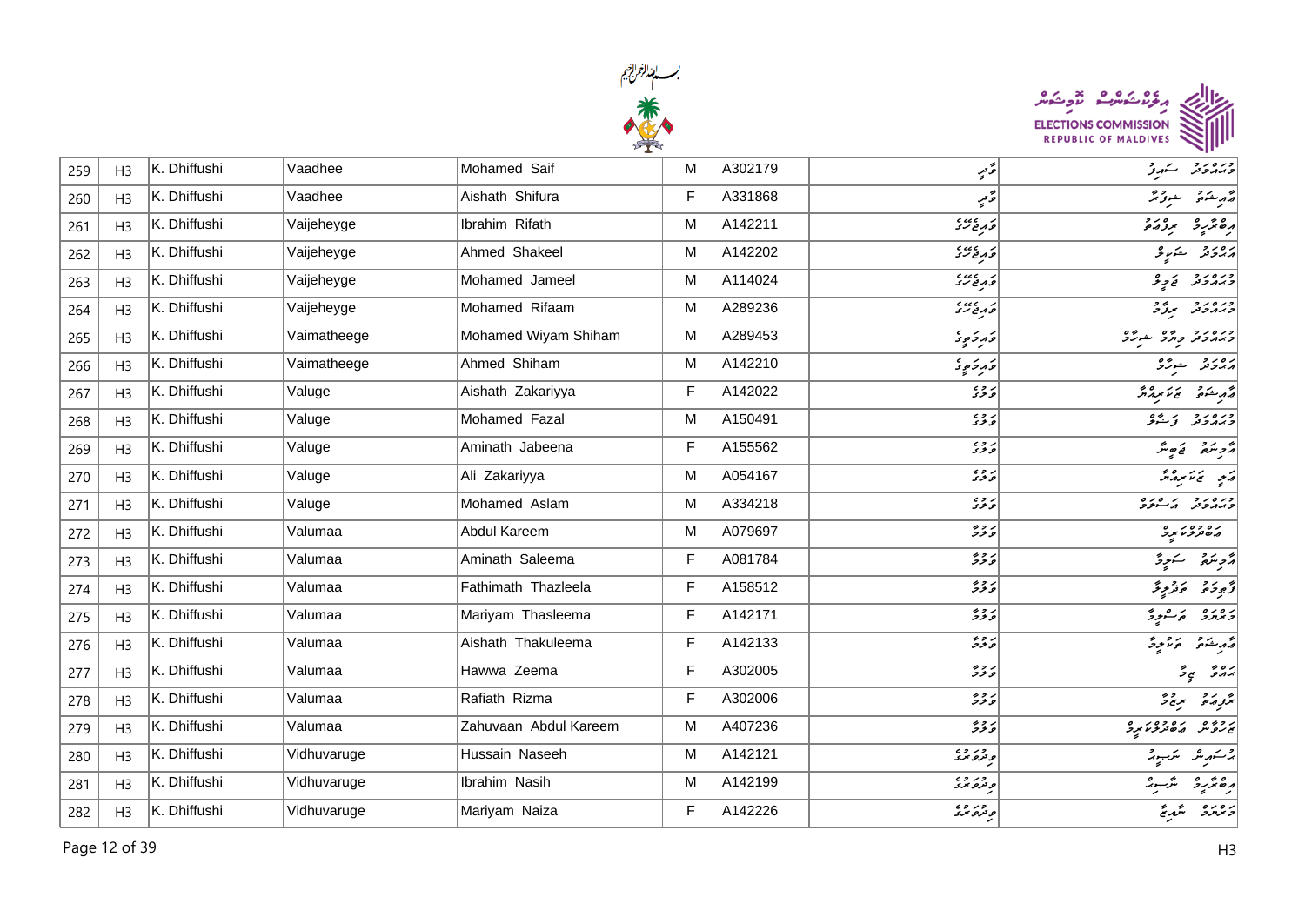



| 283 | H <sub>3</sub> | K. Dhiffushi | Vidhuvaruge  | Aminath Azeema       | F | A142227 | <br>  مومرہ مر <sub>ک</sub>      | و الله الله من الله عليه و الله عليه الله الله عليه الله الله عليه الله عليه الله الله عليه الله ال |
|-----|----------------|--------------|--------------|----------------------|---|---------|----------------------------------|-----------------------------------------------------------------------------------------------------|
| 284 | H <sub>3</sub> | K. Dhiffushi | Vidhuvaruge  | Haamidha Yoosuf      | F | A142228 | و ر و ،<br>و ترو بر <sub>ک</sub> | يُرْحِدُ بِرْحَمْدِ                                                                                 |
| 285 | H <sub>3</sub> | K. Dhiffushi | Vidhuvaruge  | Abdul Azeez Ali      | М | A131883 | و د و ء<br>ج <sup>و</sup> رو برو | גם כסגבת שב הב                                                                                      |
| 286 | H <sub>3</sub> | K. Dhiffushi | Vidhuvaruge  | Mohamed Asif         | М | A027610 | و ر و ،<br>و ترو بر <sub>ک</sub> | ورەرو ئەبدۇ                                                                                         |
| 287 | H <sub>3</sub> | K. Dhiffushi | Vidhuvaruge  | Ali Asim             | М | A302425 | و د و ء<br>ج <sup>و</sup> رو برو |                                                                                                     |
| 288 | H <sub>3</sub> | K. Dhiffushi | Vidhuvaruge  | Ahmed Saaif          | M | A302428 | ا و د و د<br>امومرو سر           | پرەرو شەر                                                                                           |
| 289 | H <sub>3</sub> | K. Dhiffushi | Viludholhi   | Abdul Razzag         | М | A069447 | وقرقرىر                          | ر ۵ ر ۵ ر ۵ ر و ۶<br>ג ځ تر ۱ ر ۲ ر مخ                                                              |
| 290 | H <sub>3</sub> | K. Dhiffushi | Viludholhi   | Abdulla Khaliq       | M | A142151 | وقرقرىر                          | رەقراللە شەم                                                                                        |
| 291 | H <sub>3</sub> | K. Dhiffushi | Viludholhi   | Abdul Gadir          | M | A142256 | وقحقرمر                          | ر ۵ ۶ وه بر بر<br>در ن ترنز توبر                                                                    |
| 292 | H <sub>3</sub> | K. Dhiffushi | Viludholhi   | Abdul Muhaimin       | М | A301987 | وقحقرمر                          | ره ده در<br>په هنرمرد سر                                                                            |
| 293 | H <sub>3</sub> | K. Dhiffushi | Vinamaa      | Ibrahim Azeem        | М | A131857 | عريترقته                         | رەئزىر ئەنجى                                                                                        |
| 294 | H <sub>3</sub> | K. Dhiffushi | Vinamaa      | Ahmed Asim           | М | A156633 | عبة مترقته                       | رەرد شب                                                                                             |
| 295 | H <sub>3</sub> | K. Dhiffushi | Vinamaa      | Fathimath Asma       | F | A150683 | وبترقه                           | أرْجوحَة أرَسْتَرْ                                                                                  |
| 296 | H <sub>3</sub> | K. Dhiffushi | Vinamaa      | Mohamed Naseem       | М | A149353 | ە ئىرگ                           | ورەرو برىدۇ                                                                                         |
| 297 | H <sub>3</sub> | K. Dhiffushi | Vinamaa      | Aishath Visama       | F | A301956 | عريترقته                         | ومرشكم وسكو                                                                                         |
| 298 | H <sub>3</sub> | K. Dhiffushi | Violet Villa | Abdulla Azoor        | M | A142266 | ئەرىۋە بۇ ئە                     | أرجع شرالله وسيع سر                                                                                 |
| 299 | H <sub>3</sub> | K. Dhiffushi | Violet Villa | Shuaib Abdul Azeez   | М | A142347 | ءَ مرځو هو ځه                    | ر ه د و د په ه<br>پرخور <sub>م</sub> ی<br>شەھەرھ                                                    |
| 300 | H <sub>3</sub> | K. Dhiffushi | Violet Villa | Mohamed Naushaad     | M | A142340 | ءَ ہر ځه عو ځه                   | ورەرو بروروو                                                                                        |
| 301 | H <sub>3</sub> | K. Dhiffushi | Violet Villa | Fariyal Abdul Rahman | F | A142184 | ءَ ہر ڏھ ھ ِ ٿُر                 | ره وه ره ده.<br>پره تربر تر س<br>ۇ ئىرەڭرى                                                          |
| 302 | H <sub>3</sub> | K. Dhiffushi | Violet Villa | Aminath Neela        | F | A142185 | ءَرِ دُعْ ءِ دَّ                 | و څخه سرچ<br>سربڅر                                                                                  |
| 303 | H <sub>3</sub> | K. Dhiffushi | Violet Villa | Fathimath Najeeba    | F | A142031 | ئەرىۋە بۇ ئە                     | تزود خمستوقة                                                                                        |
| 304 | H <sub>3</sub> | K. Dhiffushi | Violet Villa | Ahmed Shiar          | М | A098081 | ءَرِ دُعْ ءِ دَّ                 | أرور ومشرور                                                                                         |
| 305 | H <sub>3</sub> | K. Dhiffushi | Violet Villa | Ahsan Ahmed Shiar    | M | A362856 | ءَرِ دُعْ ءِ دَّ                 | أدوسه وبروته جروحه                                                                                  |
| 306 | H <sub>3</sub> | K. Dhiffushi | Water Villa  | Hussain Shafiu       | M | A119953 | حويج مر <sub>حو</sub> محر        | ج سكور مثل المحمورة                                                                                 |
|     |                |              |              |                      |   |         |                                  |                                                                                                     |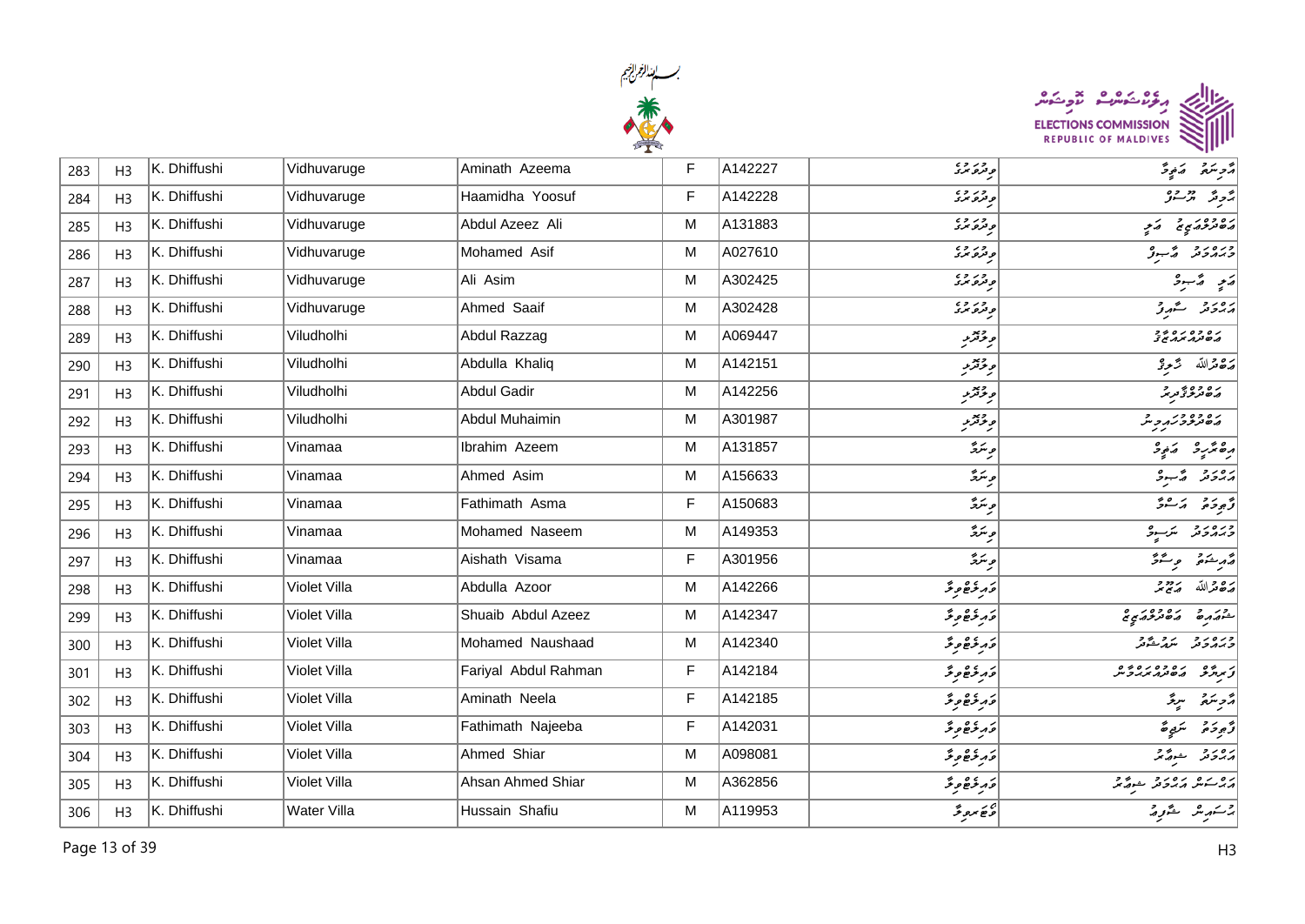



| 307 | H <sub>3</sub> | K. Dhiffushi | <b>Water Villa</b> | Moonisa Moosa Fulhu | F | A142004 | ە ئەسرە ئ <sup>ى</sup> ر     | وحسرت وحسور                       |
|-----|----------------|--------------|--------------------|---------------------|---|---------|------------------------------|-----------------------------------|
| 308 | H <sub>3</sub> | K. Dhiffushi | Water Villa        | Ibrahim Jamsheed    | М | A141990 | ء کھ سرہ محّر                | أرە ئۇر ئەم ئە                    |
| 309 | H <sub>3</sub> | K. Dhiffushi | Water Villa        | Sofiyya             | F | A142117 | ءح مرمر محر                  | ښو په ژ                           |
| 310 | H <sub>3</sub> | K. Dhiffushi | <b>Water Villa</b> | Adam Izumeen        | М | A142118 | ءِ بِمَ مرهِ مَّرَ           | أثنكر وبحيي                       |
| 311 | H <sub>3</sub> | K. Dhiffushi | Water Villa        | Aishath Munasha     | F | A142270 | ە ئەسىر قە                   | أمهر والمحافظة والمرافقة          |
| 312 | H <sub>3</sub> | K. Dhiffushi | Water Villa        | Mariyam Nadiyya     | F | A142243 | جو بھ سر <sub>حو</sub> محر   | وبروره سرمرور                     |
| 313 | H <sub>3</sub> | K. Dhiffushi | Water Villa        | Abdul Muhsin        | М | A026023 | حويج مر <sub>حو</sub> يڅر    | ر ه و ه و ه<br>پرې تر تر تر ب     |
| 314 | H <sub>3</sub> | K. Dhiffushi | Water Villa        | Aishath Nazleen     | F | A302506 | حويج مر <sub>حو</sub> يڅر    | أقهر منكفر التكافي شريحه          |
| 315 | H <sub>3</sub> | K. Dhiffushi | Water Villa        | Hawwa Ziuna         | F | A302507 | ص ع سر <sub>حو</sub> محّر    | پروی ہو مگر                       |
| 316 | H <sub>3</sub> | K. Dhiffushi | Water Villa        | Shaana Shaafiu      | F | A302508 | حويج مر <sub>حب</sub> محّر   | شَ <i>مَّرٌ</i> شَ <i>وْرِهُ</i>  |
| 317 | H <sub>3</sub> | K. Dhiffushi | <b>Water Villa</b> | Mariyam Zaiba       | F | A302509 | ء کھ سرہ محر                 | وبرور بمرة                        |
| 318 | H <sub>3</sub> | K. Dhiffushi | <b>Water Villa</b> | Leesha Jamsheed     | F | A302510 | ء کھ سرہ محّر                | دینگ نے وی شہر                    |
| 319 | H <sub>3</sub> | K. Dhiffushi | <b>Waving Saw</b>  | Ali Rasheed         | M | A026175 | قۇمۇرىي سىمىر                | أركمني المركب وتر                 |
| 320 | H <sub>3</sub> | K. Dhiffushi | <b>Waving Saw</b>  | Mohamed Riza        | M | A027665 | ئۇموشىمەتلىر                 | ورورو برنڈ                        |
| 321 | H <sub>3</sub> | K. Dhiffushi | <b>Waving Saw</b>  | Ahmed Saleem        | M | A142166 | قۇمۇشمۇرىي<br>               | پروتر کے دو                       |
| 322 | H <sub>3</sub> | K. Dhiffushi | <b>Waving Saw</b>  | Ismail Farhad       | M | A124262 | ئۇموشىمەتلىر                 | أراعتموه وترقيقه                  |
| 323 | H <sub>3</sub> | K. Dhiffushi | <b>Waving Saw</b>  | Aishath Nazaha      | F | A302445 | قۇمۇشمەتلىر<br>  قۇمۇشمەتلىر | قەرشىق ئىرقى                      |
| 324 | H <sub>3</sub> | K. Dhiffushi | <b>Waving Saw</b>  | Adam Shaheed        | M | A302441 | <mark>، په پې</mark> ر شمېر  | پر پر پر پر پر                    |
| 325 | H <sub>3</sub> | K. Dhiffushi | <b>Waving Saw</b>  | Hassan Samiu        | М | A302442 | قۇمۇشقى <del>ر</del>         | پرستمبر مستقومة                   |
| 326 | H <sub>3</sub> | K. Dhiffushi | Welcome            | Ali Niyaz           | М | A142159 | ه وره<br>د د ر               | رَمِي سِرْدَجْ                    |
| 327 | H <sub>3</sub> | K. Dhiffushi | West Wind          | Abdul Rasheed       | М | A142339 | وكسقورهة                     | ر 2 و 2 د ر<br>پر ځانگرو بر شونگر |
| 328 | H <sub>3</sub> | K. Dhiffushi | West Wind          | Aminath Shafiyyaa   | F | A302132 | وسقومره                      | أقريتكم فستورق                    |
| 329 | H <sub>3</sub> | K. Dhiffushi | West Wind          | Ahmed Ishaad        | М | A302134 | وسقوم مثنا                   | برەر د شەر                        |
| 330 | H <sub>3</sub> | K. Dhiffushi | West Wind          | Mariyam Asna        | F | A302352 | وسقومرهما                    | دەرە بەسىر                        |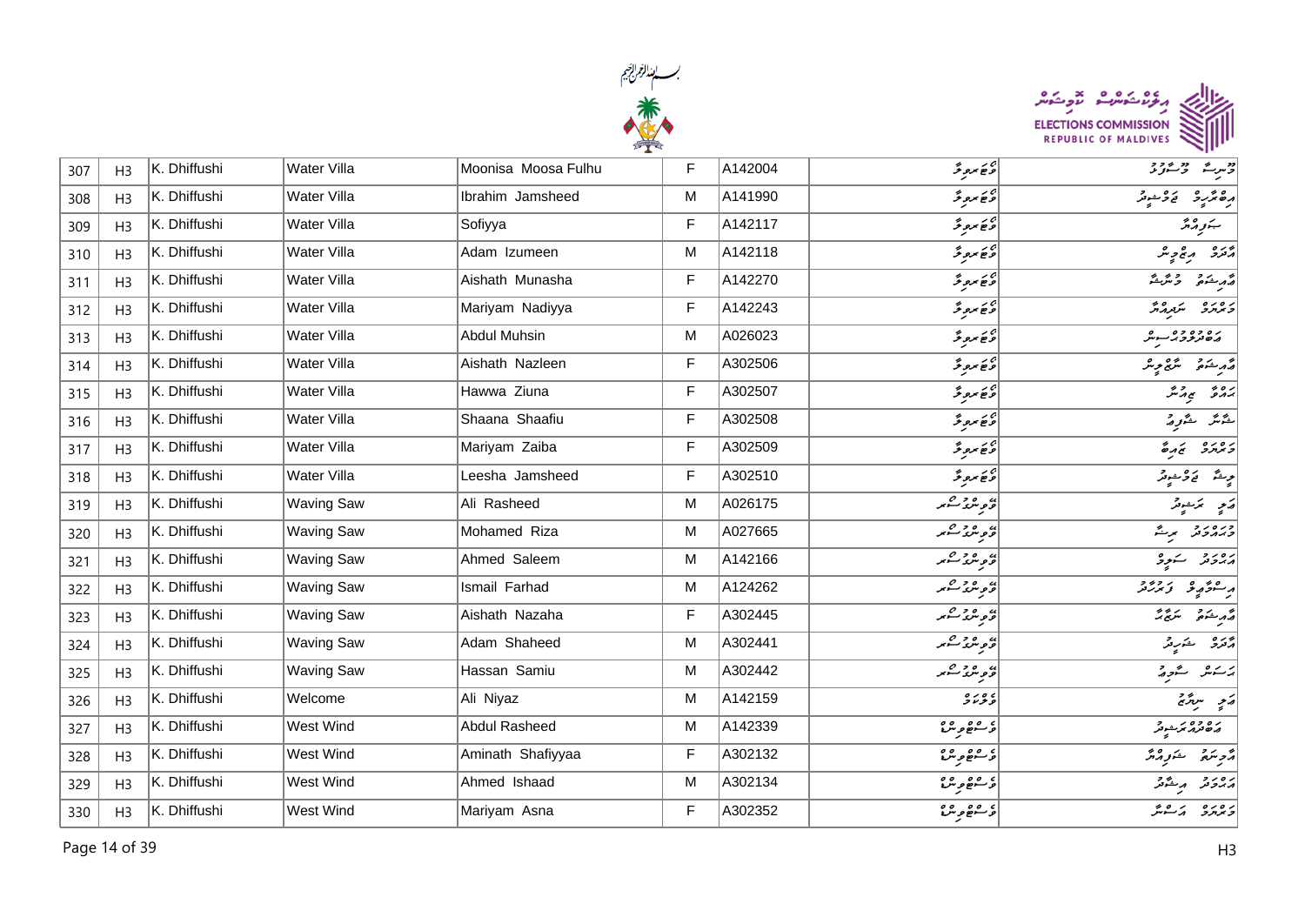



| ر ه <i>۴۵ بر</i> و<br>متزهرمتر<br>K. Dhiffushi<br><b>White Coral</b><br>F<br>A131215<br>Aminath Nazira<br>332<br>H <sub>3</sub><br> <br>  ورءٍ مورو<br>K. Dhiffushi<br><b>White Coral</b><br>Mohamed Naeem<br>M<br>A102984<br>333<br>H <sub>3</sub><br>  در ۹۵ ترو<br>Fathmath Yaseera<br>A302106<br>K. Dhiffushi<br><b>White Coral</b><br>F.<br>334<br>H <sub>3</sub><br>ر ۾ <i>مي پر</i> و<br>K. Dhiffushi<br><b>White Coral</b><br>Ahmed Niham<br>M<br>A302108<br>335<br>H <sub>3</sub><br>ەرۋە ئەر<br>K. Dhiffushi<br>F<br><b>White Coral</b><br>Zeek Mohamed Naeem<br>A302109<br>336<br>H <sub>3</sub><br>  ئەرەبەر 2<br>K. Dhiffushi<br>Ibrahim Faiz<br>A142163<br>White House<br>M<br>337<br>H <sub>3</sub><br>222<br>K. Dhiffushi<br>F<br><b>White House</b><br>Aishath Nasiyya<br>A142139<br>H <sub>3</sub><br>338<br>K. Dhiffushi<br>  ءَرِءِ رَبَّرُ ٿُ<br>White House<br>Ahmed Nayaz<br>A302252<br>M<br>H <sub>3</sub><br>339<br>F<br>A142289<br>  ویژهٔ مرز مړینگر<br>K. Dhiffushi<br><b>Winter Green</b><br>Mufeeda Yoosuf<br>H <sub>3</sub><br>340<br>K. Dhiffushi<br>Ahmed Suzain<br>Zamanee villa<br>A142003<br> ئەۋسپەرتى<br>M<br>341<br>H <sub>3</sub><br>Mariyam Shamseeda<br>F.<br> ئەۋسپەيە<br>K. Dhiffushi<br>Zamanee villa<br>A127775<br>342<br>H <sub>3</sub><br>K. Dhiffushi<br>A048328<br>Zamanee villa<br>Mohamed Nizam<br>M<br> ئەڭ سپىرىگە<br>343<br>H <sub>3</sub><br>K. Dhiffushi<br>Zamanee villa<br>A302025<br> ئەۋسپەيەقە<br>Ali Shah<br>M<br>344<br>H <sub>3</sub><br>K. Dhiffushi<br>Hassan Shaffaan<br>A354947<br> ئەۋسپەيەقە<br>Zamanee villa<br>м<br>H <sub>3</sub><br>345<br>K. Dhiffushi<br>Zenith<br>Ahmed Zaheer<br>A142086<br>۽ سرچ<br>M<br>346<br>H <sub>3</sub><br>K. Dhiffushi<br>A097111<br>ۇر <sub>موقۇ</sub> ئ<br>Fehivilaage<br>Abdulla Saeed<br>M<br>H <sub>3</sub><br>347<br>K. Dhiffushi<br>Hareera Hussain<br>F<br>A142096<br>Fehivilaage<br>ۇروگۇ<br>H <sub>3</sub><br>348<br>K. Dhiffushi<br>Aishath Anoosha<br>F<br>A302261<br>ۇروگۇ<br>Fehivilaage<br>H <sub>3</sub><br>349<br>K. Dhiffushi<br>Ahmed Abshar<br>A302263<br>ۇروگۇ<br>Fehivilaage<br>M<br>350<br>H <sub>3</sub><br>K. Dhiffushi<br>Fehivina<br>Ahmed Ashfag<br>A142191<br>м<br>ۇروپىر<br>351<br>H <sub>3</sub><br>K. Dhiffushi<br>Fehivina<br>F<br>A142237<br>Zameera Easa<br>ۇروپتر<br>352<br>H <sub>3</sub><br>K. Dhiffushi<br>Fehivina<br>Aishath Aneeza<br>F<br>A142238<br> ڈرءِ بئر<br>353<br>H <sub>3</sub><br>K. Dhiffushi<br>Fehivina<br>F<br>A142239<br>Mariyam Ameeza<br> ڈرعریئر<br>354<br>H <sub>3</sub> | 331 | H <sub>3</sub> | K. Dhiffushi | <b>White Coral</b> | Aishath Shiyana | F | A142019 | در ۹۵ ده | وكرمشكم المستراكر     |
|-----------------------------------------------------------------------------------------------------------------------------------------------------------------------------------------------------------------------------------------------------------------------------------------------------------------------------------------------------------------------------------------------------------------------------------------------------------------------------------------------------------------------------------------------------------------------------------------------------------------------------------------------------------------------------------------------------------------------------------------------------------------------------------------------------------------------------------------------------------------------------------------------------------------------------------------------------------------------------------------------------------------------------------------------------------------------------------------------------------------------------------------------------------------------------------------------------------------------------------------------------------------------------------------------------------------------------------------------------------------------------------------------------------------------------------------------------------------------------------------------------------------------------------------------------------------------------------------------------------------------------------------------------------------------------------------------------------------------------------------------------------------------------------------------------------------------------------------------------------------------------------------------------------------------------------------------------------------------------------------------------------------------------------------------------------------------------------------------------------------------------------------------------------------------------------------------------------------------------------------------------------------------------------------------------------------------------------------------------------------------------------------------------------------------------------------------------------------------------------------------------------------------------------------------|-----|----------------|--------------|--------------------|-----------------|---|---------|----------|-----------------------|
|                                                                                                                                                                                                                                                                                                                                                                                                                                                                                                                                                                                                                                                                                                                                                                                                                                                                                                                                                                                                                                                                                                                                                                                                                                                                                                                                                                                                                                                                                                                                                                                                                                                                                                                                                                                                                                                                                                                                                                                                                                                                                                                                                                                                                                                                                                                                                                                                                                                                                                                                               |     |                |              |                    |                 |   |         |          | وتحريبهم              |
|                                                                                                                                                                                                                                                                                                                                                                                                                                                                                                                                                                                                                                                                                                                                                                                                                                                                                                                                                                                                                                                                                                                                                                                                                                                                                                                                                                                                                                                                                                                                                                                                                                                                                                                                                                                                                                                                                                                                                                                                                                                                                                                                                                                                                                                                                                                                                                                                                                                                                                                                               |     |                |              |                    |                 |   |         |          | ورەرو شھرو            |
|                                                                                                                                                                                                                                                                                                                                                                                                                                                                                                                                                                                                                                                                                                                                                                                                                                                                                                                                                                                                                                                                                                                                                                                                                                                                                                                                                                                                                                                                                                                                                                                                                                                                                                                                                                                                                                                                                                                                                                                                                                                                                                                                                                                                                                                                                                                                                                                                                                                                                                                                               |     |                |              |                    |                 |   |         |          | قرجوخاته المسبوش      |
|                                                                                                                                                                                                                                                                                                                                                                                                                                                                                                                                                                                                                                                                                                                                                                                                                                                                                                                                                                                                                                                                                                                                                                                                                                                                                                                                                                                                                                                                                                                                                                                                                                                                                                                                                                                                                                                                                                                                                                                                                                                                                                                                                                                                                                                                                                                                                                                                                                                                                                                                               |     |                |              |                    |                 |   |         |          | پرویز سرگرو           |
|                                                                                                                                                                                                                                                                                                                                                                                                                                                                                                                                                                                                                                                                                                                                                                                                                                                                                                                                                                                                                                                                                                                                                                                                                                                                                                                                                                                                                                                                                                                                                                                                                                                                                                                                                                                                                                                                                                                                                                                                                                                                                                                                                                                                                                                                                                                                                                                                                                                                                                                                               |     |                |              |                    |                 |   |         |          | ي " د برمرد تر سَمِ د |
|                                                                                                                                                                                                                                                                                                                                                                                                                                                                                                                                                                                                                                                                                                                                                                                                                                                                                                                                                                                                                                                                                                                                                                                                                                                                                                                                                                                                                                                                                                                                                                                                                                                                                                                                                                                                                                                                                                                                                                                                                                                                                                                                                                                                                                                                                                                                                                                                                                                                                                                                               |     |                |              |                    |                 |   |         |          | أرە ئۆر ئۇرغ          |
|                                                                                                                                                                                                                                                                                                                                                                                                                                                                                                                                                                                                                                                                                                                                                                                                                                                                                                                                                                                                                                                                                                                                                                                                                                                                                                                                                                                                                                                                                                                                                                                                                                                                                                                                                                                                                                                                                                                                                                                                                                                                                                                                                                                                                                                                                                                                                                                                                                                                                                                                               |     |                |              |                    |                 |   |         |          | ومرشكم الكرسور        |
|                                                                                                                                                                                                                                                                                                                                                                                                                                                                                                                                                                                                                                                                                                                                                                                                                                                                                                                                                                                                                                                                                                                                                                                                                                                                                                                                                                                                                                                                                                                                                                                                                                                                                                                                                                                                                                                                                                                                                                                                                                                                                                                                                                                                                                                                                                                                                                                                                                                                                                                                               |     |                |              |                    |                 |   |         |          | د ۱۵ د ۱۵ د و د       |
|                                                                                                                                                                                                                                                                                                                                                                                                                                                                                                                                                                                                                                                                                                                                                                                                                                                                                                                                                                                                                                                                                                                                                                                                                                                                                                                                                                                                                                                                                                                                                                                                                                                                                                                                                                                                                                                                                                                                                                                                                                                                                                                                                                                                                                                                                                                                                                                                                                                                                                                                               |     |                |              |                    |                 |   |         |          |                       |
|                                                                                                                                                                                                                                                                                                                                                                                                                                                                                                                                                                                                                                                                                                                                                                                                                                                                                                                                                                                                                                                                                                                                                                                                                                                                                                                                                                                                                                                                                                                                                                                                                                                                                                                                                                                                                                                                                                                                                                                                                                                                                                                                                                                                                                                                                                                                                                                                                                                                                                                                               |     |                |              |                    |                 |   |         |          | رەرو سىم بىر          |
|                                                                                                                                                                                                                                                                                                                                                                                                                                                                                                                                                                                                                                                                                                                                                                                                                                                                                                                                                                                                                                                                                                                                                                                                                                                                                                                                                                                                                                                                                                                                                                                                                                                                                                                                                                                                                                                                                                                                                                                                                                                                                                                                                                                                                                                                                                                                                                                                                                                                                                                                               |     |                |              |                    |                 |   |         |          | رەرە شەۋىسىر          |
|                                                                                                                                                                                                                                                                                                                                                                                                                                                                                                                                                                                                                                                                                                                                                                                                                                                                                                                                                                                                                                                                                                                                                                                                                                                                                                                                                                                                                                                                                                                                                                                                                                                                                                                                                                                                                                                                                                                                                                                                                                                                                                                                                                                                                                                                                                                                                                                                                                                                                                                                               |     |                |              |                    |                 |   |         |          | ورەر د سرگەر          |
|                                                                                                                                                                                                                                                                                                                                                                                                                                                                                                                                                                                                                                                                                                                                                                                                                                                                                                                                                                                                                                                                                                                                                                                                                                                                                                                                                                                                                                                                                                                                                                                                                                                                                                                                                                                                                                                                                                                                                                                                                                                                                                                                                                                                                                                                                                                                                                                                                                                                                                                                               |     |                |              |                    |                 |   |         |          | پر په پیڅر            |
|                                                                                                                                                                                                                                                                                                                                                                                                                                                                                                                                                                                                                                                                                                                                                                                                                                                                                                                                                                                                                                                                                                                                                                                                                                                                                                                                                                                                                                                                                                                                                                                                                                                                                                                                                                                                                                                                                                                                                                                                                                                                                                                                                                                                                                                                                                                                                                                                                                                                                                                                               |     |                |              |                    |                 |   |         |          | ىز سىر شەر ئىرگە      |
|                                                                                                                                                                                                                                                                                                                                                                                                                                                                                                                                                                                                                                                                                                                                                                                                                                                                                                                                                                                                                                                                                                                                                                                                                                                                                                                                                                                                                                                                                                                                                                                                                                                                                                                                                                                                                                                                                                                                                                                                                                                                                                                                                                                                                                                                                                                                                                                                                                                                                                                                               |     |                |              |                    |                 |   |         |          | پرور پی پر            |
|                                                                                                                                                                                                                                                                                                                                                                                                                                                                                                                                                                                                                                                                                                                                                                                                                                                                                                                                                                                                                                                                                                                                                                                                                                                                                                                                                                                                                                                                                                                                                                                                                                                                                                                                                                                                                                                                                                                                                                                                                                                                                                                                                                                                                                                                                                                                                                                                                                                                                                                                               |     |                |              |                    |                 |   |         |          | رەقراللە سىھىقر       |
|                                                                                                                                                                                                                                                                                                                                                                                                                                                                                                                                                                                                                                                                                                                                                                                                                                                                                                                                                                                                                                                                                                                                                                                                                                                                                                                                                                                                                                                                                                                                                                                                                                                                                                                                                                                                                                                                                                                                                                                                                                                                                                                                                                                                                                                                                                                                                                                                                                                                                                                                               |     |                |              |                    |                 |   |         |          | تەبەش ئەسىرىش         |
|                                                                                                                                                                                                                                                                                                                                                                                                                                                                                                                                                                                                                                                                                                                                                                                                                                                                                                                                                                                                                                                                                                                                                                                                                                                                                                                                                                                                                                                                                                                                                                                                                                                                                                                                                                                                                                                                                                                                                                                                                                                                                                                                                                                                                                                                                                                                                                                                                                                                                                                                               |     |                |              |                    |                 |   |         |          | أقرم شوقو المرفقر شو  |
|                                                                                                                                                                                                                                                                                                                                                                                                                                                                                                                                                                                                                                                                                                                                                                                                                                                                                                                                                                                                                                                                                                                                                                                                                                                                                                                                                                                                                                                                                                                                                                                                                                                                                                                                                                                                                                                                                                                                                                                                                                                                                                                                                                                                                                                                                                                                                                                                                                                                                                                                               |     |                |              |                    |                 |   |         |          | رەرد رەئىدۇ           |
|                                                                                                                                                                                                                                                                                                                                                                                                                                                                                                                                                                                                                                                                                                                                                                                                                                                                                                                                                                                                                                                                                                                                                                                                                                                                                                                                                                                                                                                                                                                                                                                                                                                                                                                                                                                                                                                                                                                                                                                                                                                                                                                                                                                                                                                                                                                                                                                                                                                                                                                                               |     |                |              |                    |                 |   |         |          | رەرد كەشۇر            |
|                                                                                                                                                                                                                                                                                                                                                                                                                                                                                                                                                                                                                                                                                                                                                                                                                                                                                                                                                                                                                                                                                                                                                                                                                                                                                                                                                                                                                                                                                                                                                                                                                                                                                                                                                                                                                                                                                                                                                                                                                                                                                                                                                                                                                                                                                                                                                                                                                                                                                                                                               |     |                |              |                    |                 |   |         |          | ىئ چېر گېرىگ          |
|                                                                                                                                                                                                                                                                                                                                                                                                                                                                                                                                                                                                                                                                                                                                                                                                                                                                                                                                                                                                                                                                                                                                                                                                                                                                                                                                                                                                                                                                                                                                                                                                                                                                                                                                                                                                                                                                                                                                                                                                                                                                                                                                                                                                                                                                                                                                                                                                                                                                                                                                               |     |                |              |                    |                 |   |         |          | قەرشىق كەسپىم         |
|                                                                                                                                                                                                                                                                                                                                                                                                                                                                                                                                                                                                                                                                                                                                                                                                                                                                                                                                                                                                                                                                                                                                                                                                                                                                                                                                                                                                                                                                                                                                                                                                                                                                                                                                                                                                                                                                                                                                                                                                                                                                                                                                                                                                                                                                                                                                                                                                                                                                                                                                               |     |                |              |                    |                 |   |         |          | د ۱۵ د مړيځ           |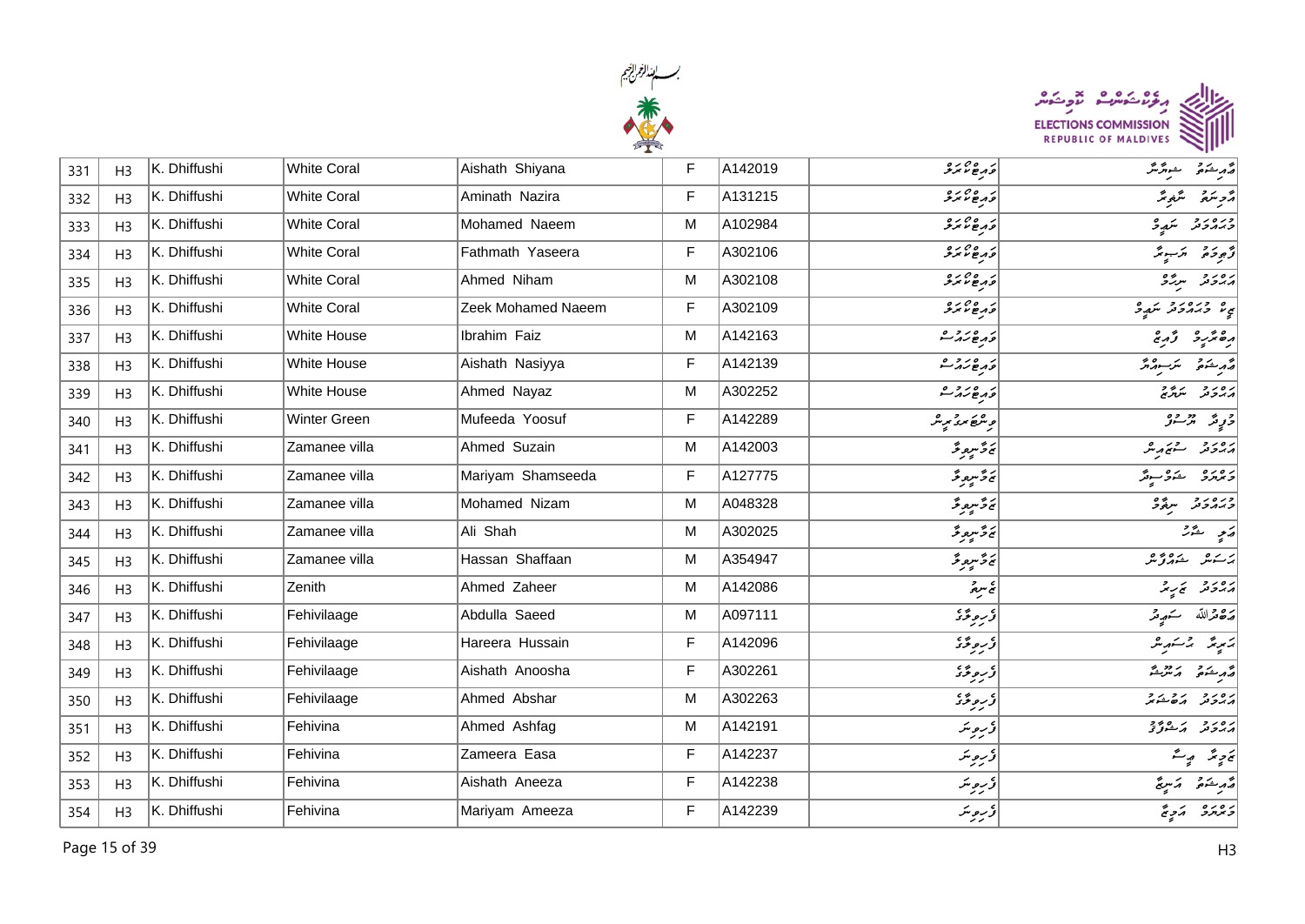



| H <sub>3</sub> | K. Dhiffushi | Fehivina     | Fathimath Azza       | F | A142240 | و <sub>سرحه</sub> متر<br>مرم       | توجدة مدمو                             |
|----------------|--------------|--------------|----------------------|---|---------|------------------------------------|----------------------------------------|
| H <sub>3</sub> | K. Dhiffushi | Fehivina     | Abdul Gani Ibrahim   | М | A138872 | ۇروپر                              | ره وه بر سر<br>اړه مرڅونه س<br>ەھ ئۈرۈ |
| H <sub>3</sub> | K. Dhiffushi | Fehivina     | Aminath Aaizaa       | F | A301974 | ۇروپر                              | أأدجن أأربح                            |
| H <sub>3</sub> | K. Dhiffushi | Fehivina     | Mohamed Azzam        | M | A301976 | ۇروپىر                             | っさのち<br>و ره د و<br><i>د ټ</i> رگر تر  |
| H <sub>3</sub> | K. Dhiffushi | Fenfiyaazuge | Fathimath Sithara    | F | A142301 | ۇ شرو پژىرى                        | أرموخه ستقتر                           |
| H <sub>3</sub> | K. Dhiffushi | Fenfiyaazuge | Ali Jamharu          | М | A142344 | ژیرو پژیز دی                       | پَي په دور چ                           |
| H <sub>3</sub> | K. Dhiffushi | Fenfiyaazuge | Ahmed Jaisham        | M | A142341 | ر محمد پر دی<br>افریقی پر          | برەر ئەرشك                             |
| H <sub>3</sub> | K. Dhiffushi | Fenfiyaazuge | Fathimath Fazla      | F | A142342 | ژیرو پژ <sub>م</sub> خ د           | وَجوحَة وَجءَ                          |
| H <sub>3</sub> | K. Dhiffushi | Filikurige   | Hawwa Adhisha        | F | A142265 | و پر ژمېږ <sup>ي</sup><br>بر بر    | رە ئەرگە                               |
| H <sub>3</sub> | K. Dhiffushi | Filikurige   | Maryam Agisa         | F | A142174 | و په په موږ<br>ر                   | و مرو گے تبگ                           |
| H <sub>3</sub> | K. Dhiffushi | Filikurige   | Ibrahim Anis         | М | A142165 | و چه تا تاری<br>تر تر تا تر        | ىر ھەترىر <i>3</i>                     |
| H <sub>3</sub> | K. Dhiffushi | Filikurige   | Aminath Inasa        | F | A142119 | و پر ژمېږ <sup>ي</sup><br>بر بر    | أزوينهم أريثت                          |
| H <sub>3</sub> | K. Dhiffushi | Filikurige   | Ahmed Anees          | М | A142012 | و پر ژمر <sup>ي</sup><br>ر         | پرور په کر                             |
| H <sub>3</sub> | K. Dhiffushi | Filikurige   | Mohamed Faheem       | М | A102514 | و پرې <sup>5</sup> بر <sup>ي</sup> | ورەرو كەرە                             |
| H <sub>3</sub> | K. Dhiffushi | Filikurige   | Aneesa Hussain       | F | A067639 | و پر تړند؟<br>تر تر                | كالمرسي الرحامريش                      |
| H <sub>3</sub> | K. Dhiffushi | Filikurige   | Fathimath Anisa      | F | A056531 | و پر ژمېږ <sup>ي</sup><br>بر بر    | وَجِرِحَاجَ الرَّسِيَّةُ               |
| H <sub>3</sub> | K. Dhiffushi | Filikurige   | Abdullah Inas        | М | A301917 | و پر تړند<br>سرسر                  | أرة قرالله مرتزعه                      |
| H <sub>3</sub> | K. Dhiffushi | Filikurige   | Aishath Aroosha      | F | A301914 | و په دیمونه<br>رس                  | أقرم شكرة المرجز ويحر                  |
| H <sub>3</sub> | K. Dhiffushi | Filikurige   | Hussain Areesh       | м | A301915 | و پر تړند<br>سرسر                  | يز سكر شكر الكريمية المحمد             |
| H <sub>3</sub> | K. Dhiffushi | Filikurige   | Hassan Unaish Faheem | М | A334107 | و په دیمونه<br>رس                  | پرستاند از شهر یک ترکیبایی             |
| H <sub>3</sub> | K. Dhiffushi | Fini Roalhi  | Aishath Naseera      | F | A099429 | وسرچو                              | أقهر مشقر فسير مترسو متر               |
| H <sub>3</sub> | K. Dhiffushi | Fini Roalhi  | Khadheeja Yoosuf     | F | A131801 | وسرچر <sub>مو</sub>                | زَمِرِيحَ "دَرْ - دْعْ                 |
| H <sub>3</sub> | K. Dhiffushi | Fini Roalhi  | Aminath Farah        | F | A302547 | وسرچر <sub>ىر</sub>                | أزويتهم توتدر                          |
| H <sub>3</sub> | K. Dhiffushi | Fini Roalhi  | Ahmed Mimrah         | M | A365455 | وسرچمو                             | رەرد دورو                              |
|                |              |              |                      |   |         |                                    |                                        |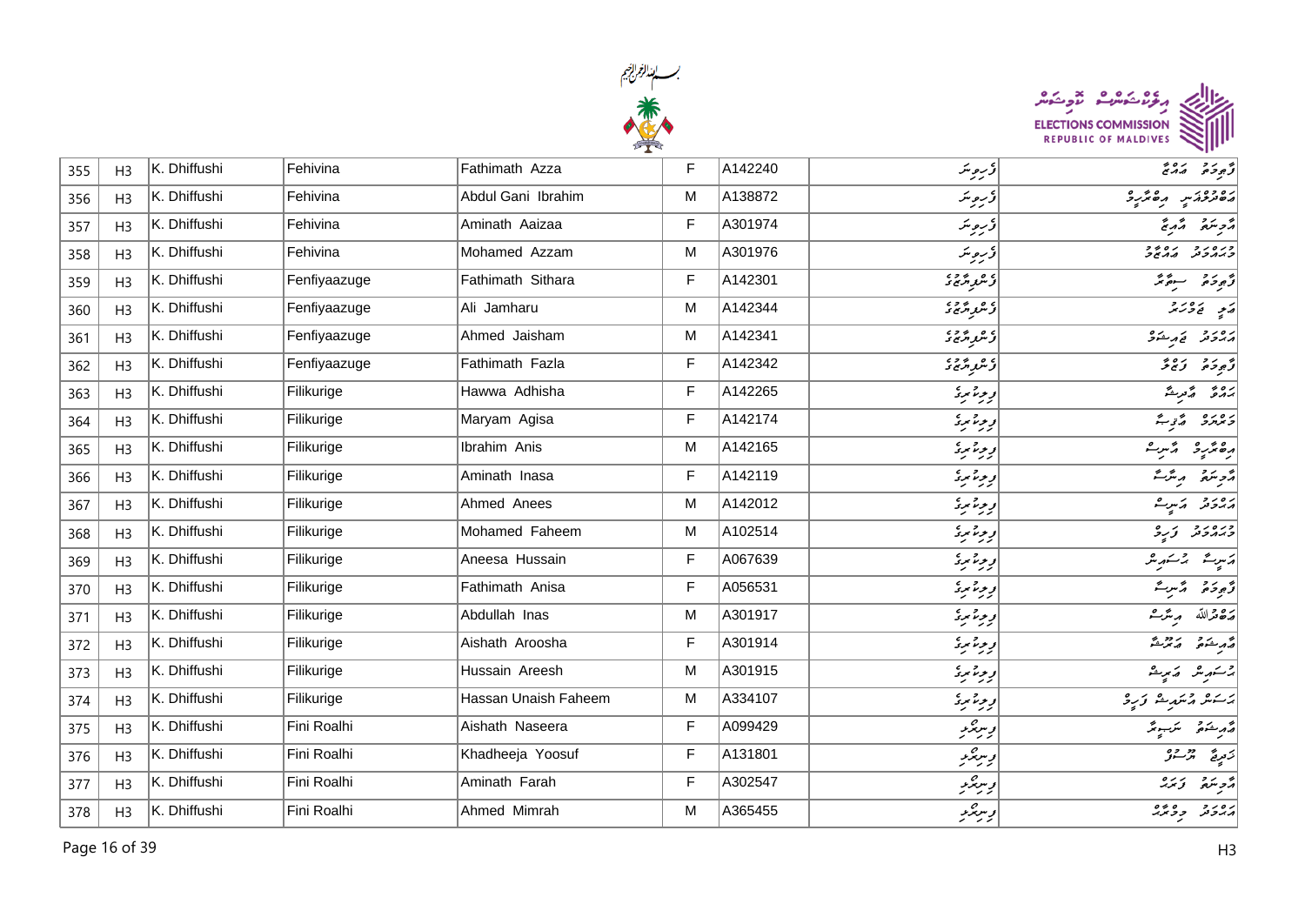



| 379 | H <sub>3</sub> | K. Dhiffushi | Finifenmaage     | Aishath Suiza                 | F  | A142152 | و سرۇ ئىردۇ ئ            | ومرشكو كسمرتج                           |
|-----|----------------|--------------|------------------|-------------------------------|----|---------|--------------------------|-----------------------------------------|
| 380 | H <sub>3</sub> | K. Dhiffushi | Finifenmaage     | Fathimath Zulaikha            | F. | A142153 | اربىر مۇھ ئ              | رُّمِوَدَهُ ۚ مَحَمَّدٍ رَّ             |
| 381 | H <sub>3</sub> | K. Dhiffushi | Finifenmaage     | Abdulla Hafeez                | M  | A142222 | وسرڈ شرچ کی              | پره قرالله ټر په د                      |
| 382 | H <sub>3</sub> | K. Dhiffushi | Finifenmaage     | Khadeeja Hussain              | F. | A120359 | ار بېرو مرد <sup>ي</sup> | كتبيعًا المستهر مثل                     |
| 383 | H <sub>3</sub> | K. Dhiffushi | Finihiyaage      | Nashida Fikuree               | F. | A142314 | و سربر پژی<br>تر بر بر   | س <sup>ر</sup> ىشوند ۋى <sup>ر</sup> ىي |
| 384 | H <sub>3</sub> | K. Dhiffushi | Finihiyaage      | Sofiyya Mohamed               | F  | A128662 | و سربر پژی<br>تر بربر    | התנואה במוכנד                           |
| 385 | H <sub>3</sub> | K. Dhiffushi | Finihiyaage      | Nashid Fikry                  | м  | A063501 | او مىرىدۇ ئى<br>سەرىرى   | نگرېشونر ور <sup>و</sup> مړ             |
| 386 | H <sub>3</sub> | K. Dhiffushi | Finihiyaage      | Dheena Abdulla Didi           | F. | A289183 | و مىرىيە دى<br>كەنبەر    | مرينگه صگره تراللّه مومو                |
| 387 | H <sub>3</sub> | K. Dhiffushi | Finihiyaage      | Aishath Thasneem Abdulla Didi | F. | A289192 | او مربر دی<br>په رس      | وكركوه وكالله والله والله والله والله   |
| 388 | H <sub>3</sub> | K. Dhiffushi | Finivaage        | Aminath Mizuna                | F. | A295553 | وسروم                    | أأدجت وبالملتقم                         |
| 389 | H <sub>3</sub> | K. Dhiffushi | Finivaage        | Lubana Hussain Riyazu         | F. | A345852 | وسرچری                   | ۋە ئەكەر ئىر بىر بىر ئە                 |
| 390 | H <sub>3</sub> | K. Dhiffushi | Free Park        | Fathimath Saleema             | F. | A026324 | ە بېر ئەسرىيە<br>ئ       | رُوِدَة سَرِدُّ                         |
| 391 | H <sub>3</sub> | K. Dhiffushi | <b>Free Park</b> | Mohamed Sodiq                 | M  | A131842 | ە بېرىۋىر ب <sub>ە</sub> | دره د د و د پروژ                        |
| 392 | H <sub>3</sub> | K. Dhiffushi | Free Park        | Mariyam Shaheena              | F. | A142064 | ە بېر ئەسرىيە<br>ئ       | دەرە ئەرش                               |
| 393 | H <sub>3</sub> | K. Dhiffushi | <b>Free Park</b> | Ali Shaheen                   | M  | A155973 | ۇ ئېيتر ئىرىئا           | ړې شریر                                 |
| 394 | H <sub>3</sub> | K. Dhiffushi | <b>Free Park</b> | Aishath Shahuda               | F. | A120780 | ژىپەرتىرىد               | مەر شىر ئىسىدىگر                        |
| 395 | H <sub>3</sub> | K. Dhiffushi | Free Park        | Shaikha Ismail Rasheed        | F. | A301998 | ۇ بېرتۇ بىرى             | خىرى رىگۇرى ئىچە                        |
| 396 | H <sub>3</sub> | K. Dhiffushi | Fushifaru        | Aminath Naseema               | F  | A142071 | ۇىرىگە                   | ۇ <sub>چ</sub> ىتمۇ سەسىۋ               |
| 397 | H <sub>3</sub> | K. Dhiffushi | Fushifaru        | Ismail Musharraf              | М  | A142013 | ۇىرۇ ئر                  | ر شۇرپۇ بىشىرىر                         |
| 398 | H <sub>3</sub> | K. Dhiffushi | Fushifaru        | Ahmed Mujuthaba               | M  | A142014 | ۇىرى تر                  | ג סג כ כ כ ב ב<br>ג ג כ ב ב ב פ ס       |
| 399 | H <sub>3</sub> | K. Dhiffushi | Fushifaru        | Mariyam Shahula               | F. | A142294 | ۇ بوتۇ تىر               | رەرە شەەبىر                             |
| 400 | H <sub>3</sub> | K. Dhiffushi | Fushifaru        | Hussain Ashraf                | М  | A142205 | ۇىرۇ ئر                  | چرىسىم كەشقىرۇ                          |
| 401 | H <sub>3</sub> | K. Dhiffushi | Fushifaru        | Mohamed Amjad                 | М  | A039830 | ژىرۇنمە                  | כנסנכ נסנכ<br>כגולכנ ולכשנ              |
| 402 | H <sub>3</sub> | K. Dhiffushi | Fushifaru        | Fathimath Milna               | F. | A302577 | ۇىرۇ ئە                  | قهوختم وقتر                             |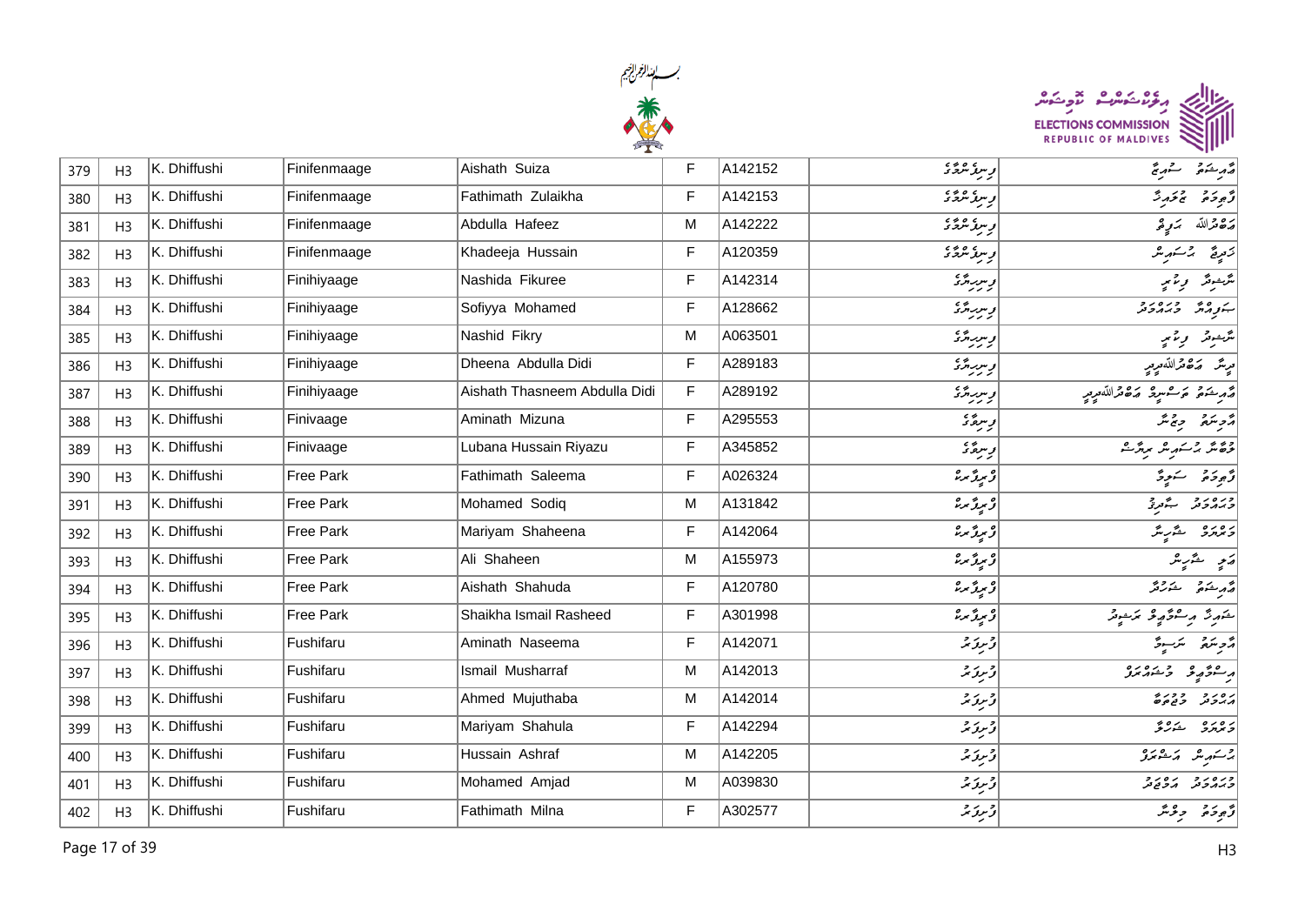



| 403 | H <sub>3</sub> | K. Dhiffushi | Fushifaru  | Maavin Munthasir    | м  | A302578 | ۇ ئرۇ ئە                            | ۇر ھەر ئىرە                                                                                          |
|-----|----------------|--------------|------------|---------------------|----|---------|-------------------------------------|------------------------------------------------------------------------------------------------------|
| 404 | H <sub>3</sub> | K. Dhiffushi | Fushifaru  | Ibrahim Anil        | M  | A302575 | ۇ برۇ تر                            | رەتمەر ئەر                                                                                           |
| 405 | H <sub>3</sub> | K. Dhiffushi | Fushifaru  | Aminath Ifasha      | F. | A334102 | ۇ ئىرىگە ئىر                        | ڏويره رڙڪ                                                                                            |
| 406 | H <sub>3</sub> | K. Dhiffushi | Gahaa      | Aishath Neeza       | F  | A142108 | ىرچ                                 | سريح<br>وكرمشتو                                                                                      |
| 407 | H <sub>3</sub> | K. Dhiffushi | Gahaa      | Aminath Shiuna      | F. | A142268 | ىرمى                                | ړې سره د شوړ شر                                                                                      |
| 408 | H <sub>3</sub> | K. Dhiffushi | Gahaa      | Mohamed Irfan       | м  | A141996 | ىرمى                                | ورەرو ھەرەھ                                                                                          |
| 409 | H <sub>3</sub> | K. Dhiffushi | Gahaa      | Ahmed Azmeen        | м  | A141997 | $\mathcal{Z}_{\mathcal{Z}}$         | גפניק גפקית                                                                                          |
| 410 | H <sub>3</sub> | K. Dhiffushi | Gahaa      | Azeeza Abdul Rahman | F  | A124611 | $\mathcal{Z}_{\mathcal{L}}$         | ג׳ ג׳ ביסגס בים                                                                                      |
| 411 | H <sub>3</sub> | K. Dhiffushi | Gahaa      | Zahir Naseer        | M  | A122823 | ىرچ                                 | لتحرير الترسير                                                                                       |
| 412 | H <sub>3</sub> | K. Dhiffushi | Gahaa      | Ibrahim Rihusan     | M  | A301941 | ىرچ                                 | رەترىرو بررىشر                                                                                       |
| 413 | H <sub>3</sub> | K. Dhiffushi | Gahaa      | Hassan Irshan       | M  | A301943 | ىرچ                                 | ىرىكىش مەيرىشگىر                                                                                     |
| 414 | H <sub>3</sub> | K. Dhiffushi | Galgaasge  | Aishath Mohamed     | F  | A114438 | ر ه پ <sup>ه</sup> ره <sup>ي</sup>  | و دره دره در در<br>مگر شوه د بر در در                                                                |
| 415 | H <sub>3</sub> | K. Dhiffushi | Galgaasge  | <b>Abdul Rafiu</b>  | M  | A040823 | ر ه پ <sub>ژگ</sub> ره پ            | ره وه عرو م                                                                                          |
| 416 | H <sub>3</sub> | K. Dhiffushi | Galgaasge  | Adam Rafeeu         | M  | A025581 | ر ه پژگ دی                          | ړې پروړ                                                                                              |
| 417 | H <sub>3</sub> | K. Dhiffushi | Galgaasge  | Aminath Muneera     | F  | A050509 | ر ه پ <sup>ه</sup> ره <sup>ي</sup>  | أزويتم وتبيتر                                                                                        |
| 418 | H <sub>3</sub> | K. Dhiffushi | Galgaasge  | Hussain Rabeeu      | м  | A082129 | رە بۇ رە ئ                          | يز سكر مركب مركبة المركبة المركبة المركبة المركبة المركبة المركبة المركبة المركبة المركبة المركبة ال |
| 419 | H <sub>3</sub> | K. Dhiffushi | Galgaasge  | Abdulla Rabiu       | M  | A075575 | ر ه بو <sub>ص م</sub><br>د نور سو د | مَدْهَ مَّدْ مُّدَّهُ مِّ                                                                            |
| 420 | H <sub>3</sub> | K. Dhiffushi | Galgaasge  | Hafusa Ahmed        | F  | A288957 | ر ه پژگ دی                          | رو په درورو                                                                                          |
| 421 | H <sub>3</sub> | K. Dhiffushi | Galgaasge  | Sheereena           | F. | A262758 | ر ه پ <sup>ه</sup> ره <sup>ي</sup>  | مشومریٹر                                                                                             |
| 422 | H <sub>3</sub> | K. Dhiffushi | Galgaasge  | Aishath Hidhaaya    | F  | A334101 | ر ه پ <sub>ژگ</sub> ره پ            | رىڭدىگە<br>و گرمشگرم<br>مرگ                                                                          |
| 423 | H <sub>3</sub> | K. Dhiffushi | Gulbakaage | Fathmath Shihana    | E  | A289610 | د ه ر و ،<br>د نوه نا د             | ۇي <sub>ۇ</sub> رۇ سىرتىگە                                                                           |
| 424 | H <sub>3</sub> | K. Dhiffushi | Gulbakaage | Mohamed Anil        | M  | A289606 | وه ریږ<br>د <del>گره</del> تر       | כגמכני ה'ייניב                                                                                       |
| 425 | H <sub>3</sub> | K. Dhiffushi | Gulbakaage | Shaihan Faiz        | M  | A289618 | وه ره و<br>د څر <i>ه ت</i> ر        | شر مدينه ومدة                                                                                        |
| 426 | H <sub>3</sub> | K. Dhiffushi | Gulbakaage | Hussain Riyaz       | м  | A080345 | وه ریږ<br>د <del>گره</del> تر       | برسكرمش المرتزك                                                                                      |
|     |                |              |            |                     |    |         |                                     |                                                                                                      |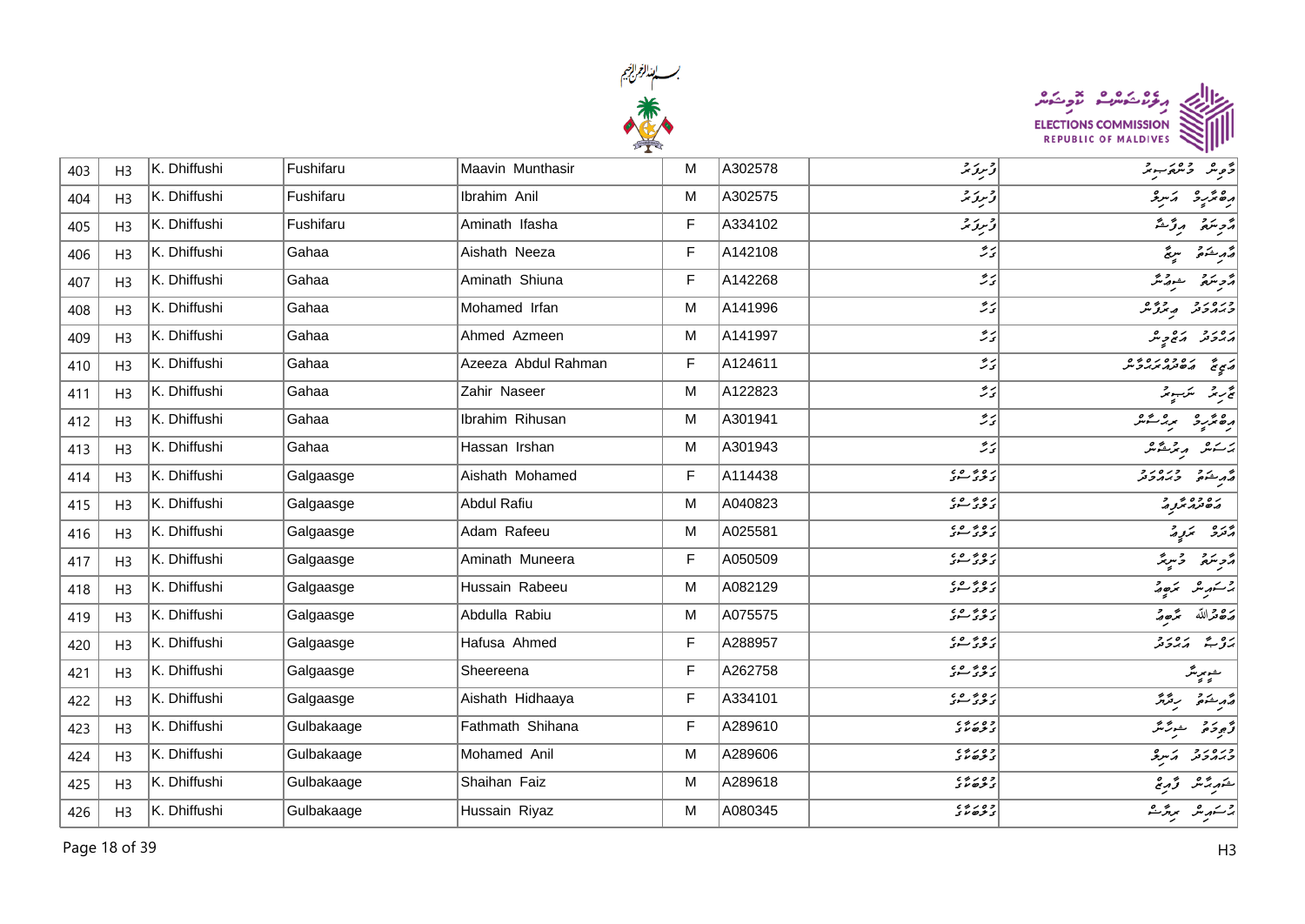



| 427 | H <sub>3</sub> | K. Dhiffushi | Gulbakaage       | Ahmed Faiz                | м | A120977 | و و رپړ ،<br>د نوه نړۍ                      | بر 2 پر 13<br>مربر <del>2</del> تر<br>تر در مخ  |
|-----|----------------|--------------|------------------|---------------------------|---|---------|---------------------------------------------|-------------------------------------------------|
| 428 | H <sub>3</sub> | K. Dhiffushi | Gulbakaage       | Aishath Shifa             | F | A142017 | د ه د پر پر<br>د نره تر د                   | پھر بنے چ<br>مرگ<br>سندوش                       |
| 429 | H <sub>3</sub> | K. Dhiffushi | Guleynooranmaage | Fathmath Shawiyya         | F | A142025 |                                             | شەھ بەر<br>ۇ ب <sub>و</sub> ر د                 |
| 430 | H <sub>3</sub> | K. Dhiffushi | Guleynooranmaage | Surayya Saleem            | F | A142023 | وړ، دو ر ه د ،<br>د نژسرپرسرچ د             | ج پر ۵ پر<br>فو بمرمر تر<br>ستعوقر              |
| 431 | H <sub>3</sub> | K. Dhiffushi | Guleynooranmaage | Adam Sameer               | M | A142337 | وړ، دور ه په ،<br>د نوسربرسر <del>و</del> د | ړو سکوبر                                        |
| 432 | H <sub>3</sub> | K. Dhiffushi | Guleynooranmaage | Ali Hafiz                 | M | A120198 | و در و در ه و د د<br>د موسر پس پر د         | پر په سرگرمو                                    |
| 433 | H <sub>3</sub> | K. Dhiffushi | Guleynooranmaage | Mariyam Sumayya           | F | A289674 | وړ، دور ه په ،<br>د نوسرپوسرو د             | سترده پر<br>ر ه ر ه<br><del>د</del> بربرد       |
| 434 | H <sub>3</sub> | K. Dhiffushi | Guleynooranmaage | Hawwa Shimaya             | F | A289672 | وړ، دور ه په ،<br>د نوسرپرسرچ د             | برە ئە ئەر                                      |
| 435 | H <sub>3</sub> | K. Dhiffushi | Gulzaaruge       | Aminath Ziyadha           | F | A289654 | و ه پر و ،<br>د نومځ مرد                    | ىم تر تر<br>ومحر يتمدهم                         |
| 436 | H <sub>3</sub> | K. Dhiffushi | Gulzaaruge       | Ismail Naseem             | м | A103137 | و ه پر و ،<br>د نومځ مرد                    | بر مەئزىر بىر<br>ىئرسىدى                        |
| 437 | H <sub>3</sub> | K. Dhiffushi | Gulzaaruge       | Hussain Thasmeen          | M | A141077 | د و ه د د ،<br>د نویځ بر د                  | ابر سئەرىتىر                                    |
| 438 | H <sub>3</sub> | K. Dhiffushi | Gulzaaruge       | Hassan Iqbal              | м | A078185 | و ه پر و ،<br>د نومځ مرد                    | برسكس مرقوقو                                    |
| 439 | H <sub>3</sub> | K. Dhiffushi | Gulzaaruge       | Ibrahim Naseem            | М | A067184 | و ه پر و ،<br>د نومځ مرد                    | ەر ھەتمەر 2<br>س<br>ىئرىسەۋ                     |
| 440 | H <sub>3</sub> | K. Dhiffushi | Gulzaaruge       | Fathuhiyya Saleem         | F | A069133 | و ه پر و ،<br>د نویځ برو                    | ز څېر پر پژ                                     |
| 441 | H <sub>3</sub> | K. Dhiffushi | Gulzaaruge       | Ahmed Naseem              | M | A050220 | و ه پر و ،<br>د نویځ برو                    | پرور و<br>ىئرسىدى                               |
| 442 | H <sub>3</sub> | K. Dhiffushi | Gulzaaruge       | Fathmath Zakiyya          | F | A025393 | و ه پر و ء<br>  د څربځ برو                  | ى بىر ھەتتە<br>وحجوحهم                          |
| 443 | H <sub>3</sub> | K. Dhiffushi | Haali            | Abdulla Hameed            | M | A141985 | شعر                                         | وكافرالله<br>برَوِتر                            |
| 444 | H <sub>3</sub> | K. Dhiffushi | Haali            | Mariyam Laisa             | F | A141986 | شعر                                         | ر ه ر ه<br>د بربرگ<br>ىخەرىسە                   |
| 445 | H <sub>3</sub> | K. Dhiffushi | Haali            | Aishath Nasheeda          | F | A141987 | رٌمو                                        | و د مشتر د م<br>سكرشوقر                         |
| 446 | H <sub>3</sub> | K. Dhiffushi | Haali            | Ahmed Nadhir              | M | A289085 | شعر                                         | پرور پر پر                                      |
| 447 | H <sub>3</sub> | K. Dhiffushi | Hakeemee Binaa   | Abdul Hakeem Abdul Raheem | м | A026898 | ر<br>پەيەر                                  | رە دە ر<br>رە دەر بەر                           |
| 448 | H <sub>3</sub> | K. Dhiffushi | Halavelige       | Aminath Raziyya           | F | A026323 | ژ ژ ۀ و ژ                                   | أأحر سرة<br>بمرسندورش                           |
| 449 | H <sub>3</sub> | K. Dhiffushi | Halavelige       | Mariyam Adam              | F | A142020 | ئەخرە ئورى                                  | پور ہ<br>مرکزو<br>ر ه ر ه<br><del>د</del> بربرد |
| 450 | H <sub>3</sub> | K. Dhiffushi | Halavelige       | Mariyam Wafiyya           | F | A142292 | ژ ژه و ؟                                    | رەرە رەپ                                        |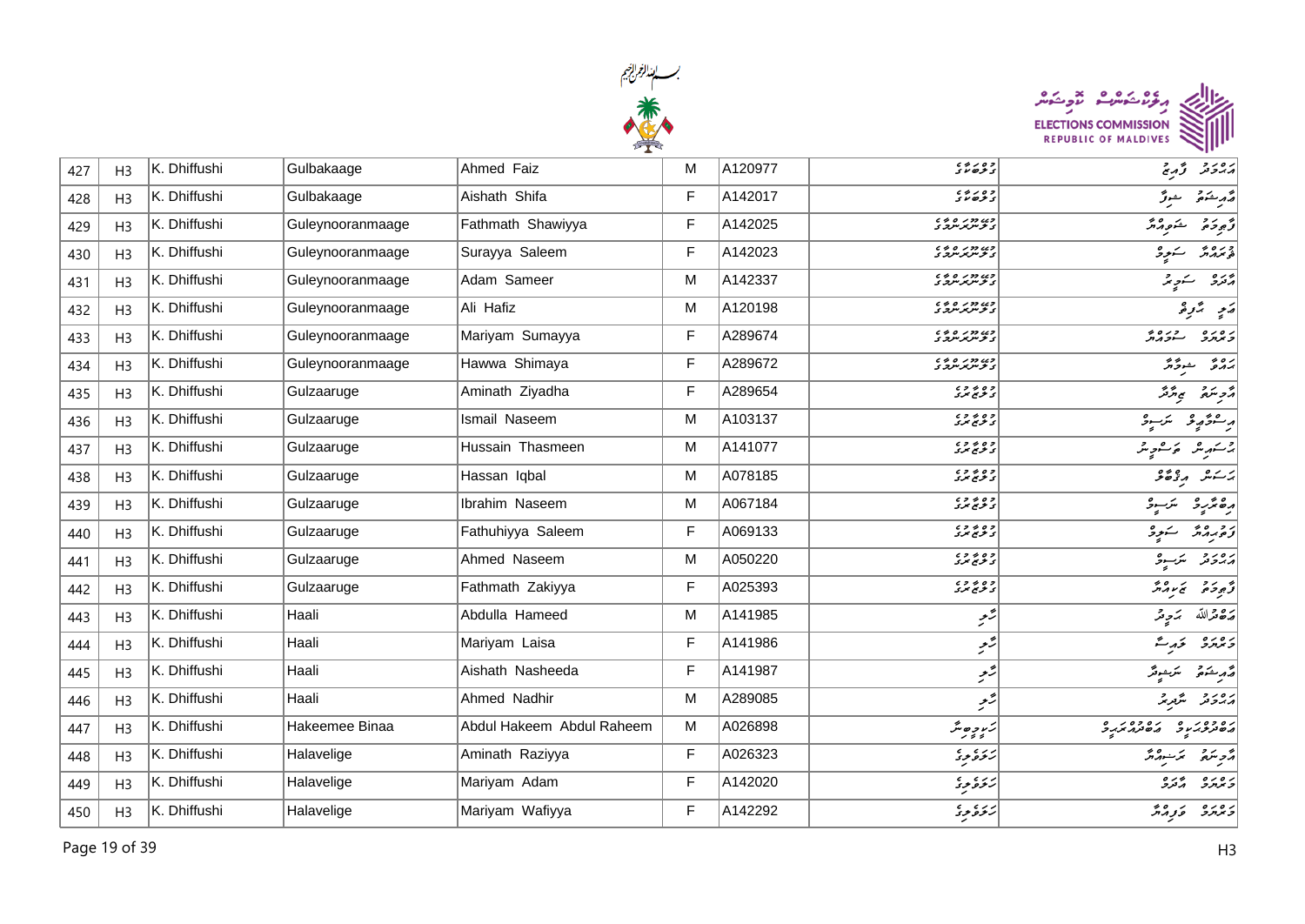



| 451 | H <sub>3</sub> | K. Dhiffushi | Halavelige    | Abdul Shakoor      | м  | A142092 | ترىخ غرىج                | ره وه پر دو و<br>پره تر پر شونډ تر |
|-----|----------------|--------------|---------------|--------------------|----|---------|--------------------------|------------------------------------|
| 452 | H <sub>3</sub> | K. Dhiffushi | Halavelige    | Fathmath Hafiyya   | F. | A142137 | ژ ژه و ؟                 | وتجوخا كالمرواد                    |
| 453 | H <sub>3</sub> | K. Dhiffushi | Halavelige    | Ahmed Azleef       | M  | A142122 | ریره یو پی               | أرەر دە ئەن ئ                      |
| 454 | H <sub>3</sub> | K. Dhiffushi | Halavelige    | Ali Shareef        | M  | A142176 | ترىخ موتى                | رَمِ شَهْرِرٌ                      |
| 455 | H <sub>3</sub> | K. Dhiffushi | Halavelige    | Aishath Sharafiyya | F. | A153244 | ئەنزۇغ بوتى              | أقدم شوهر المستورة                 |
| 456 | H <sub>3</sub> | K. Dhiffushi | Halavelige    | Mohamed Aman       | м  | A350574 | ترځونونو                 | ورەرو ررو                          |
| 457 | H <sub>3</sub> | K. Dhiffushi | Halavelige    | Hussain Shawin     | M  | A407246 | ئەنزۇغ بوتى              | يرسكريش الحقويش                    |
| 458 | H <sub>3</sub> | K. Dhiffushi | Handhuvareege | Ali Zuhair         | м  | A142187 | ئەس <i>ەۋرىم</i> ىي<br>ئ | أوسمح بمستمر يتمر                  |
| 459 | H <sub>3</sub> | K. Dhiffushi | Handhuvareege | Hussain Zuhair     | м  | A142175 | ئەس <i>ەۋە بى</i> رى     | يرتسر مع تركيز                     |
| 460 | H <sub>3</sub> | K. Dhiffushi | Handhuvareege | Ahmed Zuhair       | М  | A142208 | ئەسەۋە ئىردى             | גפיני יילקית                       |
| 461 | H <sub>3</sub> | K. Dhiffushi | Handhuvareege | Aminath Zunaira    | F. | A142295 | ئەس <i>ەۋە بې</i> رى     | أأوبتكم ومتراثا                    |
| 462 | H <sub>3</sub> | K. Dhiffushi | Handhuvareege | Mariyam Zuhaira    | F. | A142302 | ئەس <i>ەۋرىم</i> بەتە    | ويرده ورمرته                       |
| 463 | H <sub>3</sub> | K. Dhiffushi | Handhuvareege | Hussain Mohamed    | М  | A140758 | ئەسەقرىر سېرى            | ج سکه شده در در د                  |
| 464 | H <sub>3</sub> | K. Dhiffushi | Handhuvareege | Ali Aahil          | М  | A334104 | ئەس <i>ەۋە بې</i> رى     | ړې پرېژ                            |
| 465 | H <sub>3</sub> | K. Dhiffushi | Handhuvareege | Aminath Shaheera   | F. | A302266 | ئەس <i>ەقرىر م</i> ېرى   | أأروبترة التشرير                   |
| 466 | H <sub>3</sub> | K. Dhiffushi | Handhuvareege | Aishath Sahira     | F. | A302267 | ئەسەقرىمىرىگە            | ومركبتهم الشربر                    |
| 467 | H <sub>3</sub> | K. Dhiffushi | Handhuvareege | Ahmed Shavin       | м  | A302274 | ئەس <i>ەۋرىم</i> بەتە    | رەرد شەرش                          |
| 468 | H <sub>3</sub> | K. Dhiffushi | Happy Night   | Fathimath Areefa   | F  | A142007 | ر بو سَرم هِ             | وَجِرَحَمْ صَبِيرٌ                 |
| 469 | H <sub>3</sub> | K. Dhiffushi | Happy Night   | Ahmed Shiyaz       | М  | A142008 | ر بو سَرم هِ             | پرورو جوړنج                        |
| 470 | H <sub>3</sub> | K. Dhiffushi | Happy Night   | Ali Shiram         | М  | A142009 | رء پر سَرم ھ             | رَ ۽ سُومَرَدُ                     |
| 471 | H <sub>3</sub> | K. Dhiffushi | Happy Night   | Mohamed Ziyad      | М  | A039385 | ر بو سَرىبى<br>سىر       | ورور و پروژ                        |
| 472 | H <sub>3</sub> | K. Dhiffushi | Happy Night   | Hussain Sham       | м  | A302116 | ر بو سَرىم ھ             | چرىكىرىش كىشى                      |
| 473 | H <sub>3</sub> | K. Dhiffushi | Hazaarumaage  | Azeeza Solih       | F. | A075672 | ر ۶ و ۶ ،<br>ریخ برو د   | ړې ځم شور                          |
| 474 | H <sub>3</sub> | K. Dhiffushi | Hazaarumaage  | Ali Siyaan         | м  | A142247 | ژنځ ترڅ ی                | أرشح سورشر                         |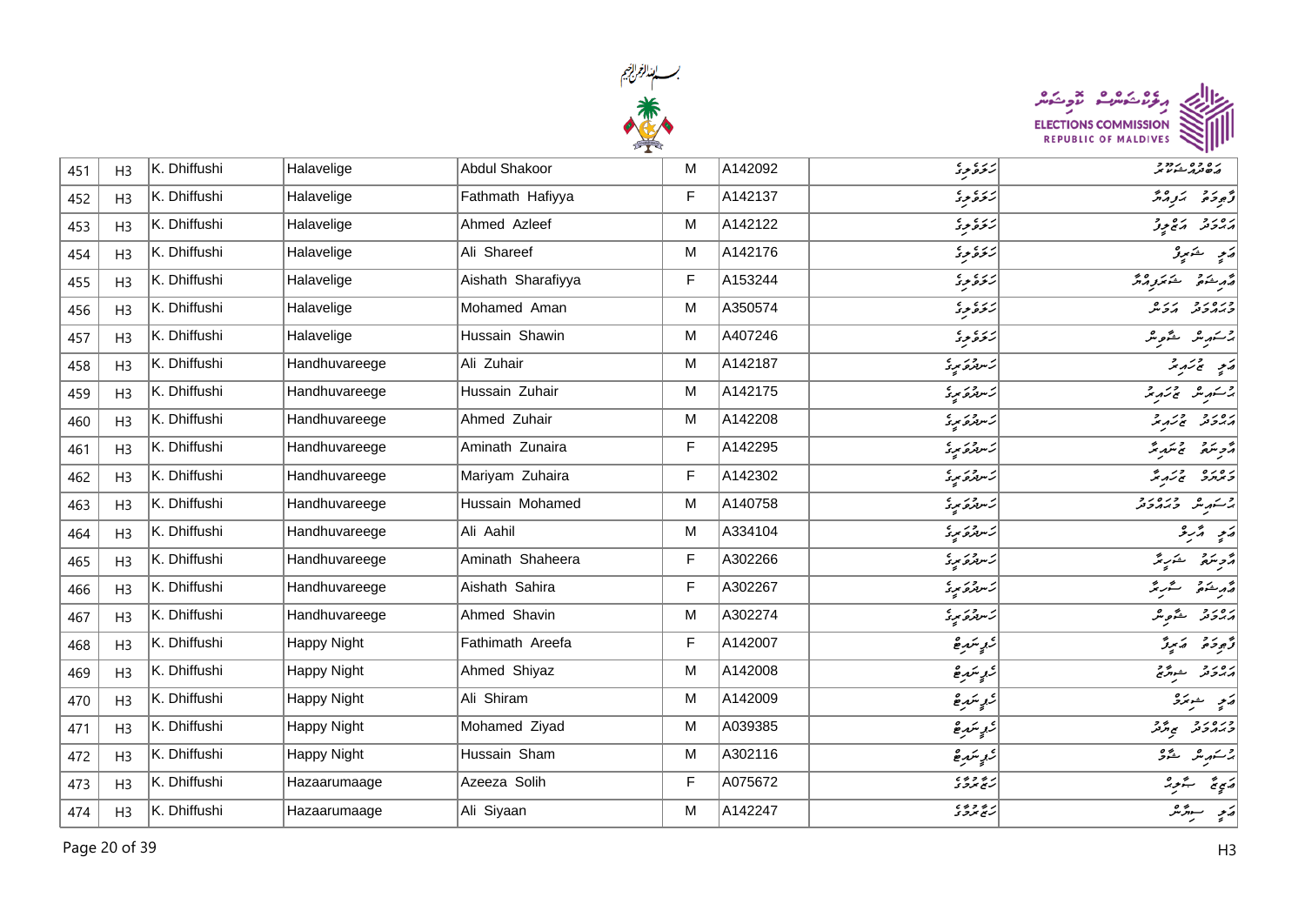



| 475 | H <sub>3</sub> | K. Dhiffushi | Heenaamaage   | Fathimath Rasha      | F | A143913 | ر پیوه و<br>بر مترو و                      | قرم ترشم                                  |
|-----|----------------|--------------|---------------|----------------------|---|---------|--------------------------------------------|-------------------------------------------|
| 476 | H <sub>3</sub> | K. Dhiffushi | Heenaamaage   | Mohamed Shanan       | М | A100828 | ر پژو <sup>ي</sup>                         | ورەرو شەرش                                |
| 477 | H <sub>3</sub> | K. Dhiffushi | Heenaamaage   | Ahmed Luthfee        | М | A059891 | ر پژو <sup>ي</sup>                         | رەر د دور                                 |
| 478 | H <sub>3</sub> | K. Dhiffushi | Heenaamaage   | Ibrahim Luthfy       | М | A054216 | ر پژو <sup>ي</sup>                         | برڭ ئېرىر<br>تحيجوني                      |
| 479 | H <sub>3</sub> | K. Dhiffushi | Heenaamaage   | Mariyam Ramsha       | F | A365449 | ر پیڅو <sup>ی</sup>                        | رەرە بروت                                 |
| 480 | H <sub>3</sub> | K. Dhiffushi | Helebelige    | Mariyam Habeeba      | F | A026387 | ر د ه د د                                  | ر ه بر ه<br><del>د</del> بر بر ژ<br>برَحة |
| 481 | H <sub>3</sub> | K. Dhiffushi | Helebelige    | Khathim Abdul Rahman | М | A142217 | <sup>ى ي</sup> ج ئ                         | قرە دەرەرەپەر                             |
| 482 | H <sub>3</sub> | K. Dhiffushi | Helebelige    | Ahmed Fazeel         | М | A142298 | ي ي <i>۽ ج</i> و                           | أرەر ئىندى                                |
| 483 | H <sub>3</sub> | K. Dhiffushi | Hirikulhage   | Aishath Mufeeda      | F | A142282 | ارېږه ور ،                                 | د م شکره د محمد و پار                     |
| 484 | H <sub>3</sub> | K. Dhiffushi | Hirikulhage   | Aminath Fazeema      | F | A142107 | ار بر ده در ،<br>رس                        | مراح سكرة وتاريخ                          |
| 485 | H <sub>3</sub> | K. Dhiffushi | Hirikulhage   | Mohamed Zihan        | М | A407584 | ر بر ره در ،<br>رسمه ار د د                | ورەرو بېرتىر                              |
| 486 | H <sub>3</sub> | K. Dhiffushi | Hirundhumaage | Mohamed Azmeen       | М | A142103 | ر چه سر و پر پر<br>ر بورسربور <sub>ک</sub> | دره د دره دره م                           |
| 487 | H <sub>3</sub> | K. Dhiffushi | Hirundhumaage | Aminath Azma         | F | A142267 | ر بر سربر دی.<br>ر بر سربر د ک             | روسره روء                                 |
| 488 | H <sub>3</sub> | K. Dhiffushi | Hirundhumaage | Aboobakru Zakariyya  | М | A028069 | ر بر بروی و<br>ر بر سرفرو و                | גמניני גן פי                              |
| 489 | H <sub>3</sub> | K. Dhiffushi | Hirundhumaage | Aishath Shiruma      | F | A289725 | ر بر سربر دی.<br>ر بر سربر د ک             | ويركو كالمعالم ويحرك                      |
| 490 | H <sub>3</sub> | K. Dhiffushi | Hithilaage    | Hussain Munaz        | М | A289756 | ىرە بۇ ئە<br>بەر                           | 2سَر سمبر محسن عليم                       |
| 491 | H <sub>3</sub> | K. Dhiffushi | Hithilaage    | Ali Mansoor          | М | A079696 | ىرە پەتتى<br>بەر                           | أەي ئەربىيى                               |
| 492 | H <sub>3</sub> | K. Dhiffushi | Hithilaage    | Fathimath Latha      | F | A141963 | ىرە بۇ ئە<br>بەر                           | د څوخه ځم                                 |
| 493 | H <sub>3</sub> | K. Dhiffushi | Hiyaavahi     | Mohamed Zaid         | М | A141994 | ىرەژچە بە                                  | כממכים הנית                               |
| 494 | H <sub>3</sub> | K. Dhiffushi | Hiyaavahi     | Salma Ahmed          | F | A124841 | رېژوَر                                     | ستوفز أزرور                               |
| 495 | H <sub>3</sub> | K. Dhiffushi | Hiyaavahi     | Ahmed Junaid         | М | A302286 | رېژوَر                                     | دەروھەت سىمدىر                            |
| 496 | H <sub>3</sub> | K. Dhiffushi | Hiyaavahi     | Suma Haamid          | F | A302289 | ر پژځ ر                                    | __ئۇ گەرىگە                               |
| 497 | H <sub>3</sub> | K. Dhiffushi | Hiyaleege     | Hawwa Zahira         | F | A142051 | رېزونه                                     | بروء تح بريته                             |
| 498 | H <sub>3</sub> | K. Dhiffushi | Hiyaleege     | Mariyam Hafiza       | F | A142046 | رېزىيى                                     | د ۱۵ د می په پخ                           |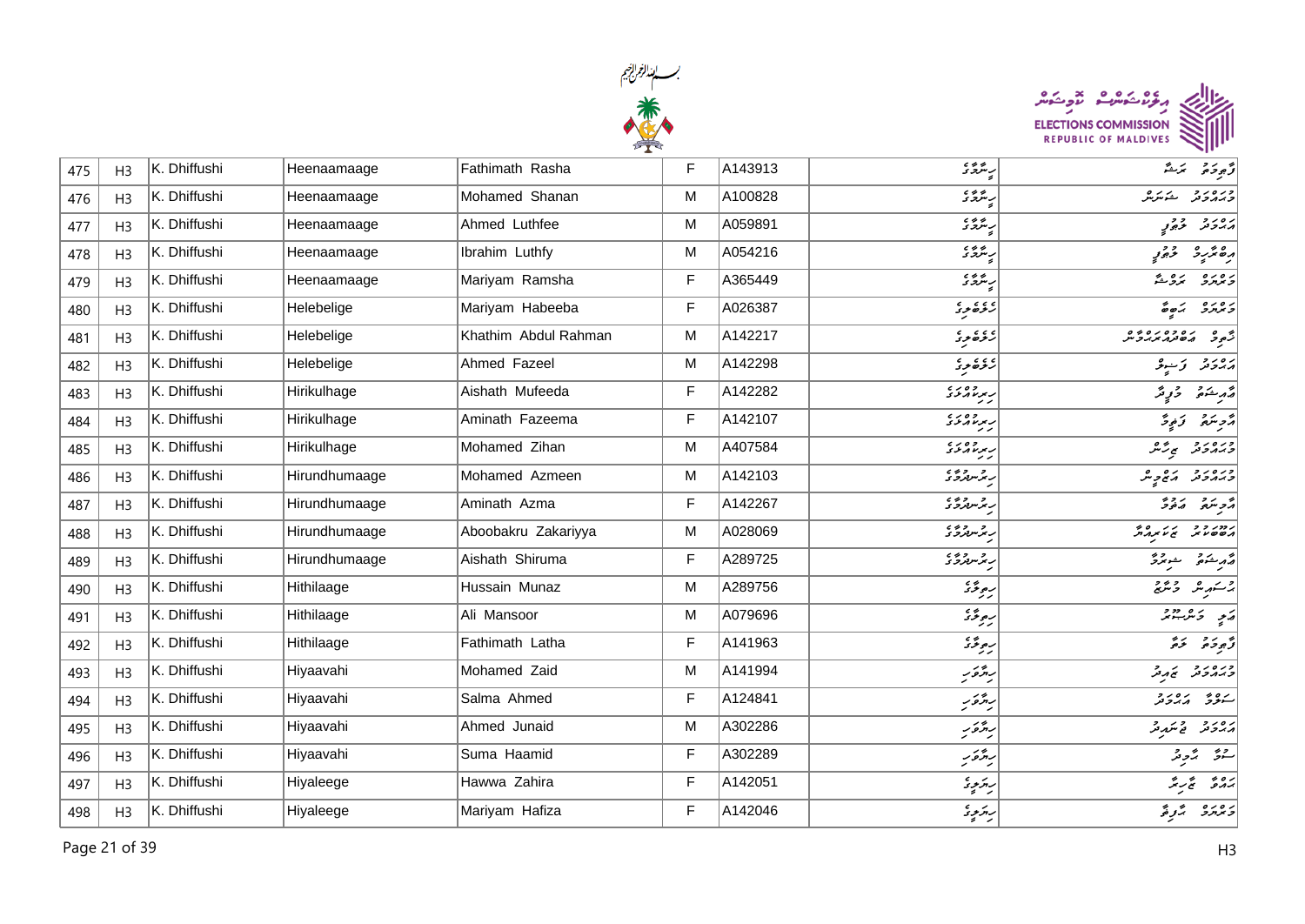



| 499 | H <sub>3</sub> | K. Dhiffushi | Hiyaleege     | Aminath Shifaza      | F  | A142047 | رېزىپە                                         | أأدوسكم وترامح                                                                 |
|-----|----------------|--------------|---------------|----------------------|----|---------|------------------------------------------------|--------------------------------------------------------------------------------|
| 500 | H <sub>3</sub> | K. Dhiffushi | Hiyaleege     | Mohamed Naseer       | М  | A142146 | رېز <sub>مونه</sub>                            | ورەرو كەببەر                                                                   |
| 501 | H <sub>3</sub> | K. Dhiffushi | Hiyaleege     | Adam Naseer          | М  | A126605 | رېزىپە <sup>ي</sup>                            | پر پر په پر چر                                                                 |
| 502 | H <sub>3</sub> | K. Dhiffushi | Hiyaleege     | Aishath Afiya        | F  | A302194 | رېز <sub>مونه</sub>                            | ەتەپەتىر<br>ۇ مەيسىدە<br>مەم                                                   |
| 503 | H <sub>3</sub> | K. Dhiffushi | Hiyaleege     | Fathimath Simaza     | F. | A302195 | رېزىپە                                         | سىزىتى<br>  د څېو خو                                                           |
| 504 | H <sub>3</sub> | K. Dhiffushi | Hudhuvilaage  | Hassan Shifaz        | M  | A142130 | ر قرە ۋڭ                                       | شوژٌ تح<br>بزستەنتىر                                                           |
| 505 | H <sub>3</sub> | K. Dhiffushi | Hudhuvilaage  | Adam Salim           | М  | A142196 | ر تره د د کا                                   | وره کے دو                                                                      |
| 506 | H <sub>3</sub> | K. Dhiffushi | Hudhuvilaage  | Ibrahim Inaz         | M  | A141974 | ر توگو گري                                     | ىر ھەتئە پە <sup>9</sup><br>وبترج                                              |
| 507 | H <sub>3</sub> | K. Dhiffushi | Hudhuvilaage  | Aishath Shinada      | F  | A302539 | ر د تره د کا                                   | و مر ديد د<br>مر<br>ے سگرانگر                                                  |
| 508 | H <sub>3</sub> | K. Dhiffushi | Hudhuvilaage  | Fathimath Ishaadha   | F. | A302541 | ر قرە ۋ ئى                                     | ىرىشەتر<br>و څو څه د                                                           |
| 509 | H <sub>3</sub> | K. Dhiffushi | Hudhuvilaage  | Abdulla Mueed        | М  | A302542 | رقم و محمد                                     | رەقراللە<br>ترەپەتر                                                            |
| 510 | H <sub>3</sub> | K. Dhiffushi | Hulhanguge    | Hassan Rasheed       | М  | A140833 | ح پر سرچ <sup>ي</sup>                          | ىزىسكىش ئىزىشىغر                                                               |
| 511 | H <sub>3</sub> | K. Dhiffushi | Hulhanguge    | Fathmath Virudha     | F  | A142309 | ح پر سرچ پر<br>مرکز سر <u>تر</u> <sub>ک</sub>  | وَجوحَة وتِمَّدَّ                                                              |
| 512 | H <sub>3</sub> | K. Dhiffushi | Hulhanguge    | Mariyam Zubaida      | F  | A035371 | ح پر سرچ پر<br>مرکز سر <u>ی</u> ر <sub>ک</sub> | ح ئەرى <i>ر</i><br>ر ہ ر ہ<br>تر بربر ژ                                        |
| 513 | H <sub>3</sub> | K. Dhiffushi | Hulhanguge    | Hawwa Zaida          | F. | A302474 | ح پر سرچ <sup>ي</sup>                          | بروء سم ہومگر                                                                  |
| 514 | H <sub>3</sub> | K. Dhiffushi | Hulhanguge    | Hussain Adheel       | M  | A302475 | ح پر سرچ پر<br>مرکز سر <u>تر</u> <sub>ک</sub>  | يرسكر شركتم وكالمحياني                                                         |
| 515 | H <sub>3</sub> | K. Dhiffushi | Hulhanguge    | Aishath Lamha        | F. | A302477 | ح پر سرچ پر<br>مرکز سر <u>ی</u> ر <sub>ک</sub> | أشرب شتمر المردان                                                              |
| 516 | H <sub>3</sub> | K. Dhiffushi | Hulhanguge    | Hassan Adhil         | М  | A365453 | ح پر سرچ پر<br>مرکز سر <u>ی</u> ر <sub>ک</sub> | پرستقر مگمری                                                                   |
| 517 | H <sub>3</sub> | K. Dhiffushi | Huvandhumaage | Umar Rasheed         | М  | A077428 | و ر په وه و.<br>رو سربرو و                     | در بر بر بر بر                                                                 |
| 518 | H <sub>3</sub> | K. Dhiffushi | Huvandhumaage | Aishath Abdul Rahman | F  | A142244 | و ر په وه و.<br>رو سربرو و                     | ر ه د ه ر ه د ه<br>پره تر پر برر گ<br>و د کر د کار د بار د بار<br>در کار مشوجو |
| 519 | H <sub>3</sub> | K. Dhiffushi | Huvandhumaage | Fathimath Zaina      | F  | A142126 | و ر به ده و د<br>ره سربرو د                    | ژُهِ دَهْ تَنَ تَهُرِ مُدَّ                                                    |
| 520 | H <sub>3</sub> | K. Dhiffushi | Huvandhumaage | Aminath Zuhuda       | F. | A142136 | و ر به ده و د<br>ره سربرو د                    | دمحر سكرة منتجر حمد تكر                                                        |
| 521 | H <sub>3</sub> | K. Dhiffushi | Irumatheege   | Ibrahim Solah        | M  | A142209 | اړ برخه مونه<br>ر                              | دەممەر د<br>ىبە ئۇر                                                            |
| 522 | H <sub>3</sub> | K. Dhiffushi | Irumatheege   | Adam Misbah          | M  | A142195 | اړ برخه مونه<br>تر مرخه مو                     | دره در ۱۳۵                                                                     |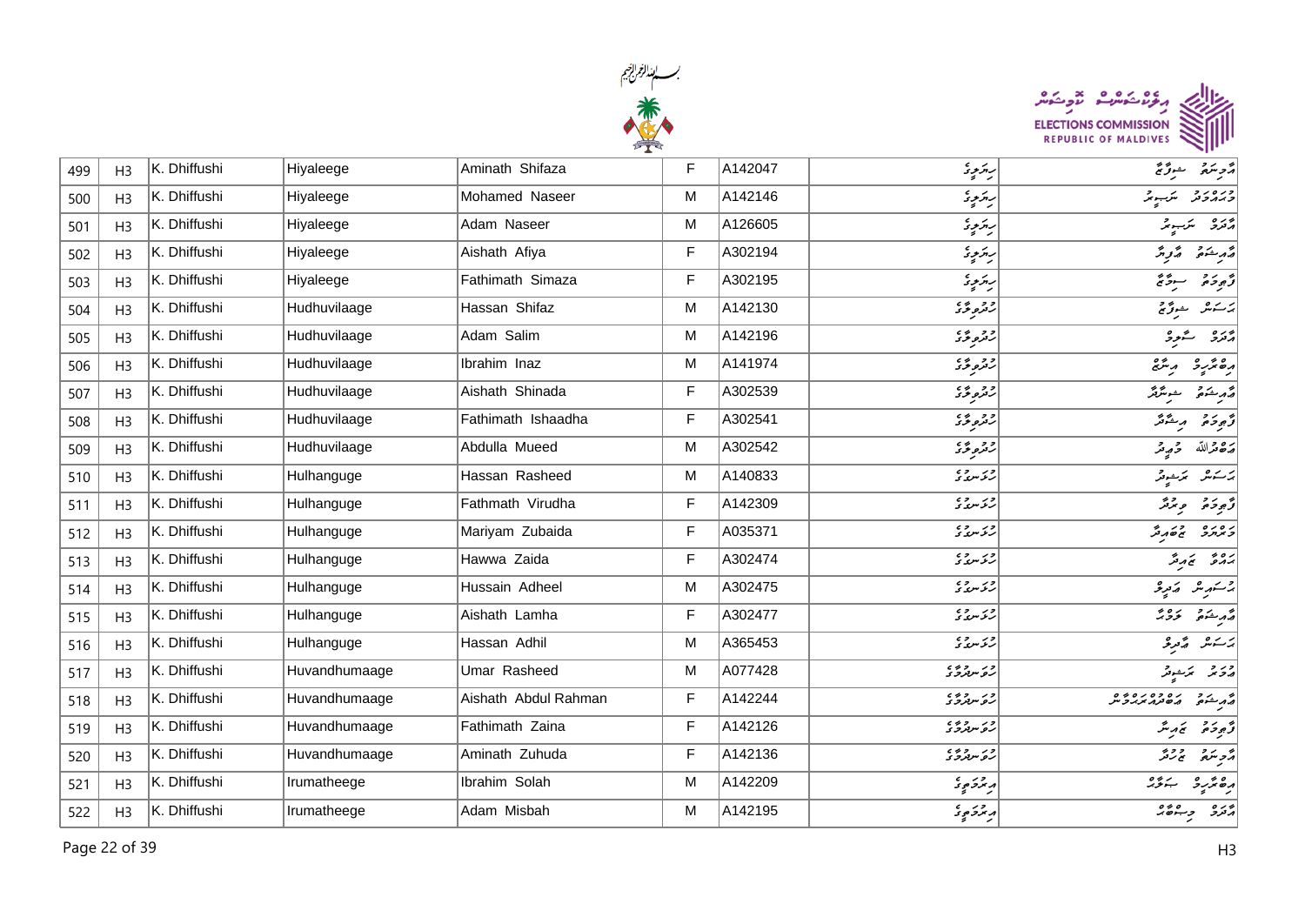



| 523 | H <sub>3</sub> | K. Dhiffushi | Irumatheege         | Ali Afrah           | M | A152815 | ېر تر د ځو د                                | أريب أيرو بزر                                |
|-----|----------------|--------------|---------------------|---------------------|---|---------|---------------------------------------------|----------------------------------------------|
| 524 | H <sub>3</sub> | K. Dhiffushi | Irumatheege         | Shamsunnisa         | F | A162771 | ېر تر دې<br>بر تر دې                        | شەۋ سەھ سرىسە                                |
| 525 | H <sub>3</sub> | K. Dhiffushi | Irumatheege         | Siraj Adnan         | M | A302596 | وبرزخور                                     | سوبرقي كالارتراش                             |
| 526 | H <sub>3</sub> | K. Dhiffushi | Irumatheege 1       | Aminath Haula       | F | A142114 | ا مەتزىخورى                                 | ړ ده برخه                                    |
| 527 | H <sub>3</sub> | K. Dhiffushi | Janbumaage          | Aishath Nizama      | F | A142102 | ر ه و و و ،<br>ق سره تر د                   | سرچوگر<br>و مر شو د<br>مر                    |
| 528 | H <sub>3</sub> | K. Dhiffushi | Janbumaage          | Mohamed Zafar       | М | A142257 | ر ه و و » ،<br>نح سره تر د                  | ورەرو پررو<br><i>وبەم</i> وتر ئ <i>ۆ</i> زىر |
| 529 | H <sub>3</sub> | K. Dhiffushi | Janbumaage          | Faheema Moosa Fulhu | F | A142037 | ر ه د و و ،<br>تع سره تر د                  | تزرع وحسور                                   |
| 530 | H <sub>3</sub> | K. Dhiffushi | Janbumaage          | Hawwa Nihama        | F | A142038 | ر ۵ و و »<br>نح سره و د                     | رەپ سرگەمج                                   |
| 531 | H <sub>3</sub> | K. Dhiffushi | Janbumaage          | Khadeeja Shihama    | F | A142058 | ر ه و و »<br>تع سره و د                     | ے رُگ<br>ترىرىتھ                             |
| 532 | H <sub>3</sub> | K. Dhiffushi | Janbumaage          | Ahmed Fazeem        | M | A142006 | ر ه و و و ،<br>د سره و د                    | بر ه بر د<br>مربر <del>د</del> تر<br>تزىچە   |
| 533 | H <sub>3</sub> | K. Dhiffushi | Janbumaage          | Adam Naseem         | M | A045815 | ر ه د و و ،<br>تع سره تر د                  | وره سرَبِ و                                  |
| 534 | H <sub>3</sub> | K. Dhiffushi | Janburoalumaage     | Fathimath Inaya     | F | A067923 | ر ده وه و<br>د سره بروژ د                   | ەرشىز<br>وصحيحه حم                           |
| 535 | H <sub>3</sub> | K. Dhiffushi | Janburoalumaage     | Muhsina Yoosuf      | F | A141976 | ر روم و ده و<br>تع سرح ترمر و               | دز مشرو<br>د جمج سوینگر                      |
| 536 | H <sub>3</sub> | K. Dhiffushi | Janburoalumaage     | Aminath Shuzuna     | F | A141977 | ر روم و ده و<br>تع سرح ترمر و               | شەم ئەتر<br>ومحرجه يتمو                      |
| 537 | H <sub>3</sub> | K. Dhiffushi | Janburoalumaage     | Mariyam Shizna      | F | A141978 | ر ده وه و.<br>د سره بروژ د                  | د ۱۵ د ۱۵ د مخ                               |
| 538 | H <sub>3</sub> | K. Dhiffushi | Janburoalumaage     | Mohamed Husam       | M | A141979 | ر ده وه و<br>نج سر <i>ه بر و</i> ژ          | ورەر د دې                                    |
| 539 | H <sub>3</sub> | K. Dhiffushi | Janburoalumaage     | Ahmed Huzam         | М | A289371 | ر ده وه و<br>نج سر <i>ه بر و</i> ژ          | رەرو دەە                                     |
| 540 | H <sub>3</sub> | K. Dhiffushi | Jaufaanuruhdhoshuge | Fathimath Afeefa    | F | A142016 | ر و ده و و ه پر و د<br>بی در تو سربور توسری | رَّبِّوحَةً   مَرْرِزَّ                      |
| 541 | H <sub>3</sub> | K. Dhiffushi | Jaufaanuruhdhoshuge | Ahmed Shameem       | M | A142241 | ر و د و و ه د و د<br>د کرکر سربور توسری     | رەر دۇر                                      |
| 542 | H <sub>3</sub> | K. Dhiffushi | Jaufaanuruhdhoshuge | Hussain Shameem     | М | A142246 | ر و د و و ه د و د<br>د کرکر سربور توسری     | برستهرینز<br>ڪوچ و                           |
| 543 | H <sub>3</sub> | K. Dhiffushi | Jaufaanuruhdhoshuge | Aishath Lafza       | F | A142145 | ر و به و و ه پر و ،<br>نے در تو سربور توسری | أشهر شكافو المتحرقونج                        |
| 544 | H <sub>3</sub> | K. Dhiffushi | Jaufaanuruhdhoshuge | Mohamed Maseeh      | М | A142215 | ر و د و و ه د و د<br>د کر ترس پورتوس        | ورەرو كەبد                                   |
| 545 | H <sub>3</sub> | K. Dhiffushi | Jaufaanuruhdhoshuge | Abdulla Shaniz      | M | A098166 | ر و پر و و ه پر و ،<br>نے پر تو سربور توسری | صقعرالله<br>شەھرى                            |
| 546 | H <sub>3</sub> | K. Dhiffushi | Jaufaanuruhdhoshuge | Ali Shameem         | M | A053364 | ر و د و و ه د و د<br>نج ارتو سربور توسری    | ړې شوې                                       |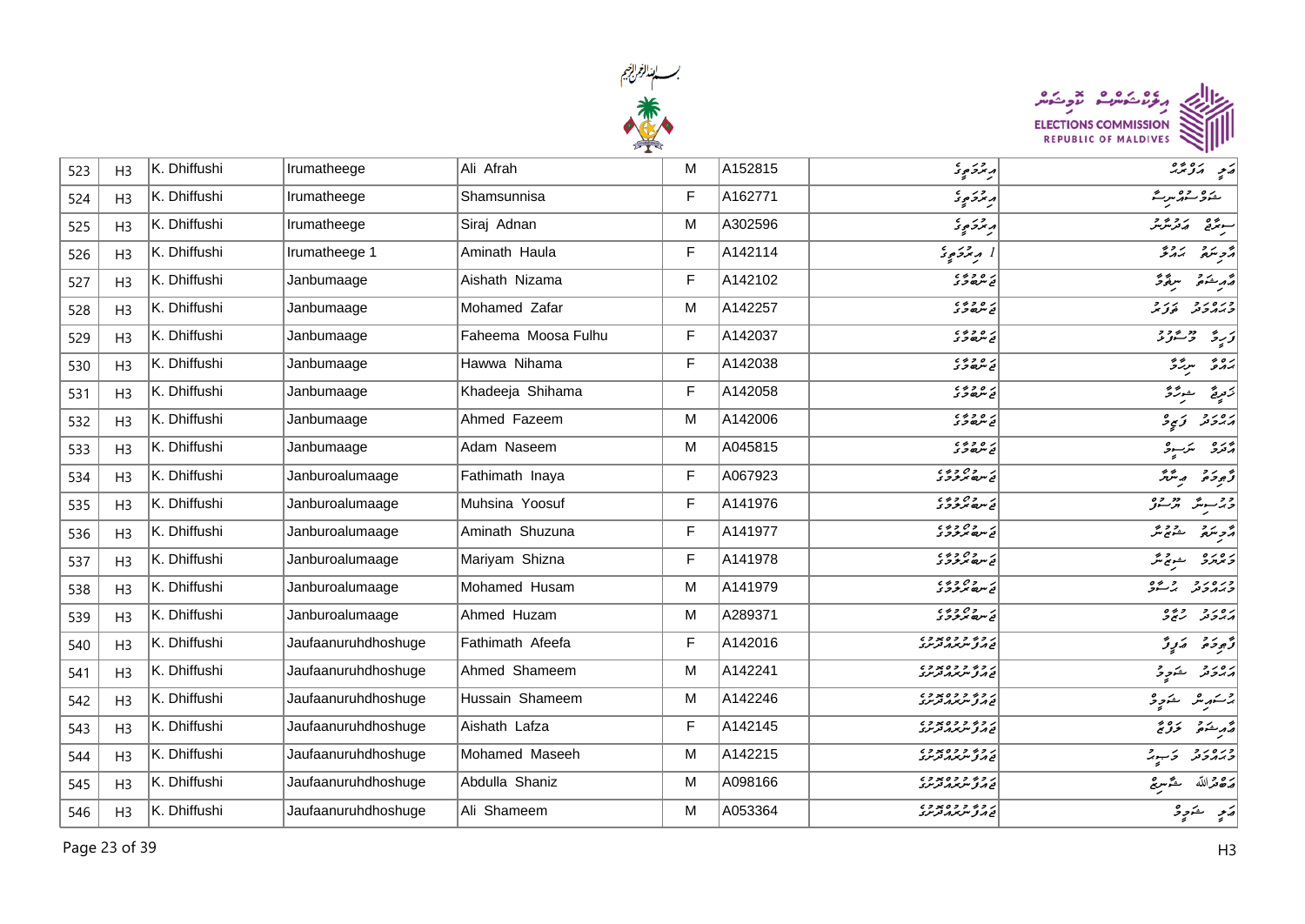



| 547 | H <sub>3</sub> | K. Dhiffushi | Jaufaanuruhdhoshuge | Mohamed Shameem     | M | A291073 | ر و د و و ه د و د<br>د کرکر سربور توسری           | وبرور ومنحود                               |
|-----|----------------|--------------|---------------------|---------------------|---|---------|---------------------------------------------------|--------------------------------------------|
| 548 | H <sub>3</sub> | K. Dhiffushi | Jaufaanuruhdhoshuge | Aishath Nashath     | F | A291075 | ر و د و و ه د و د<br>د کارگر سربور توسری          | لأمر كالحالم المتركاة                      |
| 549 | H <sub>3</sub> | K. Dhiffushi | Jaufaanuruhdhoshuge | Zayaan Shaniz       | М | A291078 | ر و ده و و ه پر و د<br>بی در تو سربور توسری       | ىر ئۇر سەھىرى                              |
| 550 | H <sub>3</sub> | K. Dhiffushi | Jaufaanuruhdhoshuge | Layan Ali Shameem   | F | A334083 | ر و د و و ه پر و ،<br>ق ا <i>ز توسرپور توسری</i>  | تَرَدُّسْ ړَ پِهِ شَيْءٍ وُ                |
| 551 | H <sub>3</sub> | K. Dhiffushi | Javaahirumaage      | Adam Mohamed        | M | A142214 | پر بھر رحمۃ ی<br>  فی حر بمرتز ی                  | برره وره رو<br>مرتزح وبرمروتر              |
| 552 | H <sub>3</sub> | K. Dhiffushi | Javaahirumaage      | Hussain Nazid       | M | A142178 | ئەۋرىزدۇ ئ                                        | يز سكر شرعه متر مرتبع تر                   |
| 553 | H <sub>3</sub> | K. Dhiffushi | Javaahirumaage      | Fathmath Naeema     | F | A142170 | ئەۋرىردۇ ئ                                        | دَّەِ دَ مِنَ سَمَدٍ دَّ                   |
| 554 | H <sub>3</sub> | K. Dhiffushi | Javaahirumaage      | Mohamed Nasih       | м | A142158 | ئەڭرىر تردې                                       | ىترىبەر<br>و ره ر و<br><i>د ب</i> رگرفر    |
| 555 | H <sub>3</sub> | K. Dhiffushi | Javaahirumaage      | Aishath Shaheema    | F | A141993 | ئەۋرىردۇ ئ                                        | ۇرمىنى ھىرۇ                                |
| 556 | H <sub>3</sub> | K. Dhiffushi | Javaahirumaage      | Khadheeja Zakariyya | F | A142062 | ئەۋرىزدۇ ئ                                        | تَامِيعٌ ۖ يَا مَرِيْرُيْرٌ                |
| 557 | H <sub>3</sub> | K. Dhiffushi | Javaahirumaage      | Mariyam Naseema     | F | A289564 | ئەۋرىزدۇ ئ                                        | ر ه ر ه<br><del>د</del> بربرد<br>ىئرسىدى   |
| 558 | H <sub>3</sub> | K. Dhiffushi | Kaanigasdhoshuge    | Aishath Layal       | F | A289243 | رسم در ۲۶ و <sup>ج</sup><br>مرکز سکو <i>تر تر</i> | وروشتهم وتروح                              |
| 559 | H <sub>3</sub> | K. Dhiffushi | Kandhugasdhoshuge   | Aishath Amsoodha    | F | A142072 | ر سرور ه مو و ،<br>ما سرهری سستمرسری              | مەر ئىستوم مەكرىسىتىر                      |
| 560 | H <sub>3</sub> | K. Dhiffushi | Kandhugasdhoshuge   | Mohamed Junadh      | M | A142027 | ر سرور ره پود و ،<br>را سرهری سستمرس              | ورەر دەرد                                  |
| 561 | H <sub>3</sub> | K. Dhiffushi | Kandhugasdhoshuge   | Fazna Anwar         | F | A142229 | ر سرچ ر صعو و ه<br>د کار سرچر ر                   | ترچ پڙ پر سرچ پر                           |
| 562 | H <sub>3</sub> | K. Dhiffushi | Kandhugasdhoshuge   | Ibrahim Waheed      | M | A114726 | ر سرچر ر ۲۵ و د<br>را سرچری سسوفرمری              | ەھترىرى كەيد                               |
| 563 | H <sub>3</sub> | K. Dhiffushi | Kandhugasdhoshuge   | Mariyam Jaidha      | F | A302149 | ر سرور صعوو ۽<br>ماسوچري سستمرمري                 | ر ہ ر ہ<br>تر بربر<br>تع ہر مگر            |
| 564 | H <sub>3</sub> | K. Dhiffushi | Kaneerumaage        | Fathimath Nasma     | F | A126279 | ئەس <sub>ى</sub> پر ئەگە                          | ىترسىرى<br>وَّجوحَ حَ                      |
| 565 | H <sub>3</sub> | K. Dhiffushi | Kaneerumaage        | Abdulla Masood      | М | A142113 | ئەس <sub>ى</sub> پرىۋى                            | رەقراللە ئەمەدە                            |
| 566 | H <sub>3</sub> | K. Dhiffushi | Kaneerumaage        | Abdul Muhusin       | М | A081545 | ىز س <sub>ى</sub> پرىدى<br>سىر                    | ر ه و ه و ه<br>پرې تر تر تر ب              |
| 567 | H <sub>3</sub> | K. Dhiffushi | Kaneerumaage        | Fahud Abdul Muhusin | M | A302556 | ئەس <sub>ى</sub> پرىگە ئ                          | ر د د پره ده ده سر<br>زرند پره تروربر سرگر |
| 568 | H <sub>3</sub> | K. Dhiffushi | Karankaage          | Ismail Shareef      | M | A142277 | ر ره و د<br>ما بر سرد د                           | ر جۇم ئو ھەمرىر                            |
| 569 | H <sub>3</sub> | K. Dhiffushi | Karankaage          | Aminath Asifa       | F | A141981 | ر ر ه و د ،<br>ما مرس                             | ۇرىبىر قىبوۋ                               |
| 570 | H <sub>3</sub> | K. Dhiffushi | Kassanfaru          | Aishath Shuzana     | F | A141992 | ئەرگە ئەيدىر                                      | ۇرمىئوم مەمگە<br>مەرمىئوم مەمگ             |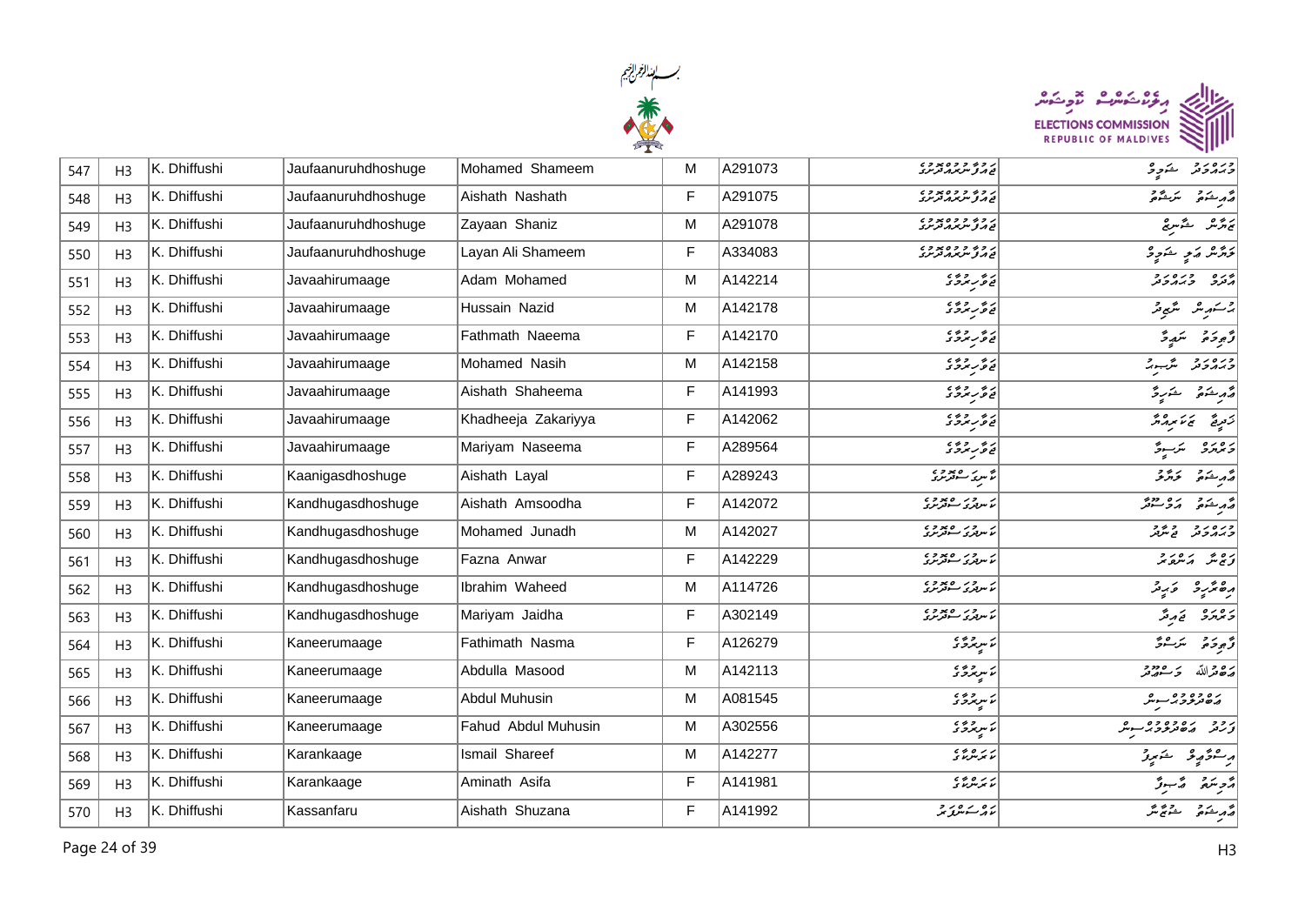



| H <sub>3</sub> | K. Dhiffushi | Kassanfaru  | Ali Fayaz         | М  | A142060 | رە سەھ <sub>رى</sub> ر                        | پَه په تر ټر ک                    |
|----------------|--------------|-------------|-------------------|----|---------|-----------------------------------------------|-----------------------------------|
| H <sub>3</sub> | K. Dhiffushi | Kassanfaru  | Aminath Sabana    | F  | A142116 | رە بەھ بەر<br>مەھرىمىزىمى                     | رمحمة مرحمة<br>سەھ بىر            |
| H <sub>3</sub> | K. Dhiffushi | Kassanfaru  | Fathimath Suhana  | F. | A142140 | رە بەھ بەر ج                                  | سەرمىگە<br>  قرَّ ہو حرمو         |
| H <sub>3</sub> | K. Dhiffushi | Kassanfaru  | Mareena Hussain   | F  | A038535 | رە بەھ بەر<br>مەھرىمىزىمى                     | 5 يږىنتر    جرىسترىنتر            |
| H <sub>3</sub> | K. Dhiffushi | Kassanfaru  | Ahmed Yoosuf      | M  | A038537 | رە بەھ بەر<br>ئام ئەسكەنلىرىم                 | پرورو دوروه                       |
| H <sub>3</sub> | K. Dhiffushi | Kassanfaru  | Hussain Ayaaz     | M  | A302562 | ئەرگە ئىكرىتىر                                | 2سكەر شەھرىمىتى ئە                |
| H <sub>3</sub> | K. Dhiffushi | Kibimaage   | Aminath Leela     | F. | A142343 | ر<br>در                                       | مزمز موقر                         |
| H <sub>3</sub> | K. Dhiffushi | Kibimaage   | Ahmed Aslam       | М  | A120525 | ره وي<br>رح                                   | رەرد پەرەرە                       |
| H <sub>3</sub> | K. Dhiffushi | Kibimaage   | Mohamed Ilham     | M  | A302215 | ره وي<br>رح                                   | ورەر د وره<br>دىرمرىز مەرگ        |
| H <sub>3</sub> | K. Dhiffushi | Kibimaage   | Adam Isham        | М  | A302217 | ره وي<br>رح                                   |                                   |
| H <sub>3</sub> | K. Dhiffushi | Kudhimaage  | Ali Nazleem       | М  | A142336 | د وره و<br>ما فرقری                           | رَ پِهِ سَيُحْرِجُ                |
| H <sub>3</sub> | K. Dhiffushi | Kudhimaage  | Ahmed Zaeem       | М  | A142323 | د وره و<br>مورد د                             | پروتر تم پرو                      |
| H <sub>3</sub> | K. Dhiffushi | Kudhimaage  | Hawwa Shihaadha   | F  | A142327 | و<br>ما تعرض ی                                | بَرُوعٌ شَورٌ مَّرٌ               |
| H <sub>3</sub> | K. Dhiffushi | Kudhimaage  | Mariyam Shahudha  | F. | A142230 | د وره و<br>ما فرقری                           | رەرە شەدەر<br>جەيرى شەرىر         |
| H <sub>3</sub> | K. Dhiffushi | Kudhimaage  | Fathmath Humaidha | F  | A141083 | د وره و<br>ما فرقری                           | ژَهِ دَ تَ تَ تَ رَ تَرَ رَ تَرَ  |
| H <sub>3</sub> | K. Dhiffushi | Kudhimaage  | Aminath Shirudha  | F. | A141084 | د وره و<br>ما فرقری                           | مزهر سنو مقرقر                    |
| H <sub>3</sub> | K. Dhiffushi | Kudhimaage  | Ibrahim Zaheem    | М  | A141072 | توریح ی                                       | د ۱۳ پخپر د کالن کالنده           |
| H <sub>3</sub> | K. Dhiffushi | Kudhimaage  | Mohamed Naeem     | М  | A131791 | د و پرې<br>ما تورگر                           | و ر ه ر د<br>تر پر ژ تر<br>سمديحه |
| H <sub>3</sub> | K. Dhiffushi | Kudhimaage  | Aishath Fiureen   | F. | A289597 | د ورځ د<br>مړينو د                            | كالمرسنة والمبرش                  |
| H <sub>3</sub> | K. Dhiffushi | Kudhimaage  | Aminath Nashaya   | F  | A289595 | د وره و<br>ما فرقری                           | أأدح سكرة الكرامن وأدار           |
| H <sub>3</sub> | K. Dhiffushi | Kudhimaage  | Hussain Najumee   | M  | A289590 | و<br>ما تعری <sup>خ</sup> ی                   | جسكويثر الكنفي                    |
| H <sub>3</sub> | K. Dhiffushi | Kudhimaage  | Hassan Isham      | M  | A289591 | د وره و<br>ما فرقری                           | پرستمبر الرستمبر                  |
| H <sub>3</sub> | K. Dhiffushi | Kudhimaage  | Mohamed Ziyam     | M  | A354321 | د وره و<br>ما فرقری                           | دره روبه دور                      |
| H <sub>3</sub> | K. Dhiffushi | Kurikeelage | Fathimath Shahida | F  | A142052 | ژ <sub>مورا</sub> بر د<br>  ژ <sub>مو</sub> ر | وَجوحَة شَرَتَرَ                  |
|                |              |             |                   |    |         |                                               |                                   |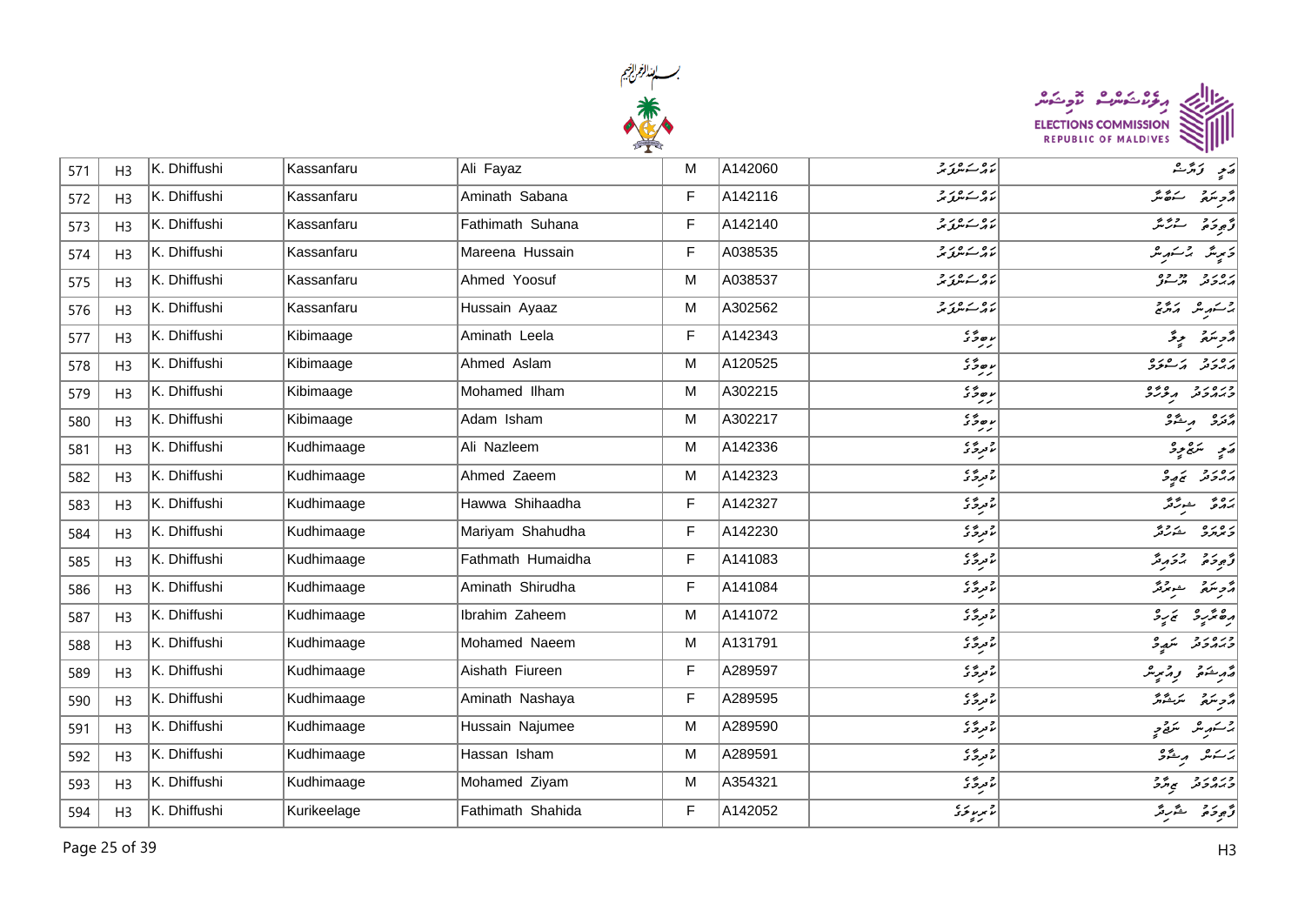



| H <sub>3</sub> | K. Dhiffushi | Kurikeelage  | Ahmed Rasheed            | м  | A142206 | ئەبىر بويج               | أرەر ئەسىر                                        |
|----------------|--------------|--------------|--------------------------|----|---------|--------------------------|---------------------------------------------------|
| H <sub>3</sub> | K. Dhiffushi | Kurikeelage  | Aishath Fareesha         | F  | A142188 | تړیږې ځه که              | ر<br>مەرخىق كەيپىق                                |
| H <sub>3</sub> | K. Dhiffushi | Kurikeelage  | Aminath Sharmeela        | F  | A142189 | ئەبرىدى<br>              | أأدوبترة المشترورة                                |
| H <sub>3</sub> | K. Dhiffushi | Kurikeelage  | Mariyam Shahma           | F. | A142190 | تړبرېږي<br>  سربې ځري    | رەرە شەدە                                         |
| H <sub>3</sub> | K. Dhiffushi | Kurikeelage  | Ameena Ayyoob            | F. | A126219 | ئەبىر بويى<br>           | הכת החתם                                          |
| H <sub>3</sub> | K. Dhiffushi | Kurikeelage  | Waheed Abdul Rahman      | М  | A102757 | ئەبىر بويى<br>           | ן כ נסכסנסים                                      |
| H <sub>3</sub> | K. Dhiffushi | Kurikeelage  | Fathimath Yashmee Ashfag | F  | A371462 | لتسمير يخر               | ژوده مکړې ټکور                                    |
| H <sub>3</sub> | K. Dhiffushi | Kurikeelage  | Hawwa Sazuma             | F. | A302587 | ئەمەر يە ئەڭ             | $55 - 201$                                        |
| H <sub>3</sub> | K. Dhiffushi | Kurikeelage  | Hussain Rishad           | м  | A302588 | ئەمەر بوخرى              | برسكريش المرحدة فمر                               |
| H <sub>3</sub> | K. Dhiffushi | Kurikeelage  | Mariyam Niyaasa          | F. | A302590 | تۇمرىيە ئىرى             | دەرە سرگە                                         |
| H <sub>3</sub> | K. Dhiffushi | Lady Moon    | Hussain Nooh             | М  | A142150 | ر، دو مر<br> عربه دو مثر | بر کے مریش میں                                    |
| H <sub>3</sub> | K. Dhiffushi | Lady Moon    | Aminath Azmeela          | F  | A142316 | اء، دو ۾<br>ح            | أأوجم أكالمحافية                                  |
| H <sub>3</sub> | K. Dhiffushi | Lady Moon    | Aishath Sazmeela         | F  | A142317 | پو په دره<br>  پوه په پو | ۇرمىئۇ سىمپر                                      |
| H <sub>3</sub> | K. Dhiffushi | Lady Moon    | Faheema Ali              | F. | A142318 | اء، دو ۾<br>ح            | ۇرپۇ كەيپ                                         |
| H <sub>3</sub> | K. Dhiffushi | Lady Moon    | Ismail Sameer            | м  | A038946 | په دومر<br>  مربح شر     | رەشۇر ئىچ                                         |
| H <sub>3</sub> | K. Dhiffushi | Lady Moon    | Fathimath Shaheela       | F. | A302418 | اء، دو ه<br> لربي چينر   | قەددە ھەرقە                                       |
| H <sub>3</sub> | K. Dhiffushi | Lady Moon    | Aminath Saaidha          | F. | A331614 | ر، دو ه<br>م             | أقرجتم ستمرقه                                     |
| H <sub>3</sub> | K. Dhiffushi | Lavender     | Aishath Samiyya          | F. | A142095 | ىر ، ە » بىر             | ومرشكم كالمروه                                    |
| H <sub>3</sub> | K. Dhiffushi | Lavender     | Abdhulla Hafeez          | М  | A142164 | ىر ، ە ، ئىر             | پرځ قمرالله   پرمونځو                             |
| H <sub>3</sub> | K. Dhiffushi | Lavender     | Mariyam Shaziya          | F. | A289716 | ىر ، ە » بىر             | سُتَدِّى مَرَّ<br>ر ه پر ه<br><del>د</del> بربرگر |
| H <sub>3</sub> | K. Dhiffushi | Light Garden | Ibrahim Nazim            | M  | A142329 | كخرم قائح سرة مثر        | سگەدى<br>ىر ھەترىر ۋ                              |
| H <sub>3</sub> | K. Dhiffushi | Light Garden | Mariyam Khaleela         | F. | A142235 | كجرم قوم محمدة مثر       | ر ه بر ه<br>تزوٍوٌ                                |
| H <sub>3</sub> | K. Dhiffushi | Light Garden | Fathimath Maleeha        | F. | A302476 | كخرم عوم محمدة مثر       | وٌمِ وَمَعْ ﴿ وَجِبْدُ                            |
| H <sub>3</sub> | K. Dhiffushi | Light Garden | Aishath Suman            | F. | A302256 | كحرم ومحمدة مثر          | ە ئەيدىنى ئىسىمىتىر                               |
|                |              |              |                          |    |         |                          |                                                   |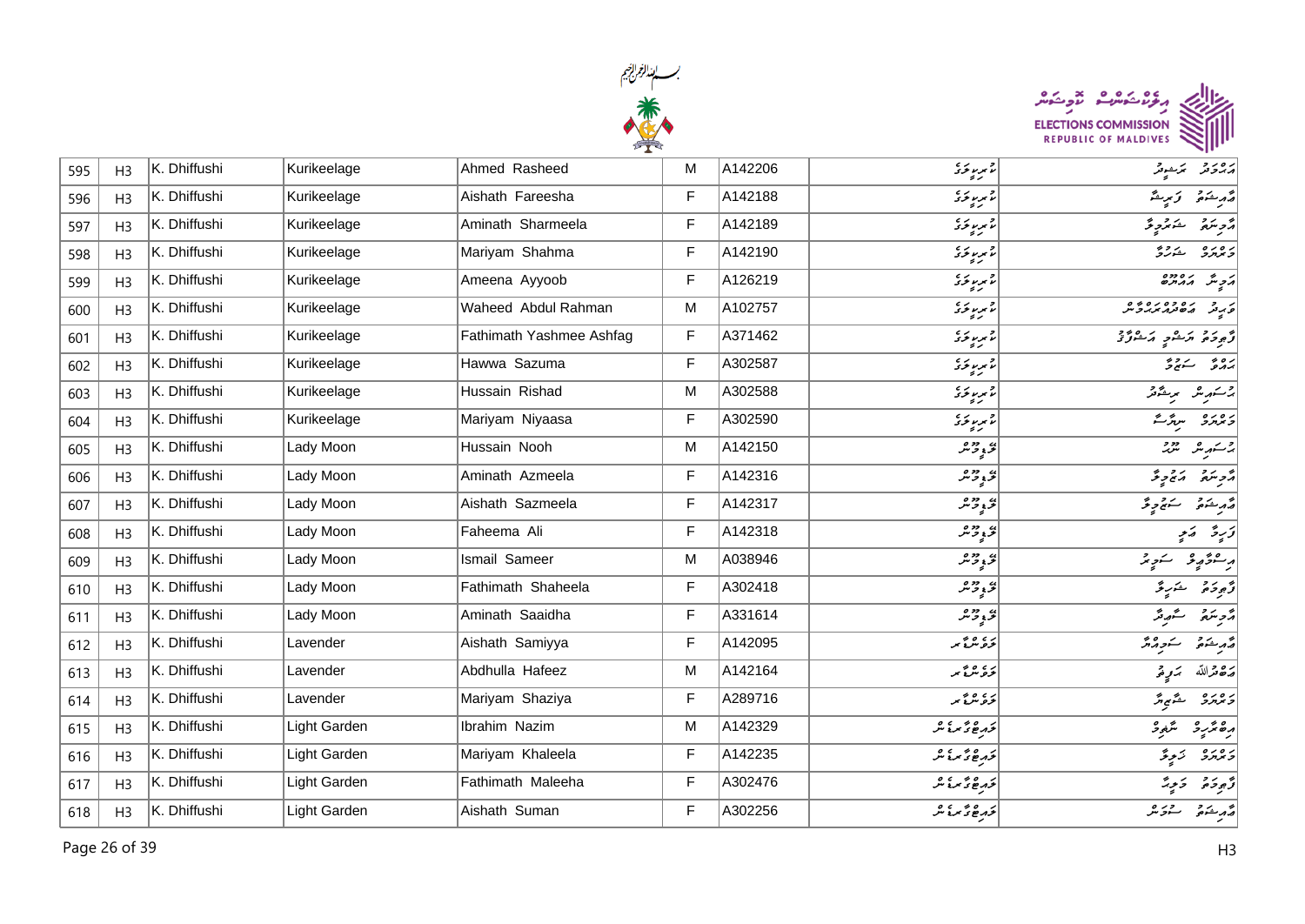



| H <sub>3</sub> | K. Dhiffushi | Loona              | Ahmed Nazim          | M  | A142028 | حزبتر                                                      | أرود تر مرتبو                           |
|----------------|--------------|--------------------|----------------------|----|---------|------------------------------------------------------------|-----------------------------------------|
| H <sub>3</sub> | K. Dhiffushi | Loona              | Fathimath Ramziyya   | F  | A065056 | لتريثر                                                     | توجدة بروبورة                           |
| H <sub>3</sub> | K. Dhiffushi | Love Nest          | Sameer Abdulla       | м  | A038704 | ىر دې دە ھ                                                 | ڪوپيٽر <b>صگ</b> ھ قىرالله              |
| H <sub>3</sub> | K. Dhiffushi | Love Nest          | Ahmed Sinan          | M  | A142349 | ىر دې پەرە ھ                                               | رەرد سوشر                               |
| H <sub>3</sub> | K. Dhiffushi | Love Nest          | Mohamed Shifan       | M  | A142161 | ىر دې دە ھ                                                 | ورەر دۇر.                               |
| H <sub>3</sub> | K. Dhiffushi | Love Nest          | Ibrahim Sinah        | M  | A142198 | ىر 3 يىر 2 ھ                                               | رەتمەر ئىستىد                           |
| H <sub>3</sub> | K. Dhiffushi | Love Nest          | Ali Dhimaah          | M  | A301969 | ر و ۽ <u>م</u> ه ه                                         | پرېږيز پروگړ                            |
| H <sub>3</sub> | K. Dhiffushi | Love Nest          | Hussain Visaah       | м  | A301965 | ىر دې دە ھ                                                 | يزخيرها وبثه                            |
| H <sub>3</sub> | K. Dhiffushi | Love Nest          | Mariyam Saeeda       | F  | A301961 | ىر دې دە ھ                                                 | ر ه پر ه<br>د بربرگ<br>سكهرمثر          |
| H <sub>3</sub> | K. Dhiffushi | Love Nest          | Hassan Sifaah        | M  | A301963 | ىر دې دە ھ                                                 | ىز سىر سوۋر                             |
| H <sub>3</sub> | K. Dhiffushi | Love Nest          | Fathimath Shaiqa     | F  | A330618 | ىر دې دە ھ                                                 | مشكورتخ<br>وٌجوحَع                      |
| H <sub>3</sub> | K. Dhiffushi | Lovely Gard        | Ahmed Majid          | м  | A095730 | ئۇرۇپرىيىچ                                                 | رەر ئەھەر<br>مەرىمى ئ                   |
| H <sub>3</sub> | K. Dhiffushi | Lovely Gard        | Aminath Suneethaa    | F  | A119915 |                                                            | أزوينكم التكسيرة                        |
| H <sub>3</sub> | K. Dhiffushi | Lovely Gard        | Abdulla Ziyad        | M  | A106183 | ئۇغۇچە ئە                                                  | رەقراللە بېرترتر                        |
| H <sub>3</sub> | K. Dhiffushi | Lovely Gard        | Ibrahim Sajid        | M  | A065528 | د د و و د                                                  | رەڭرىۋە سەرىر                           |
| H <sub>3</sub> | K. Dhiffushi | Lovely Gard        | Abdul Nasir          | M  | A067525 |                                                            | رە دە ئوسرىر<br>مەھەرمەشبەتر            |
| H <sub>3</sub> | K. Dhiffushi | Lovely Gard        | Aishath Anjuna       | F  | A302170 | ئۇغۇچە ئە                                                  | مەر ئىكى ئىر ئىرى ئىر                   |
| H <sub>3</sub> | K. Dhiffushi | Lovely Gard        | Aishath Dhifla Majid | F  | A302171 |                                                            | وأرجنتم مروقر وتحير                     |
| H <sub>3</sub> | K. Dhiffushi | Lovely Gard        | Fathmath Nishanee    | F  | A302173 | ئۇغۇچىدى                                                   | وتودة الرستين                           |
| H <sub>3</sub> | K. Dhiffushi | Lovely Gard        | Mohamed Saaid        | M  | A354583 | ئۇغۇچە ئە                                                  | ورورو شهدته                             |
| H <sub>3</sub> | K. Dhiffushi | <b>Lovely Gard</b> | Hawwa Ajuna          | F. | A354940 | ئۇقۇمۇمۇ ؟                                                 | برە ئەستى                               |
| H <sub>3</sub> | K. Dhiffushi | Maahaa             | Fareeda Abdul Rahman | F  | A050511 | وتر                                                        | ق مرتز ماه ده د و د مار                 |
| H <sub>3</sub> | K. Dhiffushi | Maahaa             | Abdulla Imad         | M  | A099427 | $\overset{\circ}{\mathcal{I}}\overset{\circ}{\mathcal{I}}$ | رەقراللە مەۋىر                          |
| H <sub>3</sub> | K. Dhiffushi | Maahaa             | Areesha Abbas        | F  | A102763 | ومحر                                                       | أەستى ئەدەبى                            |
|                |              |                    |                      |    |         |                                                            | ئۇغۇغۇغ<br>  ئۇقۇمۇمۇ ؟<br>  ئۇقۇمۇمۇ ؟ |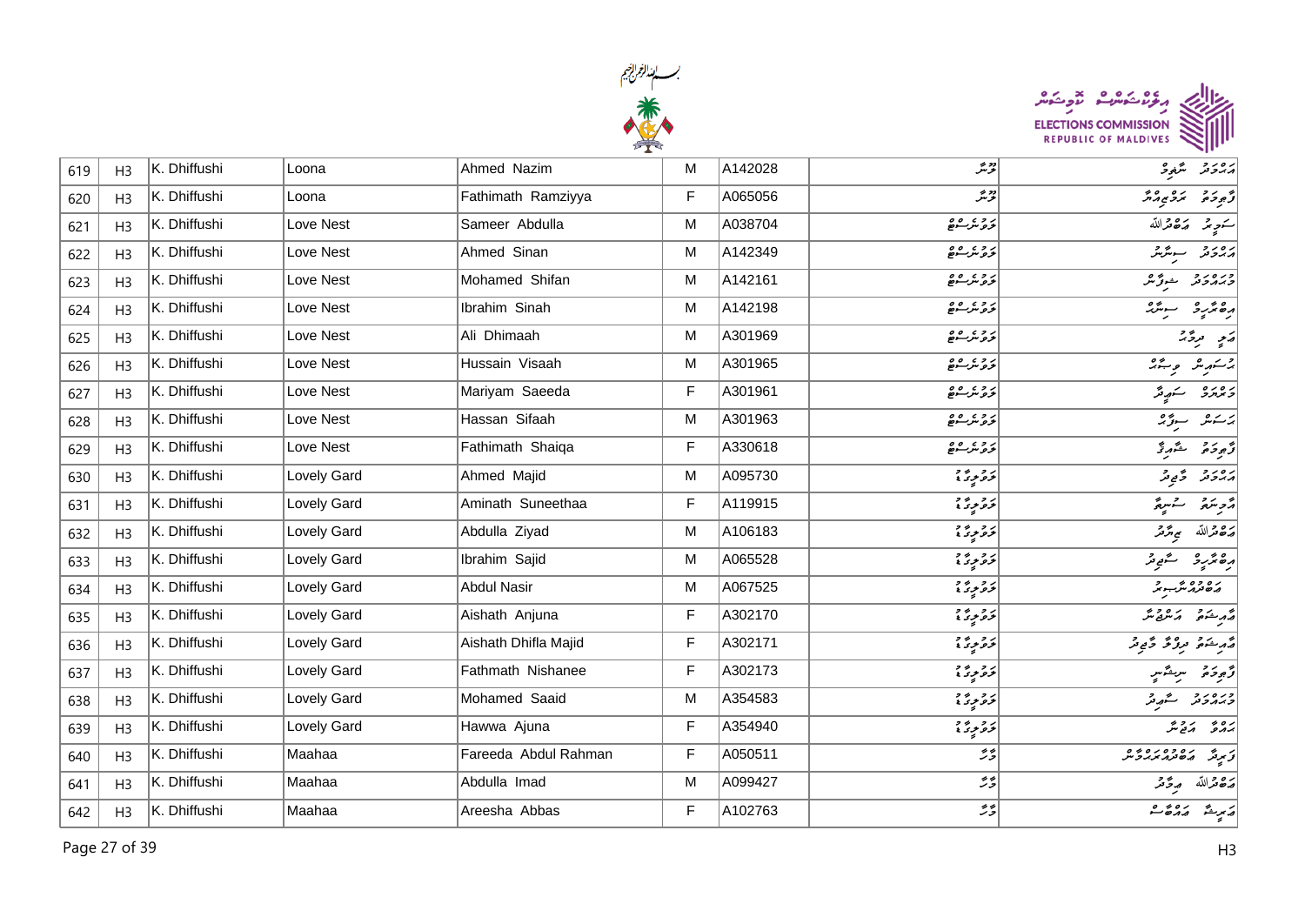



| 643 | H <sub>3</sub> | K. Dhiffushi | Maahaa    | Afasa Abbas            | F | A102764 | رًمَّ                                    |                                   |
|-----|----------------|--------------|-----------|------------------------|---|---------|------------------------------------------|-----------------------------------|
| 644 | H <sub>3</sub> | K. Dhiffushi | Maahaa    | Abdulla Fuad           | М | A092073 | وٌرٌ                                     | پر ۱۵ قرالله<br>و ه و.<br>تو د گر |
| 645 | H <sub>3</sub> | K. Dhiffushi | Maahaa    | Ibrahim Naushad        | М | A142274 | $\mathcal{Z}^{\phi}_{\mathcal{Z}}$       | أرە ئۇرۇ سەرئىقى                  |
| 646 | H <sub>3</sub> | K. Dhiffushi | Maahaa    | Aishath Safa           | F | A302545 | وٌرٌ                                     | قەرشىق سۇۋ                        |
| 647 | H <sub>3</sub> | K. Dhiffushi | Maahaa    | Mohamed Faseeh         | М | A302546 | وٌرٌ                                     | ورەرو ئەسمە                       |
| 648 | H <sub>3</sub> | K. Dhiffushi | Maahaa    | Mariyam Usha Hameed    | F | A302549 | وٌرٌ                                     | د ه د ه در محمد محمد بر د د       |
| 649 | H <sub>3</sub> | K. Dhiffushi | Maahaa    | Mohamed Farish         | M | A341407 | وًرً                                     | ورەرو ۋىر                         |
| 650 | H <sub>3</sub> | K. Dhiffushi | Maajehige | Fathimath Naila        | F | A142245 | په په ري<br>خرچ <sub>مر</sub> بر         | دَّەِدَەْ مَّىْدِدَّ              |
| 651 | H <sub>3</sub> | K. Dhiffushi | Maajehige | Hawwa Leena            | F | A142254 | ې ئارىپى<br>قىقلىرىمى                    | بَرُهُ عَ حِيسٌ                   |
| 652 | H <sub>3</sub> | K. Dhiffushi | Maajehige | Aminath Muna           | F | A142284 | ېږي <sub>دي</sub><br>خري <sub>مر</sub> ر | لتمحر يئرة<br>تر شر               |
| 653 | H <sub>3</sub> | K. Dhiffushi | Maajehige | Mohamed Muneez         | М | A142285 | ېږي <sub>د ت</sub> کي<br>خرچ کري         | دره رو د و سرچ                    |
| 654 | H <sub>3</sub> | K. Dhiffushi | Maajehige | Muneer Moosa Fulhu     | Μ | A142286 | ېږي <sub>دي</sub><br>خري <sub>مر</sub> ر | د سربر و د سور د                  |
| 655 | H <sub>3</sub> | K. Dhiffushi | Maajehige | Abdulla Muaz           | M | A142194 | ېږي <sub>دي</sub><br>خري <sub>مر</sub> ر | أرَّدُوتَراللَّهُ دَرَّجَ         |
| 656 | H <sub>3</sub> | K. Dhiffushi | Maajehige | Mariyam Zuhura         | F | A139018 | ۇ ئەسرىيە<br>مەسرىيە                     | ر ور و دور                        |
| 657 | H <sub>3</sub> | K. Dhiffushi | Maajehige | Nahdiyya Ibrahim Fulhu | F | A126559 | ېږي <sub>دي</sub><br>خري <sub>مر</sub> ر | يزجرو من مركز و د د               |
| 658 | H <sub>3</sub> | K. Dhiffushi | Maajehige | Aminath Saushan        | F | A301931 | په په ري<br>خرچ <sub>مر</sub> بر         | أمر سر من المريض المستوسر         |
| 659 | H <sub>3</sub> | K. Dhiffushi | Maajehige | Aishath Siuza          | F | A301921 | ېږي <sub>د ت</sub> کي<br>خرچ کري         | أقرمر شعور المستوقية              |
| 660 | H <sub>3</sub> | K. Dhiffushi | Maathila  | Adam Sazeel            | М | A142162 | وَّحْمِرَ مَحَ                           | پژنزو کے پیغو                     |
| 661 | H <sub>3</sub> | K. Dhiffushi | Maathila  | Ibrahim Shakeel        | М | A142207 | ۇ بۇ                                     | رەپرىر ھەرى                       |
| 662 | H <sub>3</sub> | K. Dhiffushi | Maathila  | Mohamed Mausoom        | М | A142306 | رححمو بخه                                | כנסנכ נכסים<br>כגמכת כגייב        |
| 663 | H <sub>3</sub> | K. Dhiffushi | Maathila  | Fathmath Fauza         | F | A142297 | ۇ بۇ                                     | د پوځ تو د په                     |
| 664 | H <sub>3</sub> | K. Dhiffushi | Maathila  | Mohamed Shaleel        | М | A142275 | ۇ بۇ                                     | ورەر د شەر ئى                     |
| 665 | H <sub>3</sub> | K. Dhiffushi | Maathila  | Ahmed Shakeeb          | M | A142328 | قرموخه                                   | رەرد شەرە                         |
| 666 | H <sub>3</sub> | K. Dhiffushi | Maathila  | Abdulla Mahir          | М | A064645 | ځوبځه                                    | مَدْهَ مِّرَاللَّهُ وَّرَسَّمَّ   |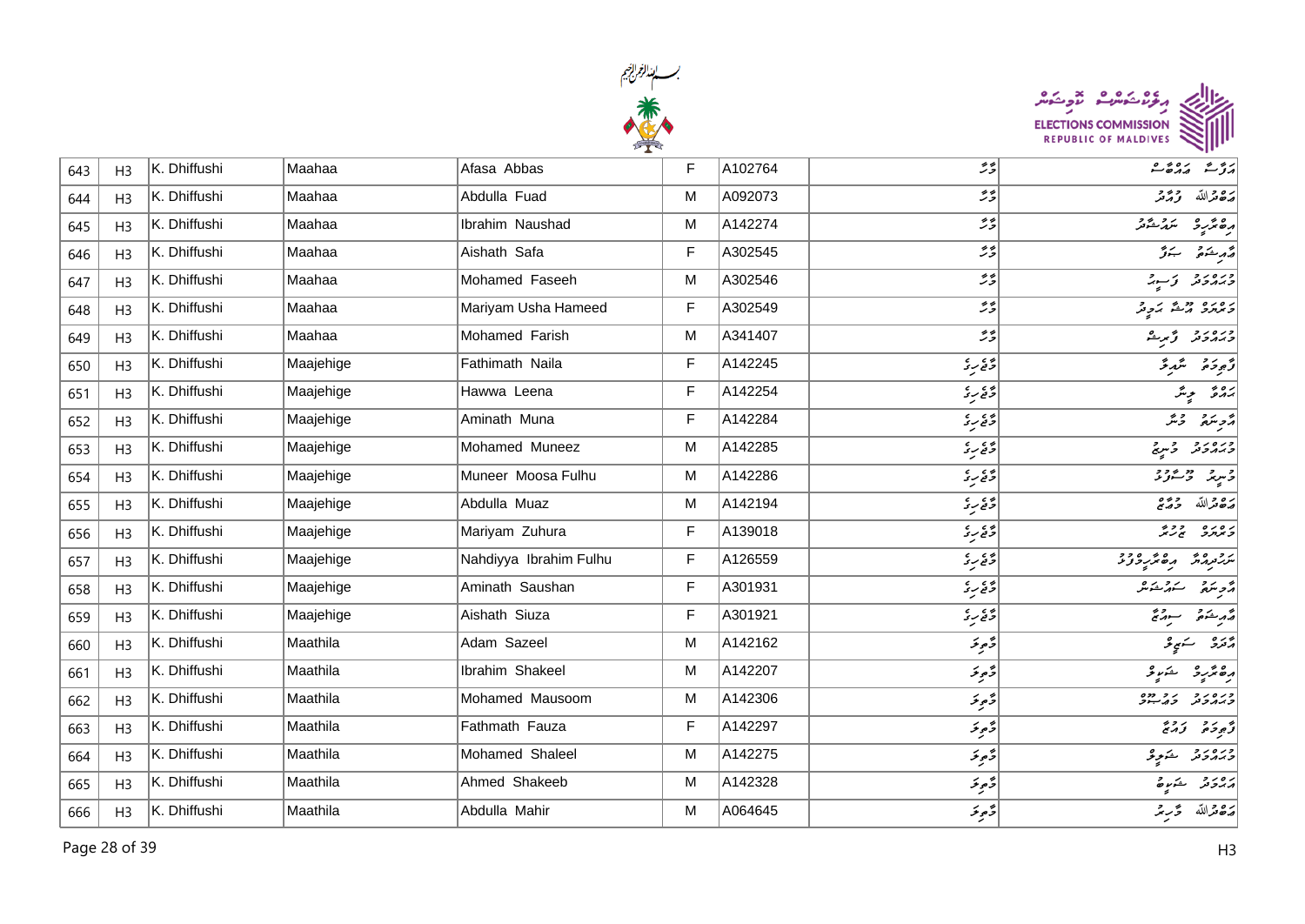



| 667 | H <sub>3</sub> | K. Dhiffushi | Maathila            | Abdul Raheem Hussain | м  | A064619 | ۇ ھ <sub>ۇ</sub> ئە                                             | رە دە بر دە بر مىر ش                              |
|-----|----------------|--------------|---------------------|----------------------|----|---------|-----------------------------------------------------------------|---------------------------------------------------|
| 668 | H <sub>3</sub> | K. Dhiffushi | Maathila            | Fauziyya Hussain     | F. | A064620 | ۇ بوخە                                                          | وقيم مشر من المستمر مشر                           |
| 669 | H <sub>3</sub> | K. Dhiffushi | Maathila            | Fathimath Muzuna     | F. | A302464 | ۇ ھ <sub>ۇ</sub> ئە                                             | ۇپرىز دېڭر                                        |
| 670 | H <sub>3</sub> | K. Dhiffushi | Maathila            | Fathimath Mauwa      | F. | A302465 | ۇ ھ <sub>ۇ</sub> ئە                                             | وتجوحه ودور                                       |
| 671 | H <sub>3</sub> | K. Dhiffushi | Maathila            | Ahmed Nadheeh        | м  | A354942 | وَّحْمِرَ                                                       | پروبرو شہرِر                                      |
| 672 | H <sub>3</sub> | K. Dhiffushi | Maathila            | Najwa Mahiru         | F. | A361117 | رُّحوِمَ                                                        | برة رُمْح رَبِّرُ                                 |
| 673 | H <sub>3</sub> | K. Dhiffushi | Maathila            | Shaha Mahiru         | F. | A365452 | ۇ ھې ئىقر                                                       | المشرش المحار بمر                                 |
| 674 | H <sub>3</sub> | K. Dhiffushi | Madhoshigasdhoshuge | Aishath Sharmeela    | F. | A289229 | پر پو <sub>ر</sub> په هغه و په<br>  په تعریف مسوفتر <i>پر پ</i> | ۇرمىئۇ مىگروگ                                     |
| 675 | H <sub>3</sub> | K. Dhiffushi | Madhoshimaage       | Mohamed Mueen        | м  | A142200 | ئەقترىردىگە ئ                                                   | ورەرو وړی                                         |
| 676 | H <sub>3</sub> | K. Dhiffushi | Madhoshimaage       | Aminath Ayaa         | F. | A302436 | ئەقترىرىگە ئ                                                    | أأدح الملتج أأأرهم                                |
| 677 | H <sub>3</sub> | K. Dhiffushi | Madhoshimaage       | Hussain Shamoon      | M  | A302437 | ئەقترىردىگە ئ                                                   | جر شهر شره ده و در محمد می                        |
| 678 | H <sub>3</sub> | K. Dhiffushi | Madhoshimaage       | Hussain Saruvaan     | М  | A302433 | ئەقترىرىچە ئ                                                    | <mark>جرسکوریش سکوری می</mark>                    |
| 679 | H <sub>3</sub> | K. Dhiffushi | Madhoshimaage       | Hassan Sofvaanu      | М  | A302434 | ئەقترىردىگە ئ                                                   | ئەسەھ سەۋۋىتر                                     |
| 680 | H <sub>3</sub> | K. Dhiffushi | Malas               | Mohamed Irufam       | м  | A142321 | ىر ئەر                                                          | כנסני היביב<br>כ <i>ג</i> הכנ <sub>י ה</sub> ינצי |
| 681 | H <sub>3</sub> | K. Dhiffushi | Malas               | Ahmed Lisam          | M  | A119918 | ىر ئەر                                                          | دەرە بەشۇ                                         |
| 682 | H <sub>3</sub> | K. Dhiffushi | Malas               | Ali Jinah            | м  | A289691 | ىز ئە                                                           | رَمِ مِیشَرٌ                                      |
| 683 | H <sub>3</sub> | K. Dhiffushi | Malas               | Mariyam Suman        | F. | A289694 | ىز ئە                                                           | ر ه ر ه<br>د بربرگ<br>سترخىشر                     |
| 684 | H <sub>3</sub> | K. Dhiffushi | Manzaru Villa       | Hussain Fahmee       | м  | A142157 | ئەشرى <i>م تەرى</i> گە                                          | برحسر تررمي                                       |
| 685 | H <sub>3</sub> | K. Dhiffushi | Manzaru Villa       | Ahmed Nadeem         | М  | A138860 | ئەندى ئىزەپە ئى                                                 | پروژنر - سرمرو                                    |
| 686 | H <sub>3</sub> | K. Dhiffushi | Manzaru Villa       | Fathimath Lamiya     | F  | A142079 | ئەندى ئرەپە ئە                                                  | وَجِدِحَاجَ حَرَبِيَّ                             |
| 687 | H <sub>3</sub> | K. Dhiffushi | Manzaru Villa       | Aminath Kamla        | F  | A142066 | ئەشرى ترەپە ئىگە                                                | ړ څخه شوې                                         |
| 688 | H <sub>3</sub> | K. Dhiffushi | Manzaru Villa       | Mariyam Suza         | F  | A142067 | ئەشرى ئىزەپە ئىگە                                               | ر ه ر ه<br><del>د</del> بربرد<br>ستهج             |
| 689 | H <sub>3</sub> | K. Dhiffushi | Manzaru Villa       | Abdul Samad          | M  | A035728 | ئەشتە ئرُە ئە                                                   | ر ه و ه پر پر و<br>پره توپر سنور تو               |
| 690 | H <sub>3</sub> | K. Dhiffushi | Manzaru Villa       | Aishath Uliya        | F  | A302013 | ئەنگە ئۆرگە                                                     | ومرشكم ومحر                                       |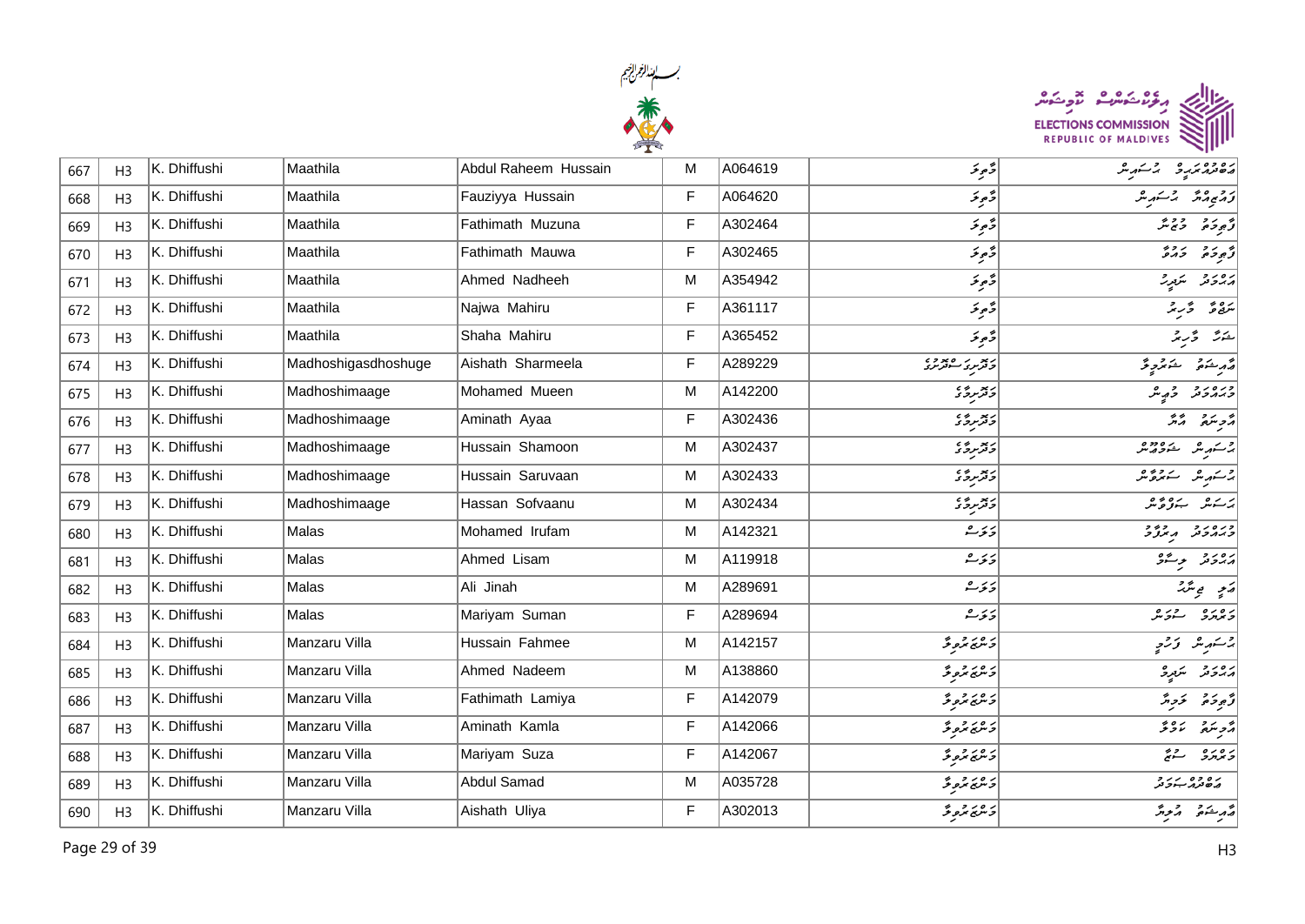



| 691 | H <sub>3</sub> | K. Dhiffushi | Manzaru Villa | Lamsa Abdul Samad          | F | A302020 | ئەشرى ترەپە ئى           | ر ٥ ٥ ٥ ٠ ر ۶<br>پره تر پر سنو تر<br>ىزدى              |
|-----|----------------|--------------|---------------|----------------------------|---|---------|--------------------------|--------------------------------------------------------|
| 692 | H <sub>3</sub> | K. Dhiffushi | Manzil        | Ali Zalif                  | M | A081747 | ئەشرىر ۋ                 | ړَ په پچ بور؟                                          |
| 693 | H <sub>3</sub> | K. Dhiffushi | Manzil        | Zahida Naseer              | F | A078182 | 5 يرىپو بۇ               | تج برقد - مترسو بتر                                    |
| 694 | H <sub>3</sub> | K. Dhiffushi | Manzil        | Hassan Mufeed              | М | A078089 | ئەمپر بۇ                 | أيرسك والمحموم                                         |
| 695 | H <sub>3</sub> | K. Dhiffushi | Manzil        | Mohamed Mueed              | Μ | A289653 | ۇ ئىرى پى                | ورەر د دېر                                             |
| 696 | H <sub>3</sub> | K. Dhiffushi | Manzil        | Ahmed Zaaidh               | М | A289661 | ئەشىر بۇ                 | د د د قرم قرم                                          |
| 697 | H <sub>3</sub> | K. Dhiffushi | Mariyaadhu    | Aishath Fareesha           | F | A099428 | ىز بىر بىر قىر           | رامر شکاهی کی مرسنگ                                    |
| 698 | H <sub>3</sub> | K. Dhiffushi | Mariyaadhu    | Mohamed Iyaan Abdul Raheem | Μ | A347798 | 5 مریز قر                | כמחכת תוצית הסתח הגם                                   |
| 699 | H <sub>3</sub> | K. Dhiffushi | Minvaru       | Mohamed Rashad             | Μ | A039822 | حەشرى تىر                | ورەر و پرېشتر                                          |
| 700 | H <sub>3</sub> | K. Dhiffushi | Minvaru       | Shaziyya Mohamed Rashaad   | F | A301980 | د عرد د                  | شغږ پره د ده د د د ور                                  |
| 701 | H <sub>3</sub> | K. Dhiffushi | Miraazu       | Mohamed Mukhthaar          | М | A007175 | حربمدحج                  | ورەر د دولاد                                           |
| 702 | H <sub>3</sub> | K. Dhiffushi | Miraazu       | Abdul Sattar Ibrahim       | М | A120483 | حربترج                   | נס כם נפש כ נפש, ם                                     |
| 703 | H <sub>3</sub> | K. Dhiffushi | Miraazu       | Nafeesa                    | F | A126471 | حريمتي                   | سَمَعٍ ک                                               |
| 704 | H <sub>3</sub> | K. Dhiffushi | Miraazu       | Mariyam Leeza              | F | A142192 | حربمتع                   | سنويج<br>  پر ه پر ه                                   |
| 705 | H <sub>3</sub> | K. Dhiffushi | Miraazu       | Liviniya Abdul Sattar      | F | A142173 | حريمتي                   | ره وه ره ۶۶<br>پره توپر سوړنو بر<br>اوه سردگر<br>په په |
| 706 | H <sub>3</sub> | K. Dhiffushi | Miraazu       | Ibrahim Nahyn              | M | A142242 | حربترج                   | ىئربەتىر<br>ەر ھەتئە پە <sup>9</sup>                   |
| 707 | H <sub>3</sub> | K. Dhiffushi | Miraazu       | Aminath Jeeza              | F | A142313 | حربترج                   | ترجه شرقه<br>ي گ                                       |
| 708 | H <sub>3</sub> | K. Dhiffushi | Miraazu       | Ahmed Jilwaz               | М | A302493 | حربترج                   | پر پر چر<br>و د ژگاه<br>مح                             |
| 709 | H <sub>3</sub> | K. Dhiffushi | Miraazu       | Hawwa Nahuza               | F | A302495 | حريمتي                   | بروء سرريح                                             |
| 710 | H <sub>3</sub> | K. Dhiffushi | Miraazu       | Aishath Laiza              | F | A365454 | حريميح                   | ويركون تحديثم                                          |
| 711 | H <sub>3</sub> | K. Dhiffushi | Miraazu       | Naail Mohamed Mukhutar     | М | A355764 | حربترج                   | شرو ورەرو وودو                                         |
| 712 | H <sub>3</sub> | K. Dhiffushi | Mirusmaage    | Ahmed As-ad                | М | A141964 | ا <sub>حە</sub> پر شەۋى  | גפיק גם גב                                             |
| 713 | H <sub>3</sub> | K. Dhiffushi | Mirusmaage    | Abdul Samad Abdulla        | M | A028068 | ادپر عقیقی               | ره وه بربر و ده دالله                                  |
| 714 | H <sub>3</sub> | K. Dhiffushi | Mirusmaage    | Aishath Sadha              | F | A289161 | ا <sub>حە</sub> پر شەھ ئ | أقرم شكوته كستقر                                       |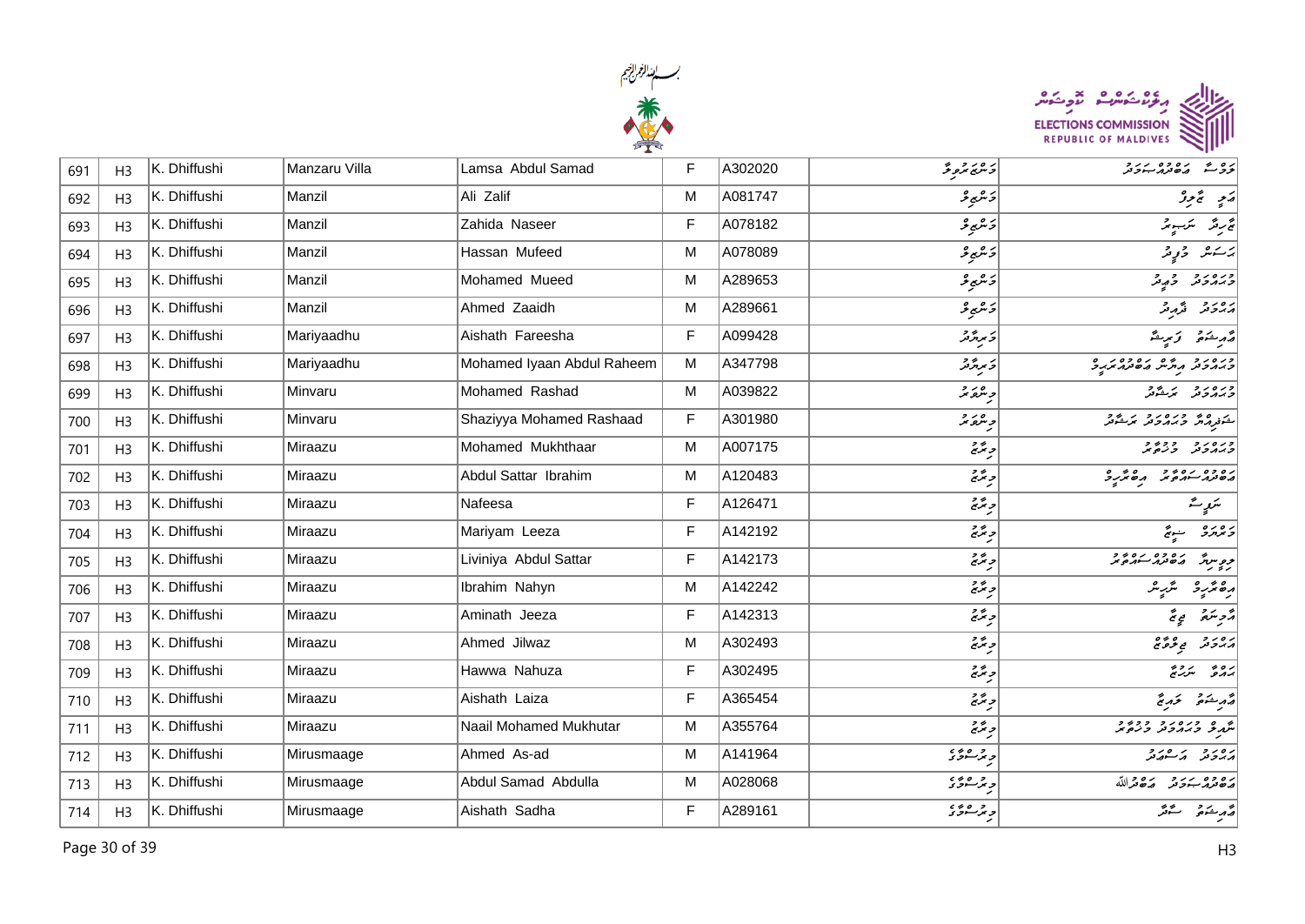



| 715 | H <sub>3</sub> | K. Dhiffushi | Mirusmaage        | Mohamed Musaidh      | M  | A334058 | <sub>حە</sub> تر ش <sub>ەڭ كە</sub>     | ورەرو وگەر                       |
|-----|----------------|--------------|-------------------|----------------------|----|---------|-----------------------------------------|----------------------------------|
| 716 | H <sub>3</sub> | K. Dhiffushi | Moon Light        | Ahmed Ramzee         | M  | A141998 | وده پر ه                                | برور والروام                     |
| 717 | H <sub>3</sub> | K. Dhiffushi | Moon Light        | Mariyam Majida       | F  | A142138 | رومربر مع                               | ترەرە گەيگ                       |
| 718 | H <sub>3</sub> | K. Dhiffushi | Moon Light        | Mohamed Rihufan      | M  | A349059 | ریویز مرغ                               | ورەرو بروۋو                      |
| 719 | H <sub>3</sub> | K. Dhiffushi | Moon Light        | Ali Rifau            | M  | A302362 | لتشعر وهجره                             | پَه پِه پُروژه                   |
| 720 | H <sub>3</sub> | K. Dhiffushi | Moon Light        | Ibrahim Rifzan       | M  | A302363 | رحمد عرضه                               | رەترىر ئىروتمىر                  |
| 721 | H <sub>3</sub> | K. Dhiffushi | Moosal            | Moosa Rasheed        | M  | A142050 | دويے محر                                | وقرنے کے <sub>مکشو</sub> ر       |
| 722 | H <sub>3</sub> | K. Dhiffushi | Moosal            | Fathimath Saleela    | F  | A142055 | لترسيقه                                 | رَّمِودَة سَيِرَة                |
| 723 | H <sub>3</sub> | K. Dhiffushi | Moosal            | Ahmed Jailam Rasheed | M  | A357930 | ىق ئەيمۇ                                | <i>ג و د د و د د و ه</i> پر شوند |
| 724 | H <sub>3</sub> | K. Dhiffushi | Moosal            | Fainan Rasheed       | M  | A357943 | دويے محر                                | أقرم يترشر مترسوقر               |
| 725 | H <sub>3</sub> | K. Dhiffushi | Murangamaage      | Moomina Abdulla      | F  | A142033 | و بر سر بر پر<br>تر سر پر تر بر         | 35مريئر   جدم الله               |
| 726 | H <sub>3</sub> | K. Dhiffushi | Murangamaage      | Mohamed Ameen        | м  | A141965 | و بر سر بر پر<br>تر سر پر تر بر         | ورەرو كەچىگ                      |
| 727 | H <sub>3</sub> | K. Dhiffushi | Murangamaage      | Mariyam Ramiza       | F  | A141966 | و بر سر بر پر<br>تر سر پر تر بر         | وبرور ومحرم                      |
| 728 | H <sub>3</sub> | K. Dhiffushi | Murangamaage      | Fathmath Riyaza      | F  | A141969 | و بر سر بر پر<br>تر سر پر تر بر         | ژُهِ دَهْ په برگتْ               |
| 729 | H <sub>3</sub> | K. Dhiffushi | Murangamaage      | Hassan Samir         | M  | A141970 | و بر سر پر پر<br>  <del>و</del> برس و د | يز ستهش ستهويز                   |
| 730 | H <sub>3</sub> | K. Dhiffushi | Murangamaage      | Hussain Amiru        | M  | A289213 | و ر ر ر د »<br>و برس و د د              | يز سكر شر الأحرار                |
| 731 | H <sub>3</sub> | K. Dhiffushi | Murangamaage      | Ali Jabiru           | M  | A289215 | و بر سر بر پر<br>تر سر پر تر بر         | پَنسِ قَوْمِرٌ                   |
| 732 | H <sub>3</sub> | K. Dhiffushi | Murangamaage      | Aminath Muhusina     | F  | A262586 | و بر سر پر پر<br>  <del>و</del> برس و د | ومحافظهم المحار والمراجي         |
| 733 | H <sub>3</sub> | K. Dhiffushi | Murushidha Manzil | Aminath Murshida     | F  | A113903 | وترجية وتريج                            | أأدوبتهم ومرشوش                  |
| 734 | H <sub>3</sub> | K. Dhiffushi | Murushidha Manzil | Mohammed Ikram       | M  | A354315 | 3 يُرْسُونَّدْ وَكَدْبُو وَ             | כממכת תימכ                       |
| 735 | H <sub>3</sub> | K. Dhiffushi | Murushidha Manzil | Mariyam Juvaidha     | F. | A302158 | 3 يزڪونگر 15 سرچ گ                      | ر ہ رہ دے۔<br>تر ہر سن تے م      |
| 736 | H <sub>3</sub> | K. Dhiffushi | Narugisge         | Aishath Shirmeena    | F. | A142169 | يتربر عصر عصر                           | ۇرمىقۇ ھېرچە                     |
| 737 | H <sub>3</sub> | K. Dhiffushi | Narugisge         | Fathimath Shirani    | F  | A142310 | لترجر بره بح                            | ۇچۇچۇ سېترىپ                     |
| 738 | H <sub>3</sub> | K. Dhiffushi | Narugisge         | Rasheedha Ibrahim    | F  | A142331 | يرچرىرىشى                               | پرَ یو شَر مِره پُرْبِردُ        |
|     |                |              |                   |                      |    |         |                                         |                                  |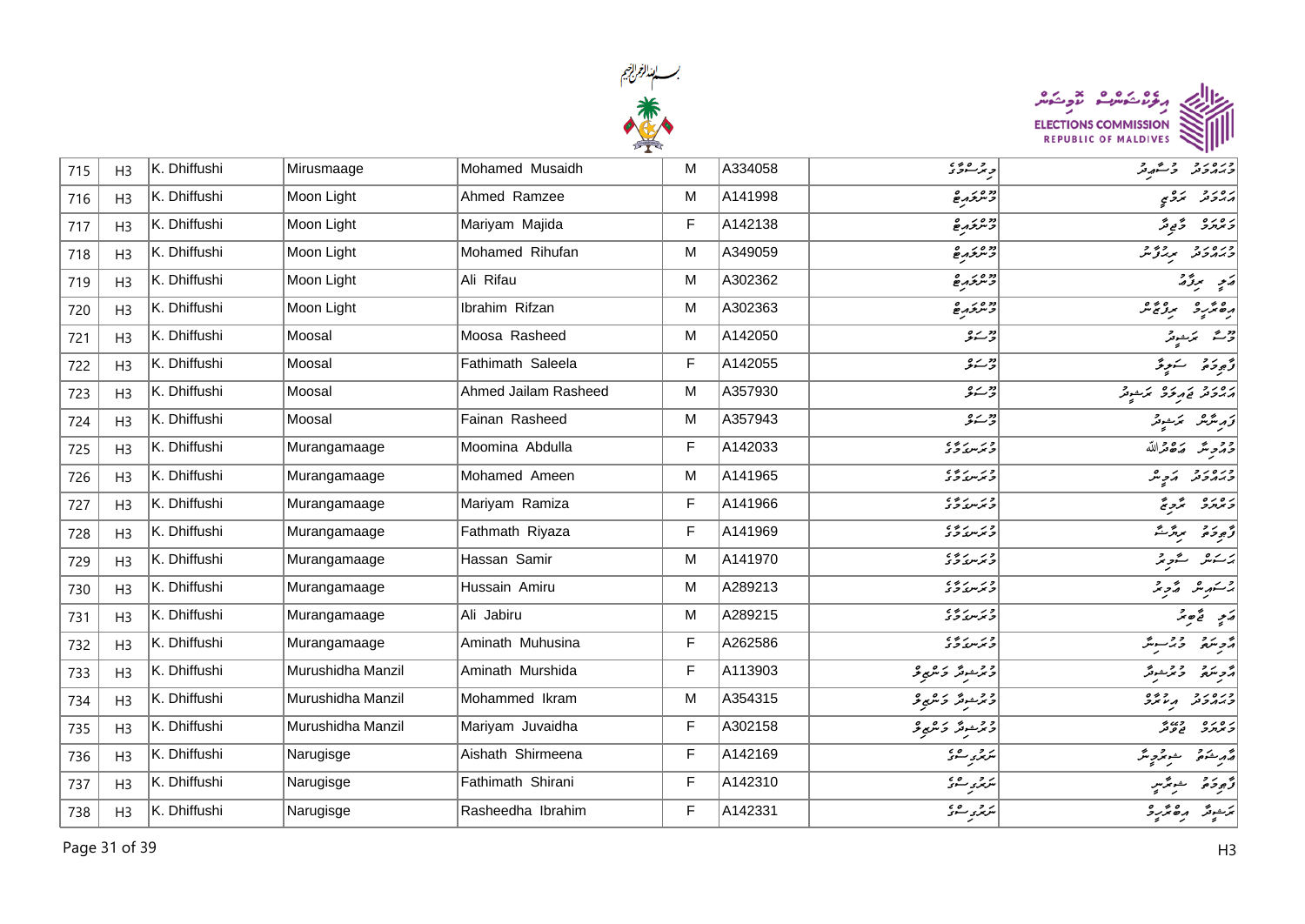



| 739 | H <sub>3</sub> | K. Dhiffushi | Narugisge       | Mariyam Shiruhana      | F | A142332 | يرچريە ھوتە                             | دەرە ھەرئەتگە                                 |
|-----|----------------|--------------|-----------------|------------------------|---|---------|-----------------------------------------|-----------------------------------------------|
| 740 | H <sub>3</sub> | K. Dhiffushi | Narugisge       | Umar Waheed            | M | A142333 | ىر چې ره پ                              | ورو کارو                                      |
| 741 | H <sub>3</sub> | K. Dhiffushi | Narugisge       | Mohamed Shuhad         | м | A142335 | يترتجر مصرفه                            | وره رو دروو<br><i>وبرو</i> وتر شو <i>ر</i> تر |
| 742 | H <sub>3</sub> | K. Dhiffushi | Narugisge       | Aminath Shereena       | F | A302361 | يرچرىرىشى                               | أدويتكم الحميش                                |
| 743 | H <sub>3</sub> | K. Dhiffushi | Neel Orchid     | Aishath Nazira         | F | A142288 | ەم دەرىپ<br>ئېرىدىكرىيە                 | أقهر مشكاته التتفويتما                        |
| 744 | H <sub>3</sub> | K. Dhiffushi | Neel Orchid     | Hassan Zahir           | M | A142259 | ەر ۋە<br>سرىۋە ئىر ي                    | يرسىقل ئجرىتى                                 |
| 745 | H <sub>3</sub> | K. Dhiffushi | Neel Orchid     | Mariyam Nizulee        | F | A302565 | ىبر پر مى<br>ئە                         | ر ه بر ه<br>د بربرگ<br>سرچ پو                 |
| 746 | H <sub>3</sub> | K. Dhiffushi | Neel Orchid     | Hawwa Shiba            | F | A302570 | ىرومۇر،<br>ئەبىر                        | بروء شرة                                      |
| 747 | H <sub>3</sub> | K. Dhiffushi | Neel Villa      | Ibrahim Ramiz          | M | A026386 | سرپۇرېتى                                | ىر ھەترىر <i>ۋ</i><br>برَّحِ لَج              |
| 748 | H <sub>3</sub> | K. Dhiffushi | <b>Nexus</b>    | Aminath Zeeniya        | F | A071960 | ير پر مەكەب                             | أزدبتهم<br>ىپىسىدىگە                          |
| 749 | H <sub>3</sub> | K. Dhiffushi | Nexus           | Ahmed Imran            | M | A142320 | يتربر مسكرك                             | رەرد مەمەر                                    |
| 750 | H <sub>3</sub> | K. Dhiffushi | Nexus           | Aishath Shuziya        | F | A131566 | ی میں کے کے                             | وكرمشكم مشير                                  |
| 751 | H <sub>3</sub> | K. Dhiffushi | Niaru           | Mohamed Niyaz          | M | A130563 | سرير                                    | ورەر د سرگرم                                  |
| 752 | H <sub>3</sub> | K. Dhiffushi | Acancer         | Mohamed Shiruhan       | M | A113109 | ۇ ئابىرىكىر                             | ورەرو جورگىر                                  |
| 753 | H <sub>3</sub> | K. Dhiffushi | Acancer         | Hassan Mohamed Irushad | M | A113999 | ە ئەشرىسىمىر                            |                                               |
| 754 | H <sub>3</sub> | K. Dhiffushi | Acancer         | Ibrahim Hamdee         | M | A062598 | ۇ ئابىرىكىر                             | رە ئرىر ئەۋىر                                 |
| 755 | H <sub>3</sub> | K. Dhiffushi | Alhivilage      | Hussain Yasir          | M | A114151 | پرورونژ د                               | يزسكريش الأسبط                                |
| 756 | H <sub>3</sub> | K. Dhiffushi | Alhivilage      | Adam Akram             | M | A288949 | <br> پروپونژی                           | وره پروره                                     |
| 757 | H <sub>3</sub> | K. Dhiffushi | Alidhuffaru     | Zakhriyya Saud         | F | A142081 | پر وژه د بر                             | בל מנה הבירה                                  |
| 758 | H <sub>3</sub> | K. Dhiffushi | Alidhuffaru     | Saudhiyya Saud         | F | A068978 | پر پرچمو تر پر                          | המנגיל החבר                                   |
| 759 | H <sub>3</sub> | K. Dhiffushi | Always Happy    | Ali Jihad              | м | A141989 | ە مەمەر مەي <sub>م</sub>                | ړکو وگړ                                       |
| 760 | H <sub>3</sub> | K. Dhiffushi | Anbugasdhoshuge | Ahmed Fazleen          | M | A142000 | بر سرح بر صحیح و بر<br>هرسرچه که مسافرس | برەرد زېږېد                                   |
| 761 | H <sub>3</sub> | K. Dhiffushi | Anbugasdhoshuge | Aminath Badhuriyya     | F | A142034 | ر سرچ که شود د و د                      | הבתה בתמה                                     |
| 762 | H <sub>3</sub> | K. Dhiffushi | Anbugasdhoshuge | Aishath Fakhriyya      | F | A142035 | تر سرچ ر صور و د<br>در سرچ که سوفرس     | ومرشوم ورمرمر                                 |
|     |                |              |                 |                        |   |         |                                         |                                               |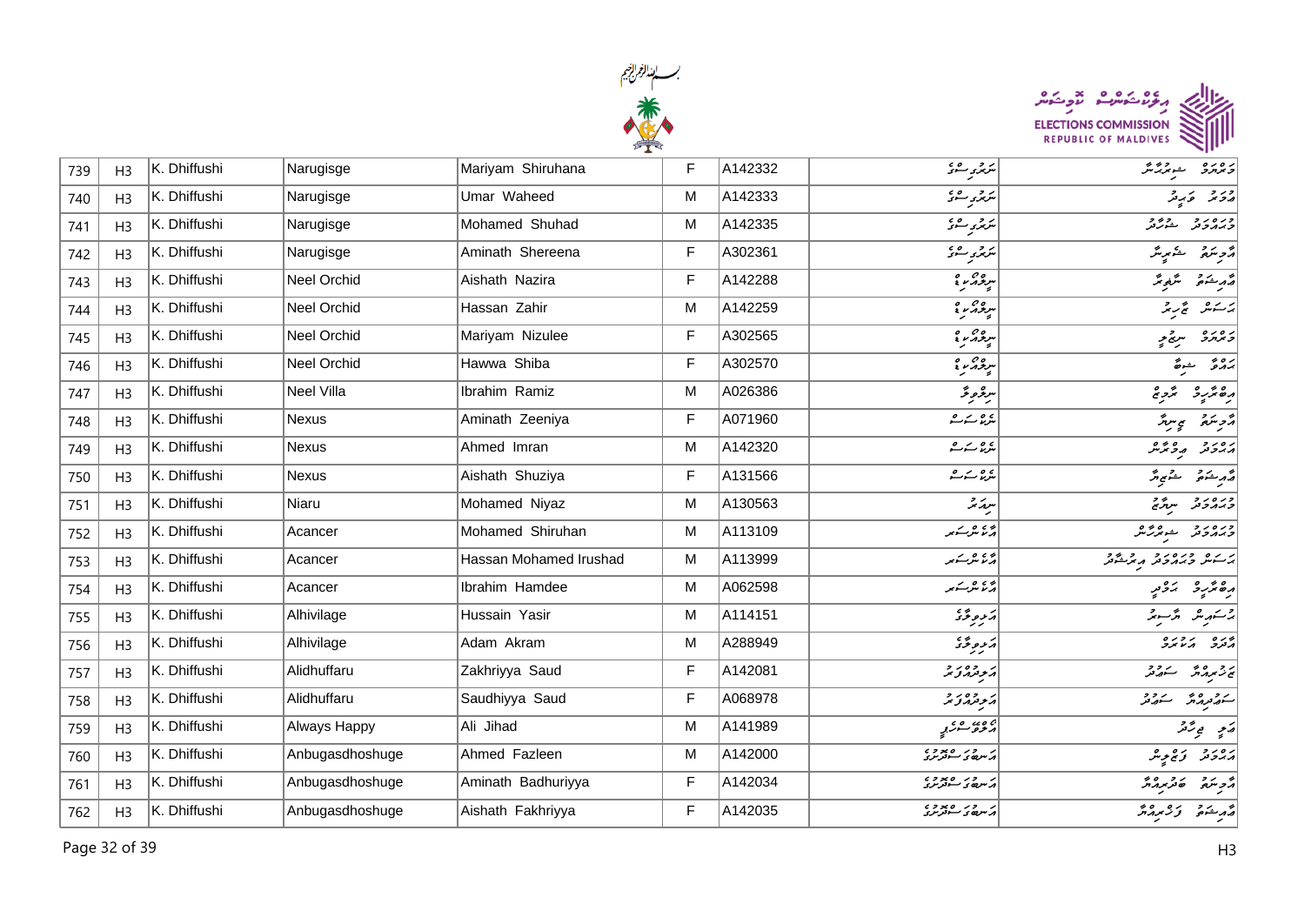



| 763 | H <sub>3</sub> | K. Dhiffushi | Anbugasdhoshuge    | Khadheeja Ibrahim  | F  | A142078 | ر سرچ ر صور و ۽<br>ترسي <i>ھ ي</i> سنڌ سربري | دَىرٍمَّ رەھزىرد               |
|-----|----------------|--------------|--------------------|--------------------|----|---------|----------------------------------------------|--------------------------------|
| 764 | H <sub>3</sub> | K. Dhiffushi | Anbugasdhoshuge    | Mohamed Shaugee    | м  | A142193 | پر سرچ پر صغر و ۽<br>پر سرچ کي ڪنگرس         | ورەرو شەر                      |
| 765 | H <sub>3</sub> | K. Dhiffushi | Anbugasdhoshuge    | Mariyam Sharafiyya | F  | A142223 | ر سرچ ر صور و د<br>پرسرچ که سورسری           | رەرە شەترومەر                  |
| 766 | H <sub>3</sub> | K. Dhiffushi | Anbugasdhoshuge    | Ismail Fauzee      | м  | A065440 | بر سرح بر صور و د<br>بر سرحه که مسافر سرک    | و شۇ ھۇر ئۇرىم                 |
| 767 | H <sub>3</sub> | K. Dhiffushi | Anbugasdhoshuge    | Adam Rifaz         | M  | A289407 | ر سرچ ر صور و د<br>در سرچ ر سانترس           | ړ ده پر دي                     |
| 768 | H <sub>3</sub> | K. Dhiffushi | Anbugasdhoshuge    | Hawwa Gamariyya    | F  | A289403 | ر سرچ ر صور و د<br>در سرچ که سوفرس           | גם " בבינה"                    |
| 769 | H <sub>3</sub> | K. Dhiffushi | Arutha             | Ali Rasheed        | M  | A049194 | ر ور<br>مرس                                  | أركمني التركيبيون              |
| 770 | H <sub>3</sub> | K. Dhiffushi | Arutha             | Aminath Saara      | F  | A141971 | ر در                                         | سترتز<br>أأترسكم               |
| 771 | H <sub>3</sub> | K. Dhiffushi | Asaree Villa       | Aminath Reesha     | F  | A142042 | رَ سَمَىپِ عِرْ مَحْرِ                       | ړٌ د سَره په سِنَّهُ           |
| 772 | H <sub>3</sub> | K. Dhiffushi | Asaree Villa       | Shamsunnahar       | F  | A142043 | رَسَى پِرِهِ وَّ                             | يە 2 مەھ بەر <i>بە</i> 2       |
| 773 | H <sub>3</sub> | K. Dhiffushi | Asaree Villa       | Abdulla Rasheed    | M  | A142044 | دَ سَمَىٍ عِرْقَرْ                           | رَصْحْرَاللّهُ تَمْرَسْدِقْر   |
| 774 | H <sub>3</sub> | K. Dhiffushi | Asaree Villa       | Aishath Haseeda    | F. | A142045 | پرستمبرعریڅه                                 | مەر ئىكتى ئەسىقە               |
| 775 | H <sub>3</sub> | K. Dhiffushi | Asaree Villa       | Ahmed Haseed       | M  | A153042 | پرستمبرعریڅه                                 | پروبرو برسید                   |
| 776 | H <sub>3</sub> | K. Dhiffushi | Asaree Villa       | Ali Rishad         | M  | A302299 | ئەسەئىيە بەرىجە<br>                          | كديج المرحنة قر                |
| 777 | H <sub>3</sub> | K. Dhiffushi | Aseynaa            | Adam Naseem        | M  | A154398 | ىرىيىتر                                      |                                |
| 778 | H <sub>3</sub> | K. Dhiffushi | Aseynaa            | Aminath Nahidha    | F  | A141984 | ىرىيىتىر                                     | ىتزىرىتر<br>ومحر يتمع          |
| 779 | H <sub>3</sub> | K. Dhiffushi | Aseynaa            | Aishath Shiyaza    | F. | A141598 | ىرىيىتىر                                     | شەدگرىگى<br>و مر شو د<br>مر    |
| 780 | H <sub>3</sub> | K. Dhiffushi | Aseynaa            | Mariyam Saidha     | F  | A289651 | ىرىيىتر                                      | ستهرقر<br>ر ه بر ه<br>د بربر د |
| 781 | H <sub>3</sub> | K. Dhiffushi | Aseynaa            | Fathmath Sanoodha  | F  | A289656 | ىرىيىتىر                                     | و محرم دور کے متعرفہ           |
| 782 | H <sub>3</sub> | K. Dhiffushi | Aseynaa            | Ahmed Ashween Adam | M  | A289658 | ىرىيىتر                                      | גפגב גىפ <sub>ו</sub> של הבקס  |
| 783 | H <sub>3</sub> | K. Dhiffushi | Audit Villa        | Mohamed Nihan      | м  | A289052 | ېر و ځورگه<br>مر                             | ورەرو سرگىر                    |
| 784 | H <sub>3</sub> | K. Dhiffushi | Audit Villa        | Hassan Jazulaan    | M  | A289055 | م.<br>وه و ځورځه                             | ىر كەش بىي تۇنىر               |
| 785 | H <sub>3</sub> | K. Dhiffushi | Audit Villa        | Hussain Nahid      | M  | A141988 | م د و غورځه<br> ر                            | 2سكەرىش مەرىپى                 |
| 786 | H <sub>3</sub> | K. Dhiffushi | <b>Audit Villa</b> | Fathimath Reena    | F  | A142015 | م د و عومر محمد<br> مربع عومر                | ۇۋۇۋۇ بېتر                     |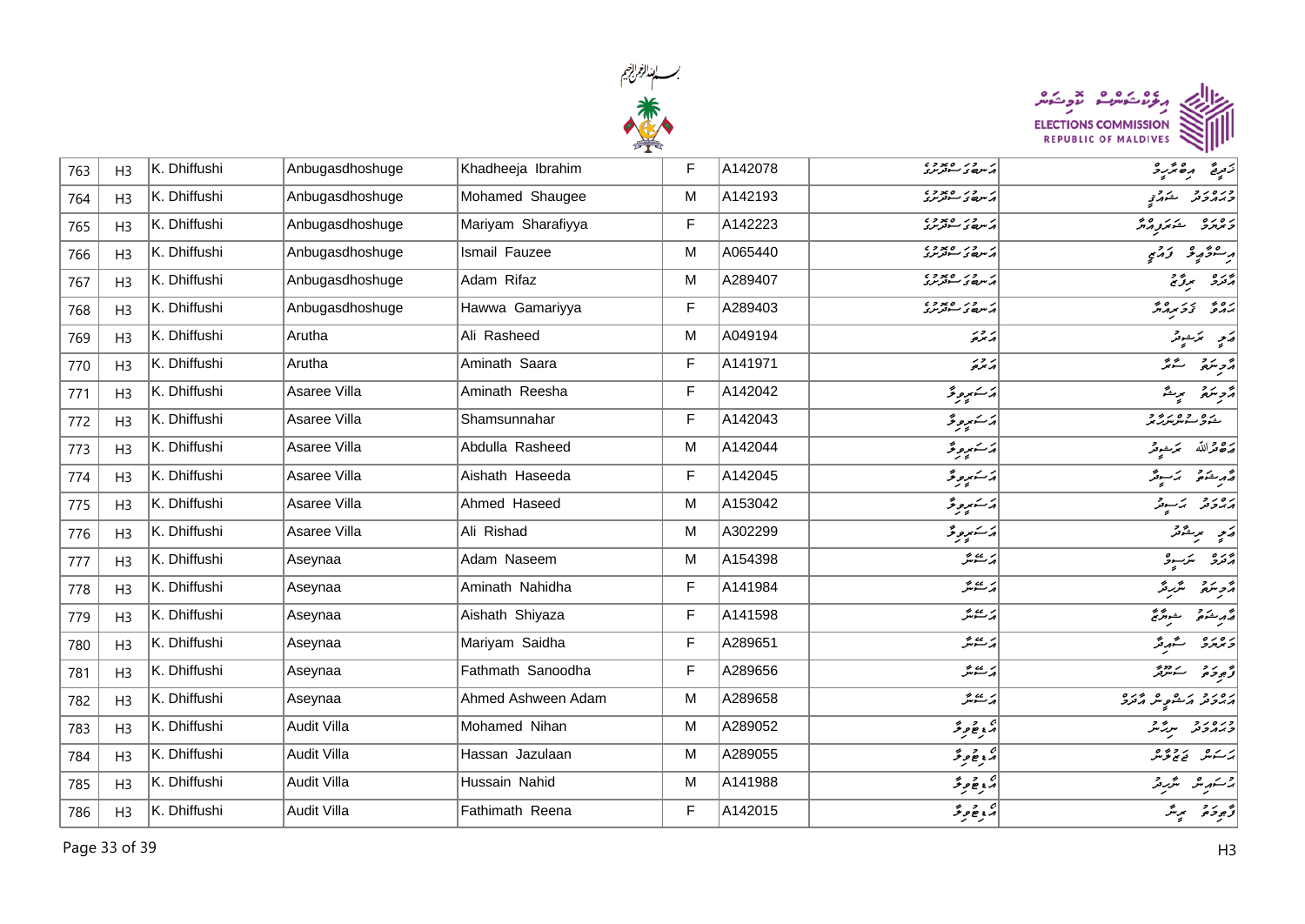



| H <sub>3</sub> | K. Dhiffushi | <b>Audit Villa</b> | Aishath Ristha         | F  | A142018 | ر<br>مړينمو پر                 | أقهر يشكونه المراسفة                                                                                               |
|----------------|--------------|--------------------|------------------------|----|---------|--------------------------------|--------------------------------------------------------------------------------------------------------------------|
| H <sub>3</sub> | K. Dhiffushi | Audit Villa        | Ibrahim Asnad          | м  | A142177 |                                | رەنۇر ئەسەت                                                                                                        |
| H <sub>3</sub> | K. Dhiffushi | Audit Villa        | Razeena Solih          | F. | A106093 |                                | ىمىم ئىگە سەمر                                                                                                     |
| H <sub>3</sub> | K. Dhiffushi | Audit Villa        | Adam Saeed             | м  | A106094 |                                | پر پر مستقریبر                                                                                                     |
| H <sub>3</sub> | K. Dhiffushi | Audit Villa        | Ahmed Nasheed          | М  | A073245 |                                | برەر بە سكەندىر                                                                                                    |
| H <sub>3</sub> | K. Dhiffushi | Baabu'salaam       | Ahmed Haneef           | М  | A140811 | پروه ريږه<br><i>ه ه</i> ر سنور | پروتر   پرسرو                                                                                                      |
| H <sub>3</sub> | K. Dhiffushi | Baabu'salaam       | Mohamed Kamal          | М  | A289551 | پ <sup>ر و</sup> ه به ده ه     | ورەرو رىرە                                                                                                         |
| H <sub>3</sub> | K. Dhiffushi | Baabu'salaam       | Looth Ahmed Haneef     | М  | A289553 | پ <sup>ر و</sup> ه به ده ه     | دوم د ده د د بر د بر د                                                                                             |
| H <sub>3</sub> | K. Dhiffushi | Bileiymaage        | Abdul Rahman Ali       | м  | A142087 | ړه د د ،<br>ح نومونو د         | ره وه ره ده مر                                                                                                     |
| H <sub>3</sub> | K. Dhiffushi | Bileiymaage        | Hassan Numaan          | М  | A142088 |                                | ىر كەش بىر ئەرگەر                                                                                                  |
| H <sub>3</sub> | K. Dhiffushi | Bileiymaage        | Fathimath Guraisha     | F  | A113042 |                                | ترودد تمكرية                                                                                                       |
| H <sub>3</sub> | K. Dhiffushi | Bileiymaage        | Azeeza Hussain         | F. | A081884 | ړه د د ،<br>ح نومونو د         | مَيِيحٌ بِرْسَهِ بِعْرِ                                                                                            |
| H <sub>3</sub> | K. Dhiffushi | Bileiymaage        | Amatullah Abdul Rahman | F  | A077138 | ړه د د ،<br>ح نومونو د         | ر ه د و ه ر ه د ه<br>پره تر بر بر تر س<br>ترترح الله                                                               |
| H <sub>3</sub> | K. Dhiffushi | Bileiymaage        | Mariyam Ulfa           | F. | A302156 | ړه د د ،<br>ح نومونو د         | ره ره وه و<br>د بربرد مروز                                                                                         |
| H <sub>3</sub> | K. Dhiffushi | Bileiymaage        | Hussain Ishaaq         | м  | A302154 |                                | برسكريمر الراهيج                                                                                                   |
| H <sub>3</sub> | K. Dhiffushi | Binmaage           | Mohamed Haleem         | м  | A142099 | ە شەترى<br>ھەشرىرى             | ورەرو پەيدە                                                                                                        |
| H <sub>3</sub> | K. Dhiffushi | <b>Binmaage</b>    | Hussain Suhail         | м  | A142100 | ە مەردى<br>م                   | سترىر بى<br>جر <u>س</u> تمبر مثر                                                                                   |
| H <sub>3</sub> | K. Dhiffushi | Binmaage           | Fathimath Saleela      | F. | A142167 | ھ شرچ ي                        | وتموذة التنوقر                                                                                                     |
| H <sub>3</sub> | K. Dhiffushi | Binmaage           | Shiyama Ibrahim        | F. | A142312 | ە ئەرىپى<br>مەسرىرى            | برە ئەربى<br>شەردىگە<br>م                                                                                          |
| H <sub>3</sub> | K. Dhiffushi | Binmaage           | Ali Visaal             | M  | A302177 | ە شەترى<br>ھەشرىرى             | ړی ویگو                                                                                                            |
| H <sub>3</sub> | K. Dhiffushi | <b>Binmaage</b>    | Aminath Risala         | F. | A302181 | ە ئىرگە ئ                      | أأرمز المراكبة وستكفر                                                                                              |
| H <sub>3</sub> | K. Dhiffushi | <b>Binmaage</b>    | Hawwa Rijla            | F. | A302182 | ه ۶ پر د<br>حامزد د            | رەۋ برقۇ                                                                                                           |
| H <sub>3</sub> | K. Dhiffushi | Bonthi             | Fathmath Zaeema        | F. | A142057 | ھىرى                           | توالجو فالمحامية                                                                                                   |
| H <sub>3</sub> | K. Dhiffushi | Bonthi             | Abdul Latheef Ismail   | M  | A024970 |                                | גפנפות משלתיל                                                                                                      |
|                |              |                    |                        |    |         |                                | لموجوعه<br>لموجوعه<br>م.<br>وه و ځورځه<br>م و ع حرمحه<br>م<br> <br> حوڅوڅو<br>  ئەۋەر ئە<br> <br> حوفروی<br>لقسمبر |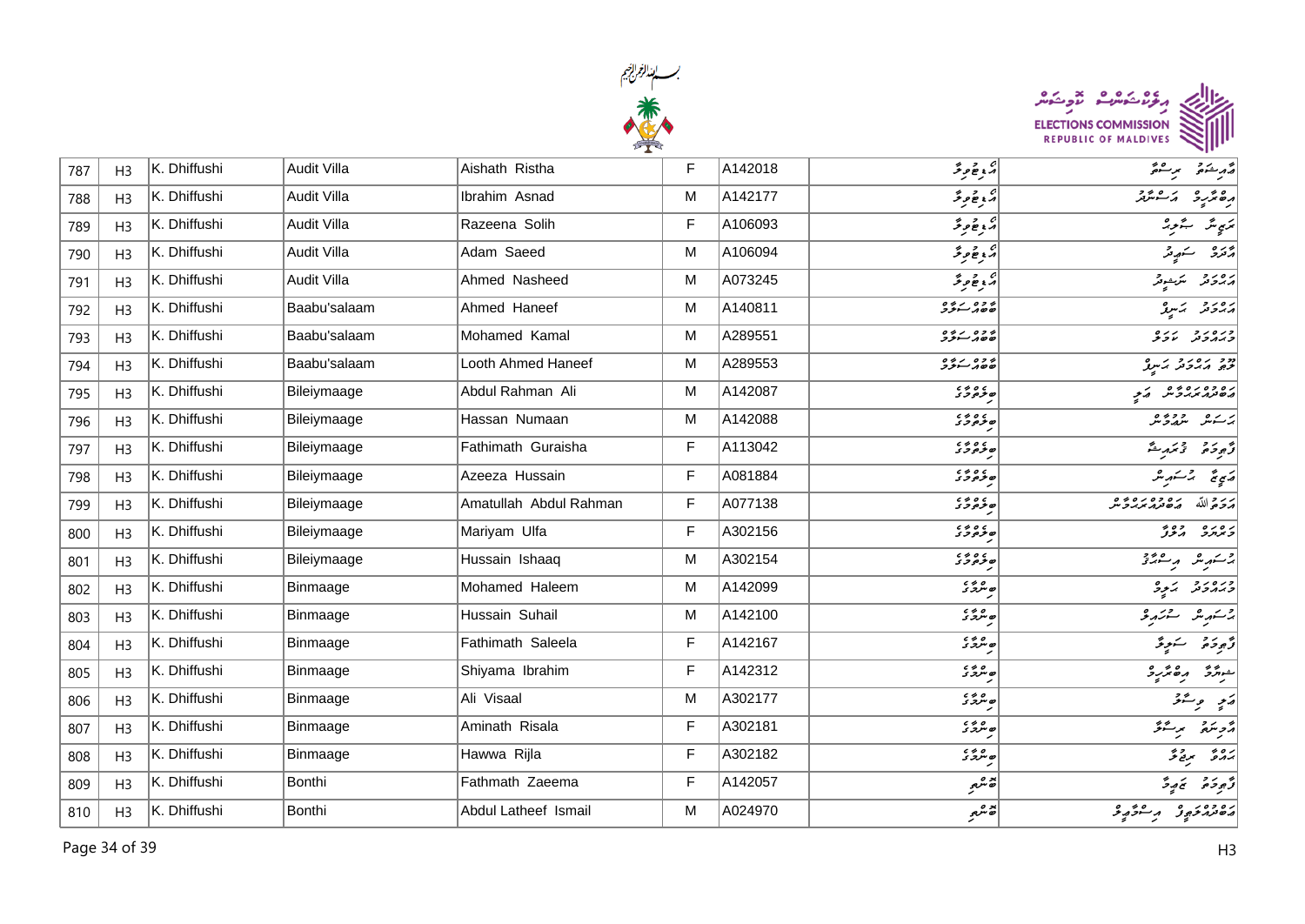



| 811 | H <sub>3</sub> | K. Dhiffushi | Bonthi             | Mariyam Nazeema     | F  | A289547 | قاسره                                               | ر ه بر ه<br>د بربرگ<br>سَوْرِيَّةَ             |
|-----|----------------|--------------|--------------------|---------------------|----|---------|-----------------------------------------------------|------------------------------------------------|
| 812 | H <sub>3</sub> | K. Dhiffushi | Bonthi             | Aishath Dheena      | F  | A289548 | بر ہ<br>صنرہ                                        | مەرىشىمى مېگە                                  |
| 813 | H <sub>3</sub> | K. Dhiffushi | Bonthi             | Aminath Ashira      | F  | A344956 | لقدمو                                               | أرمح يتمعى أرائس مرتجر                         |
| 814 | H <sub>3</sub> | K. Dhiffushi | <b>Bonus Villa</b> | Fathimath Rismee    | F  | A142125 | <i>ھىترىشوغ</i> ۇ                                   | وحجوحهم<br>ىرىشىر                              |
| 815 | H <sub>3</sub> | K. Dhiffushi | <b>Bonus Villa</b> | Ahmed Naiz          | M  | A132198 | @ ئىزىش <sub>ى</sub> مو ئۇ                          | سَّرمى<br>برور و                               |
| 816 | H <sub>3</sub> | K. Dhiffushi | <b>Bulbulaage</b>  | Khadheeja           | F  | A142104 | د ه د و و ،<br>م <i>ه نو ه</i> تر                   | ترَ ورِجَّ                                     |
| 817 | H <sub>3</sub> | K. Dhiffushi | Bulooniyaage       | Aminath Nazeera     | F  | A142111 | و دو به پرې<br><mark>ن ن</mark> و سربر <sub>ک</sub> | سَمَفِرِيمَّ<br>ومحر يتمده                     |
| 818 | H <sub>3</sub> | K. Dhiffushi | Bulooniyaage       | Badurunnisa         | F  | A142225 | 32 مرمر <sup>ي</sup>                                | ے وجوہ سرے<br>صحر مرمہ سرے                     |
| 819 | H <sub>3</sub> | K. Dhiffushi | Bulooniyaage       | Mohamed Rasheed     | M  | A150223 | دود سرچري<br>  جا څر سرچري                          | ورەرو بەيدۇ                                    |
| 820 | H <sub>3</sub> | K. Dhiffushi | Bulooniyaage       | Ali Baseer          | M  | A063222 | 32°سر پر محمد کا                                    | ړې ځېږ                                         |
| 821 | H <sub>3</sub> | K. Dhiffushi | Bulooniyaage       | Fathimath Saroona   | F  | A302486 | جوجو پريزي                                          | سە دەپىر<br>و څو څه د                          |
| 822 | H <sub>3</sub> | K. Dhiffushi | Bulooniyaage       | Aishath Vafaa       | F. | A302487 | و دو سرچ ۽<br><mark>ھڻ سرچ</mark> ي                 | قەرىشەھ قۇگ                                    |
| 823 | H <sub>3</sub> | K. Dhiffushi | Busthaanuge        | Hassan Zareer       | M  | A054187 | د ۱۵ ور،<br>حاسره مرد                               | يرسكس كالمرير                                  |
| 824 | H <sub>3</sub> | K. Dhiffushi | Busthaanuge        | Naseeha             | F  | A166680 | ه ۵ ۵ و ۷<br>په سرچ سر <sub>ک</sub>                 | سترسيد                                         |
| 825 | H <sub>3</sub> | K. Dhiffushi | Busthaanuge        | Mariyam Haniyya     | F  | A142262 | ه ۵۵ و ،<br>پېښتون                                  | ر ه ر ه<br>د بربرگ<br>ئەسەر بىر                |
| 826 | H <sub>3</sub> | K. Dhiffushi | Busthaanuge        | Hussain Zareer      | M  | A142026 | د ۱۵۵ و ،<br>حاسومبر                                | برستهرش تجيير                                  |
| 827 | H <sub>3</sub> | K. Dhiffushi | Busthaanuge        | Ibrahim Razeen      | м  | A142029 | د ۱۵۵ و ،<br>حاسومبر                                | ەر ھەتمەر 2<br>ر<br>ىمەي شر                    |
| 828 | H <sub>3</sub> | K. Dhiffushi | Busthaanuge        | Mohamed Ulhagu      | M  | A125849 | ه ۵۵ و <sup>ی</sup>                                 | و ر ه ر د<br>تربرگرفتر<br>ەر بەر چ             |
| 829 | H <sub>3</sub> | K. Dhiffushi | Carnation          | Aishath Mubeena     | F  | A097743 | پە ئەر يەر ھ                                        | أقرم شكوت وحافر                                |
| 830 | H <sub>3</sub> | K. Dhiffushi | Carnation          | Mariyam Rubeena     | F  | A142272 | پ <sup>ە ي</sup> ئىرىشە ئىر                         | ىزەپىر<br>ويحترون                              |
| 831 | H <sub>3</sub> | K. Dhiffushi | Carnation          | Fathimath Shakira   | F  | A142283 | پە ئەر ئەيەتە بەر<br>ما ئىترىشە مىر                 | رُّجِرْدَةُ شَرْبةُ                            |
| 832 | H <sub>3</sub> | K. Dhiffushi | Carnation          | <b>Abdul Fathah</b> | M  | A142315 | ە يى <sub>رىشىر</sub> ھ                             | ر ٥ و ٥ د ٥ د ٥<br>پره تر <del>ت</del> ر تر مر |
| 833 | H <sub>3</sub> | K. Dhiffushi | Carnation          | Ahmed Husham        | M  | A142197 | پە ئەرىيە ئەھ                                       | دەرو ئىشۇ                                      |
| 834 | H <sub>3</sub> | K. Dhiffushi | Carnation          | Hawwa Shirumeena    | F  | A142106 | پە يەر يەر<br>مائىرىشە مىر                          | بروژ جو پرچ                                    |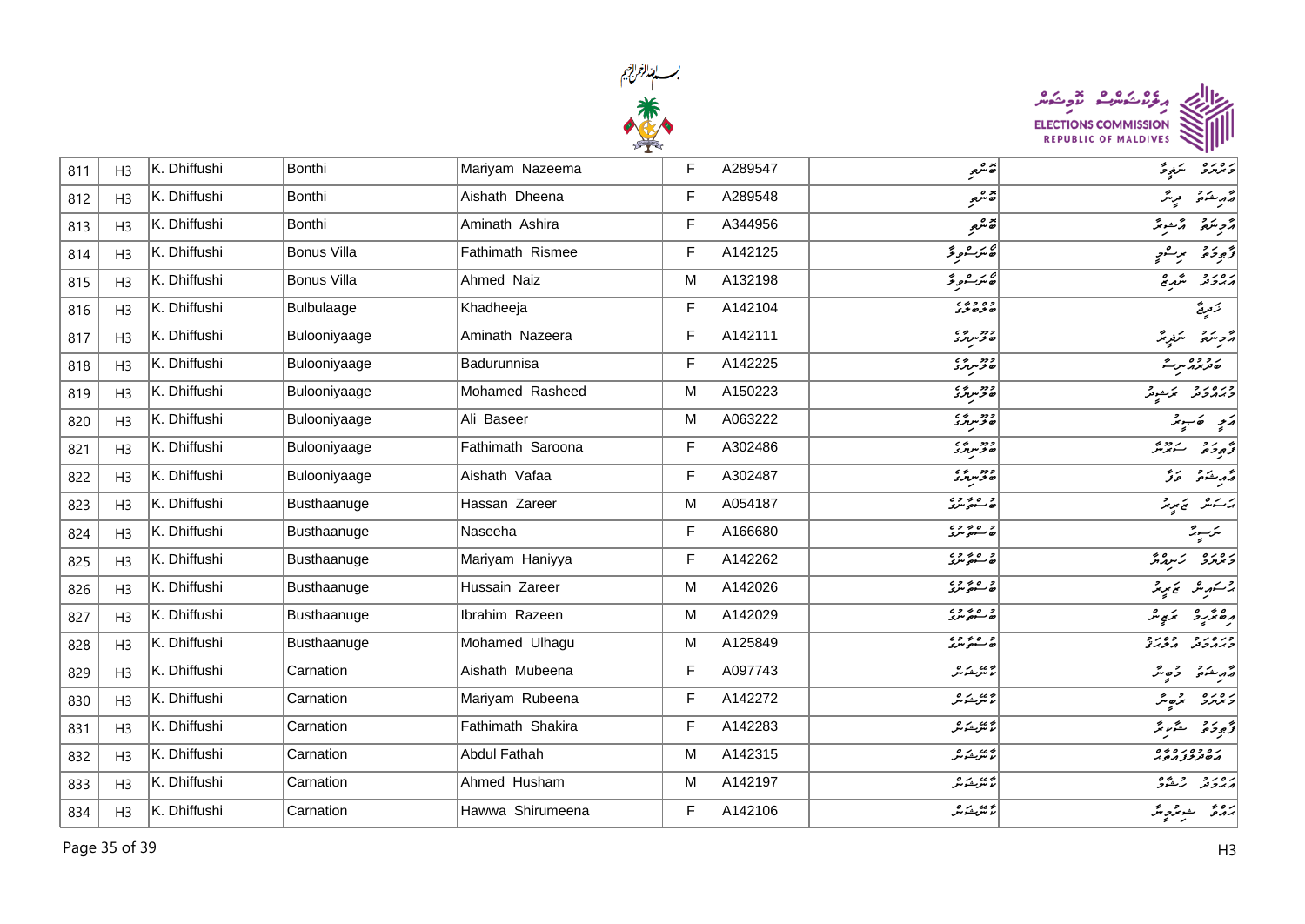



| 835 | H <sub>3</sub> | K. Dhiffushi | Carnation         | Haseena Ibrahim         | F. | A048383 | پە ئەرىيە ئەھ                           | ئەسەپىتىر<br>ئە                                |
|-----|----------------|--------------|-------------------|-------------------------|----|---------|-----------------------------------------|------------------------------------------------|
| 836 | H <sub>3</sub> | K. Dhiffushi | Carnation         | Abdul Saththaru Ibrahim | М  | A048305 | ە يى <sub>ش</sub> ىر ھ                  | ر ه ده ره ده د<br>پره تربر سهره بر<br>برە ئۆرۈ |
| 837 | H <sub>3</sub> | K. Dhiffushi | Carnation         | Aminath Moomina         | F  | A047105 | پە ئەر ئەيەتە بەر<br>ما ئىترىشە مىر     | أأوبتكم والموبار                               |
| 838 | H <sub>3</sub> | K. Dhiffushi | Chaandhaneege     | Mohamed Haseeb          | М  | A289234 | ڭۇس <sub>ل</sub> ىرىك <sub>ى</sub> رىگە | وره دو برسره                                   |
| 839 | H <sub>3</sub> | K. Dhiffushi | Chaandhaneege     | Fathmath Shimaala       | F  | A289169 | كۇسرىر سرىگە                            | وَجِرِحَةُ شَرَحَّةً                           |
| 840 | H <sub>3</sub> | K. Dhiffushi | Chabeyleemaage    | Fathmath Nazla          | F  | A142135 | ى ئەھمەر ئ <sup>ەس</sup> ك              | ۇي <sub>ر</sub> ىز ئىقى                        |
| 841 | H <sub>3</sub> | K. Dhiffushi | Chabeyleemaage    | Mohamed Jaleel          | М  | A142155 | ىرى بەر بەر<br>كۆ <b>ھ</b> بورگ         | ورەرو ئەيدۇ                                    |
| 842 | H <sub>3</sub> | K. Dhiffushi | Chabeyleemaage    | Aminath Shahiya         | F  | A142299 | ى ئەسىرىگە<br>ئەھمەرىگە                 | ستشررتش<br>و څخه سرچ                           |
| 843 | H <sub>3</sub> | K. Dhiffushi | Chabeyleemaage    | Samiya Zakee            | F  | A142300 | ى ئەھمەر ئ <sup>ەس</sup> ك              | ستمرش تمي                                      |
| 844 | H <sub>3</sub> | K. Dhiffushi | Chabeyleemaage    | Hussain Shareef         | м  | A096389 | كۇڭ م <sub>و</sub> دگى<br>كۆڭ مۇرگە     | چە سەر شەھرى                                   |
| 845 | H <sub>3</sub> | K. Dhiffushi | Chabeyleemaage    | Mariyam Zaahiyaa        | F  | A302238 | كۇڭ م <sub>و</sub> دگى<br>كۆڭ مۇرگە     | ويحترو<br>تج سر پڑ                             |
| 846 | H <sub>3</sub> | K. Dhiffushi | Chabeyleemaage    | Aishath Zaaya           | F  | A354718 | ى ئەھمەرىمى<br>كىمەھمەرىمى              | چ پڙ<br>لقمر يئموهم                            |
| 847 | H <sub>3</sub> | K. Dhiffushi | <b>Coral Reef</b> | Fathimath Ziduna        | F  | A142048 | #ئىر قرىبو تر                           | ىبې قرىتر<br>و څو ځه                           |
| 848 | H <sub>3</sub> | K. Dhiffushi | <b>Coral Reef</b> | Hassan Yazeedh          | M  | A142049 | ليوبر وبيرو                             | ېزىي <sub>چ</sub> ىتر<br>ټرسکرش                |
| 849 | H <sub>3</sub> | K. Dhiffushi | Coral Reef        | Fathimath Hana          | F  | A362826 | #ئىر فە بىر بۇ                          | ا توجه حقیقه میکند                             |
| 850 | H <sub>3</sub> | K. Dhiffushi | <b>Coral Reef</b> | Aishath Rizuna          | F  | A302298 | لتونىز عبيرثر                           | اړم کم شوه.<br>م<br>ىىرىتى يىگە                |
| 851 | H <sub>3</sub> | K. Dhiffushi | Dhaarussalaam     | Ulfa Naizoona           | F  | A154561 | پر وه ریده<br>تربر پر سکوچر             | ړوژ شرچينگ                                     |
| 852 | H <sub>3</sub> | K. Dhiffushi | Dhaarussalaam     | Waleed Khalid           | M  | A094167 | پر وه پر پره<br>تربر پر سکوگر           | وَمِعْ مِنْ رَّمْ وِمْرٌ                       |
| 853 | H <sub>3</sub> | K. Dhiffushi | Dhethandimaage    | Hawwa Shamira           | F  | A142010 | مرهر معروج د<br>  مرهر معروج د          | برە پە ئىقرىر                                  |
| 854 | H <sub>3</sub> | K. Dhiffushi | Dhethandimaage    | Aishath Sama            | F. | A142011 | قرەَ سو رَّ دَ                          | پھر مشتر <i>ہے</i><br>حداد مشتر ہی<br>سەبى     |
| 855 | H <sub>3</sub> | K. Dhiffushi | Dhethandimaage    | <b>Badurun Naseer</b>   | M  | A142221 | مر <sub>م</sub> ح سو څ <sup>ر</sup> که  | ر و و ۵ بر<br>حافز برد متر ب                   |
| 856 | H <sub>3</sub> | K. Dhiffushi | Dhethandimaage    | Aminath Rishma          | F  | A302123 | قرەَ سو رَّ دَ                          | ىرىشەگ<br>ومحر سرة                             |
| 857 | H <sub>3</sub> | K. Dhiffushi | Dhethandimaage    | Hawwa Nahuma            | F  | A302128 | قرەر سو ۋى                              | رەپ پردې                                       |
| 858 | H <sub>3</sub> | K. Dhiffushi | Dhethandimaage    | Fathimath Fazuma        | F  | A302125 | مَدىمَ سو حَرَ رَ                       | قەدىق زەۋ                                      |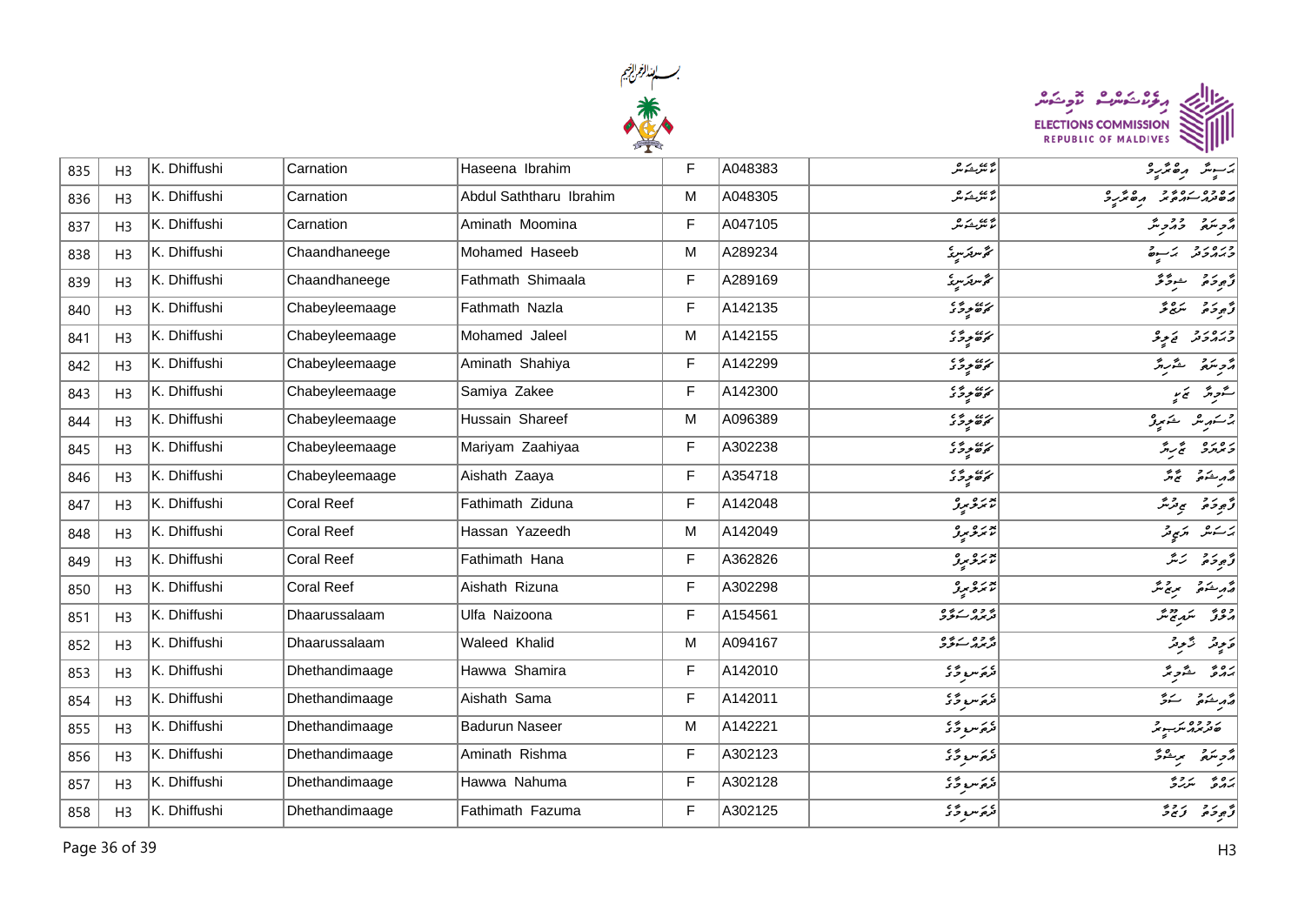



| H <sub>3</sub> | K. Dhiffushi | Dhevelikinaraa     | Aishath Mussayvira  | F           | A155653 | ۇ <sub>م</sub> ۇمەر ئ <sup>ى</sup> رىگە                           | أقهر منتفرة ومتورثة                               |
|----------------|--------------|--------------------|---------------------|-------------|---------|-------------------------------------------------------------------|---------------------------------------------------|
| H <sub>3</sub> | K. Dhiffushi | Dhevelikinaraa     | Ahmed Jaaveed       | М           | A096940 | قرءً مِر بِر سَّرَ بَرَّ                                          | أزرو ويحمد وتحافي وتر                             |
| H <sub>3</sub> | K. Dhiffushi | Dheyliyaage        | Aishath Minna       | F           | A142110 | در به د<br>توموبو د                                               | أقهر يشكاها المحر وينكر                           |
| H <sub>3</sub> | K. Dhiffushi | Dheyliyaage        | Ahmed Liraru        | М           | A142082 | در<br>ترم تر د                                                    | پروتر ہے پر پر                                    |
| H <sub>3</sub> | K. Dhiffushi | Dheyliyaage        | Aminath Najuma      | F           | A302143 | ی و پی م<br>تونوبو و                                              | أثر جر سرق المراجع                                |
| H <sub>3</sub> | K. Dhiffushi | Dheyliyaage        | Lujain Ahmed Ziraar | М           | A334100 | در<br>ترم پر د                                                    | دقيم مشاكر والمحافر المستوريخ المستحدث            |
| H <sub>3</sub> | K. Dhiffushi | Dhiggaagasdhoshuge | Aishath Rauf        | F           | A142101 | ہ پھر رہے و ء<br>توہری <sub>کی</sub> سوتو <i>ری</i>               | محمد شده محمد تردد و<br>  محمد محمد العراق        |
| H <sub>3</sub> | K. Dhiffushi | Dhiggaagasdhoshuge | Hassan Mauroof      | м           | A142278 | ہ بھ بر ہے پو و تا<br>توہری <sub>ک</sub> ے مسلومیں                | پرسکس ترودوو                                      |
| H <sub>3</sub> | K. Dhiffushi | Dhiggaagasdhoshuge | Mohamed Yashraf     | М           | A142279 | ہ پھر رہے و ء<br>توہری <sub>کی</sub> سوتو <i>ری</i>               | وره رو بره ره                                     |
| H <sub>3</sub> | K. Dhiffushi | Dhiggaagasdhoshuge | Mariyam Idrees      | F           | A142280 | ہ بھ بر ہے جو و بر<br>توہر <sub>ک</sub> ے ک <del>ے ت</del> وسری   | دیرود پروهید                                      |
| H <sub>3</sub> | K. Dhiffushi | Dhiggaagasdhoshuge | Adam Shareef        | М           | A142040 | ه ۶ بر ۲۵ و د د<br>تورگری سوتوروی                                 | أرتدو شكيرو                                       |
| H <sub>3</sub> | K. Dhiffushi | Dhiggaagasdhoshuge | Ibrahim Rauf        | м           | A152202 | ہ پھر رہے و ء<br>توہری <sub>کی</sub> سوتو <i>ری</i>               | ە ھەترىر <sup>ە</sup><br>ر دد ه<br>بو د تو        |
| H <sub>3</sub> | K. Dhiffushi | Dhiggaagasdhoshuge | Aminath Sharafa     | F           | A160591 | ہ بھ بر ہے بو و تا<br>توہری <sub>ک</sub> ے مسونوری                | أثرحر بئرة<br>شە ئىرتى                            |
| H <sub>3</sub> | K. Dhiffushi | Dhiggaagasdhoshuge | Fathimath Arifa     | F           | A119952 | ہ پہ رے پو و ،<br>توہری کی سستم <i>رمو</i> ی                      | قەم قىرق                                          |
| H <sub>3</sub> | K. Dhiffushi | Dhiggaagasdhoshuge | Lahufa Adam Shareef | F           | A289301 | ہ بھ بر ۔ ہے یو و ی<br>توہر <sub>ک</sub> ے ک <del>ی سوتو</del> ری | لرووٌ المعرف الشميرو                              |
| H <sub>3</sub> | K. Dhiffushi | Dhiggaagasdhoshuge | Hawwa Haifa         | $\mathsf F$ | A289297 | ہ بھ بر ہے بو و تا<br>توہری <sub>ک</sub> ے مسونوری                | رەپ زېرۇ                                          |
| H <sub>3</sub> | K. Dhiffushi | Dhiggaagasdhoshuge | Hussain Athoof      | М           | A289295 | ہ بھ بر ہے پو و تا<br>توہری <sub>ک</sub> ے مسلومیں                | 2001 متر مردد و 194                               |
| H <sub>3</sub> | K. Dhiffushi | Dhiggaagasdhoshuge | Ahmed Arif          | М           | A289283 | ہ بھ بر ۔ ہے یو و ی<br>توہر <sub>ک</sub> ے ک <del>ی سوتو</del> ری | پروتر گھری                                        |
| H <sub>3</sub> | K. Dhiffushi | Dhoadhi            | Fathimath Adhila    | F           | A024507 | م<br>تومر                                                         | قُهْ وَجَعْرَ الْمُرْجَّرِ                        |
| H <sub>3</sub> | K. Dhiffushi | Dhoadhi            | Mohamed Rasheed     | М           | A024508 |                                                                   | و پر و پر و<br>د بر بر <del>و</del> تر<br>بمرشوقر |
| H <sub>3</sub> | K. Dhiffushi | Dhoadhi            | Mariyam Rihulaa     | F           | A301953 | چ<br>مرمر                                                         | د ه ده مدرگ                                       |
| H <sub>3</sub> | K. Dhiffushi | Dhoadhi            | Afsal Rasheed       | М           | A301954 | اچر                                                               | أروم يكوها التماشية فمر                           |
| H <sub>3</sub> | K. Dhiffushi | Dhunnikage         | Fathimath Mohamed   | F           | A081666 | و م <sub>ی</sub> پیدا دی<br>فرنگرینزیو <sub>ک</sub>               | و رە ر د<br><i>د ب</i> رگرىز<br>  د څو څخه        |
| H <sub>3</sub> | K. Dhiffushi | Dhunnikage         | Ali Shameem         | M           | A068235 | قريرسريري                                                         | ړَ په شَوَدٍ د                                    |
|                |              |                    |                     |             |         |                                                                   | اچ                                                |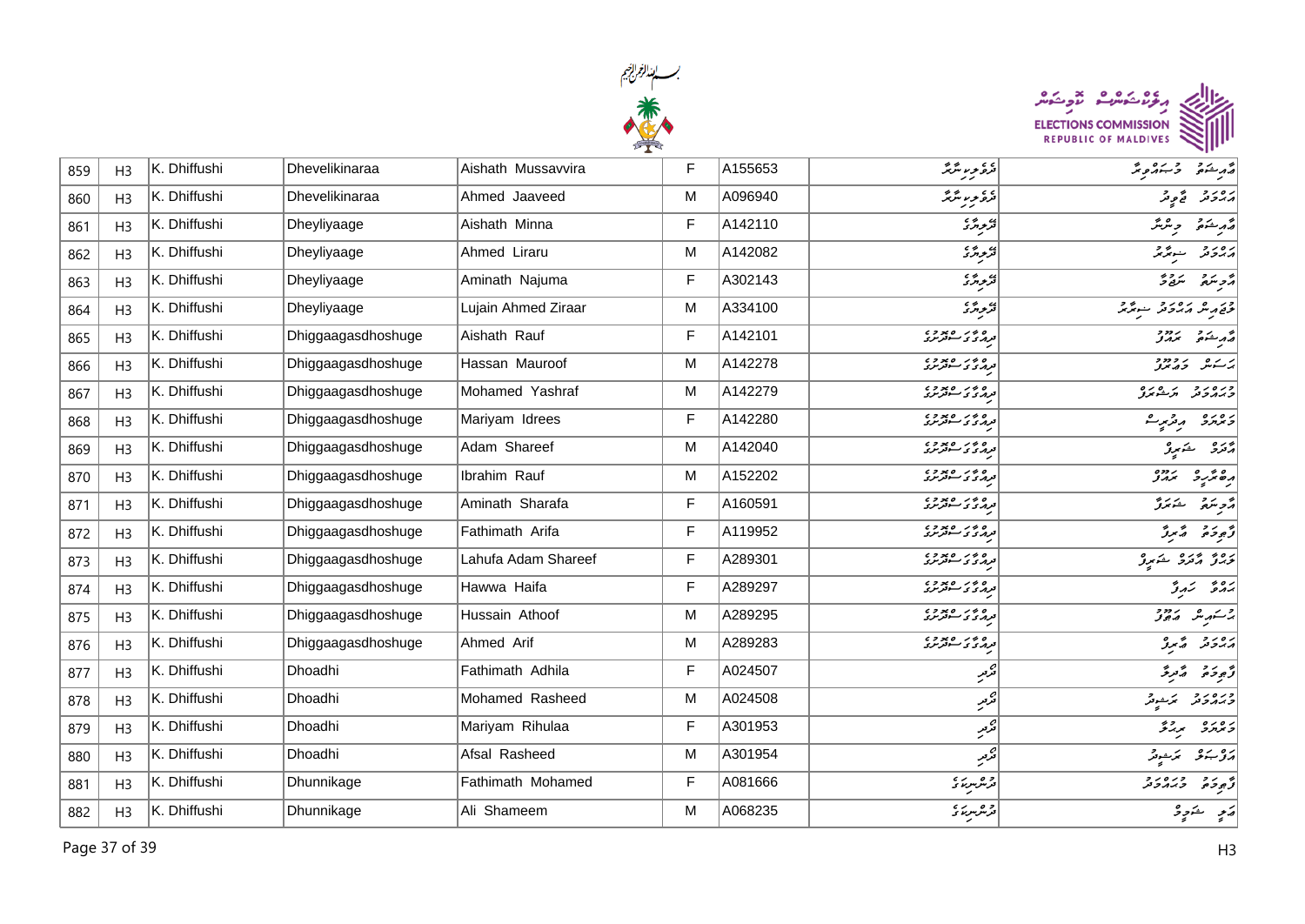



| H <sub>3</sub> | K. Dhiffushi | Dhunnikage           | Aminath Jumana          | F  | A302364 | و مرسر پر <sup>ج</sup>                              | و پر میں<br>مع <del>م</del> ر<br>و څخه شره |
|----------------|--------------|----------------------|-------------------------|----|---------|-----------------------------------------------------|--------------------------------------------|
| H <sub>3</sub> | K. Dhiffushi | Dhunnikage           | Mohamed lujaz           | M  | A302365 | و م <sub>ی</sub> پیدا دی<br>فرنگرینزیو <sub>ک</sub> | כנסנכ הבבש                                 |
| H <sub>3</sub> | K. Dhiffushi | Diamond Villa        | Abdulla Rasheed         | М  | A142303 | }ربرځشا وقه                                         | مَدْهُ مَرْ مَرْسُومَرْ                    |
| H <sub>3</sub> | K. Dhiffushi | Diamond Villa        | Aminath Sofoora         | F. | A142098 | ئەر <i>ەڭ م</i> ۇ                                   | ړې سره په دره پر                           |
| H <sub>3</sub> | K. Dhiffushi | Diamond Villa        | Hussain Shah            | М  | A302444 | ائەر ئەشقا موقە                                     | ير ستهر شر شر شر                           |
| H <sub>3</sub> | K. Dhiffushi | Diamond Villa        | Fathimath Madheeha      | F. | A393753 | لأربر شرقا وقر                                      | ۇيودۇ دېر                                  |
| H <sub>3</sub> | K. Dhiffushi | Diamond Villa        | Hawwa Nafha             | F. | A407245 | } رِدَ مَنْ مِعْ                                    | رەء برەپ                                   |
| H <sub>3</sub> | K. Dhiffushi | Diamond Villa        | Mariyam Shuhaa          | F. | A407583 | ئەر <i>ەڭ</i> ئۇ ھ                                  | سنذرج<br>ر ه ر ه<br>د بربرگ                |
| H <sub>3</sub> | K. Dhiffushi | Dizeyn               | Ahmed Nazeel            | M  | A142218 | وتنج مثر                                            | پروژو کریم و                               |
| H <sub>3</sub> | K. Dhiffushi | Dizeyn               | Aishath Sazeela         | F. | A126277 | وتنج مثر                                            | ۇرىشقى سىپۇ                                |
| H <sub>3</sub> | K. Dhiffushi | Dizeyn               | Abdulla Nazeer          | М  | A047159 | وتنج مثر                                            | وكحقرالله                                  |
| H <sub>3</sub> | K. Dhiffushi | Dizeyn               | Fathimath Sajulaa       | F  | A334041 | وتنج مثر                                            | ژ <sub>بو</sub> دَمْ سَنْ دَ               |
| H <sub>3</sub> | K. Dhiffushi | Dizeyn               | Hussain Shahfaan        | М  | A334042 | وتنج مثر                                            | برسكريش كمشروش                             |
| H <sub>3</sub> | K. Dhiffushi | Evening Villa        | Ibrahim Luthfee         | M  | A125788 | ىر قەسرىكى <sub>گ</sub> و ئ <sup>ۇ</sup>            | أرە ئۆر ئىس ئىس ئىستىم                     |
| H <sub>3</sub> | K. Dhiffushi | <b>Evening Villa</b> | Abdulla Eesa            | M  | A125793 | ىر قەسرىكرى <sub>قو</sub> ڭر                        | صصرالله<br>ريسته                           |
| H <sub>3</sub> | K. Dhiffushi | Evening Villa        | Ali Niyaz               | м  | A111905 | ىر قەسرىكرى <sub>قو</sub> ڭر                        | ړې سرگرنځ                                  |
| H <sub>3</sub> | K. Dhiffushi | Evening Villa        | Aminath Latheefa        | F. | A142001 | ىر قەسرىكى <sub>گ</sub> و ئ <sup>ۇ</sup>            | ړٌ پر سَرَ ۽ سَ                            |
| H <sub>3</sub> | K. Dhiffushi | Evening Villa        | Mariyam Areefa          | F  | A142002 | ىر قەسرىكرى <sub>قو</sub> ڭر                        | كالمحامله والمحمدة المحمدة وتحرير          |
| H <sub>3</sub> | K. Dhiffushi | Evening Villa        | Samha Ibrahim Luthfee   | F. | A289129 | ىر قەسرىكى <sub>گ</sub> و ئ <sup>ۇ</sup>            | سوي رەپرىي چېر                             |
| H <sub>3</sub> | K. Dhiffushi | Evening Villa        | Shahban Ibrahim Luthfee | M  | A289124 | ىر قەسرىكى <sub>گ</sub> و ئ <sup>ۇ</sup>            | أشرحته ره مرد و و و                        |
| H <sub>3</sub> | K. Dhiffushi | Ever Blue            | Aishath Nasheedha       | F. | A142144 | ې ر د د دد<br>د د بره نړ                            | مەر ئىككى ئىسكىرىگر                        |
| H <sub>3</sub> | K. Dhiffushi | Ever Blue            | Ibrahim Rasheed         | M  | A142325 | ی ر و ووو<br>پرې مرحا پ                             | رە ئرىر ئىن ئىشىر                          |
| H <sub>3</sub> | K. Dhiffushi | Ever Blue            | Fathimath Waheedha      | F. | A142326 | ی ر و وود<br>پرې مرحا مخ                            | وٌمودَهُ وَرِمَّرُ                         |
| H <sub>3</sub> | K. Dhiffushi | Ever Blue            | Ahmed Shazeel           | м  | A151771 | ג ג ב בבב<br>ג פ הניסיב                             | <i>ړور چې</i> شوی                          |
|                |              |                      |                         |    |         |                                                     |                                            |